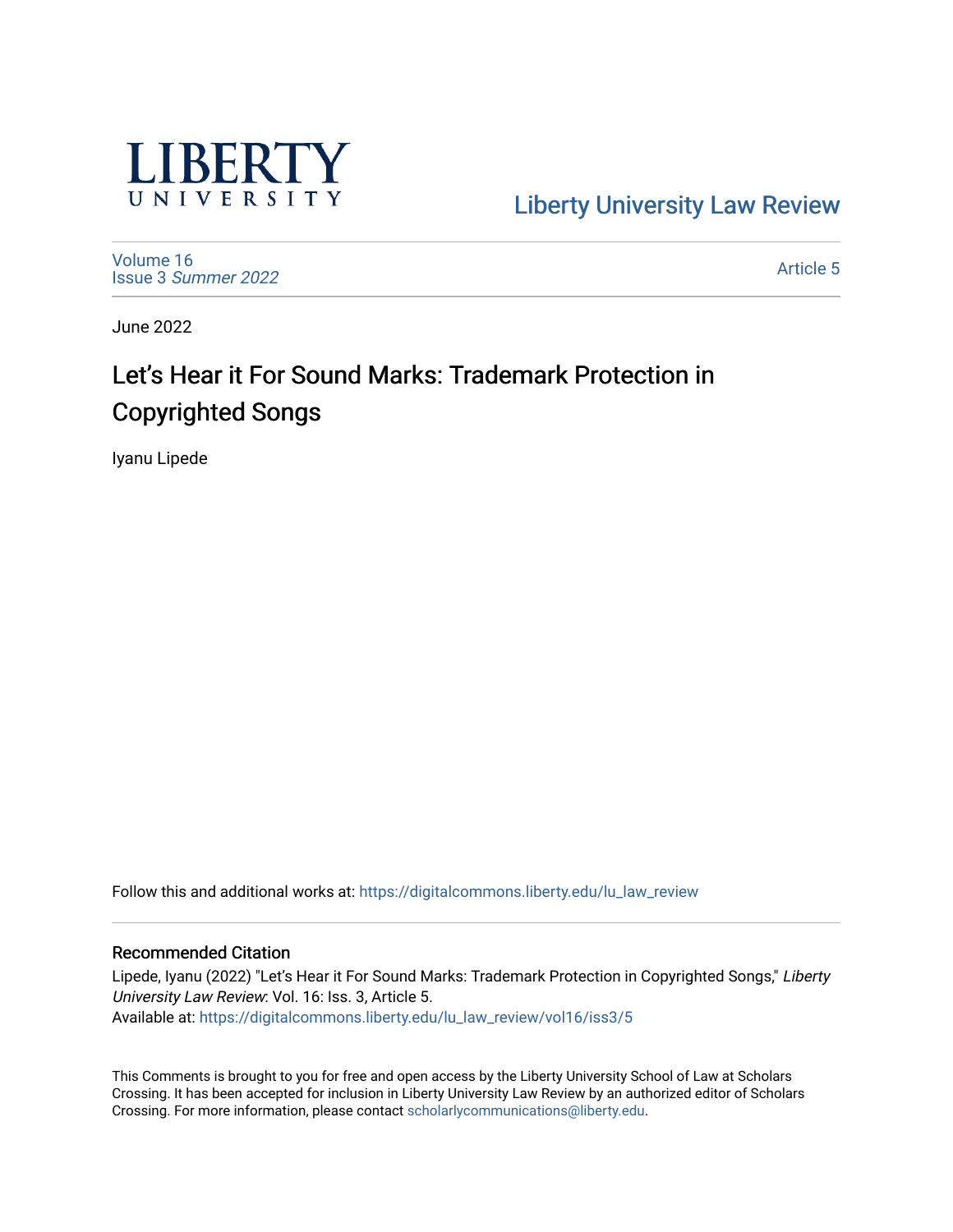

IYANU LIPEDE

## Let's Hear it For Sound Marks: Trademark Protection in Copyrighted Songs

## **ABSTRACT**

Trademarks play an indispensable role in brand protection for both individuals and companies, and musicians are no different. While most musicians enforce their brands through traditional trademarks, like words and logos, the musician Pitbull succeeded in registering nontraditional, sound trademarks in October 2019. Sound marks are not new; in fact, the first sound mark was registered in 1947. However, Pitbull's registered marks differ from other sound marks. While most sound marks are separate from the product they identify, Pitbull's registered marks are found in the product they identify—the song. Accordingly, this type of mark implicates both trademark and copyright law.

As this type of sound mark is predicted to grow in popularity, the implications of copyright and trademark law on such marks must be considered. This Comment provides a brief history of sound trademarks. It then outlines the differences between trademarks and copyrights and discusses the implications of these differences for sound marks in copyrighted music. Specifically, this Comment discusses issues musiciantrademark-owners may face enforcing and licensing their marks.

Pitbull's sound marks are not the first instance of overlap of copyright and trademark law. However, due to lower courts misunderstanding the Supreme Court's holding in *Dastar Corp. v. Twentieth Century Film Corp.*, some courts have precluded concurrent copyright and trademark infringement claims. Such a holding may render this type of sound mark unenforceable. Furthermore, the licensing requirements of trademarks and copyrights differ significantly. While trademark law requires trademark owners to maintain pushing quality control over their licensees, copyright law has no such requirement. Additionally, courts have inconsistent and contradictory requirements for trademark licensing, leaving trademark owners with little to no guidance on what constitutes a valid license.

This Comment concludes by proposing two solutions to issues arising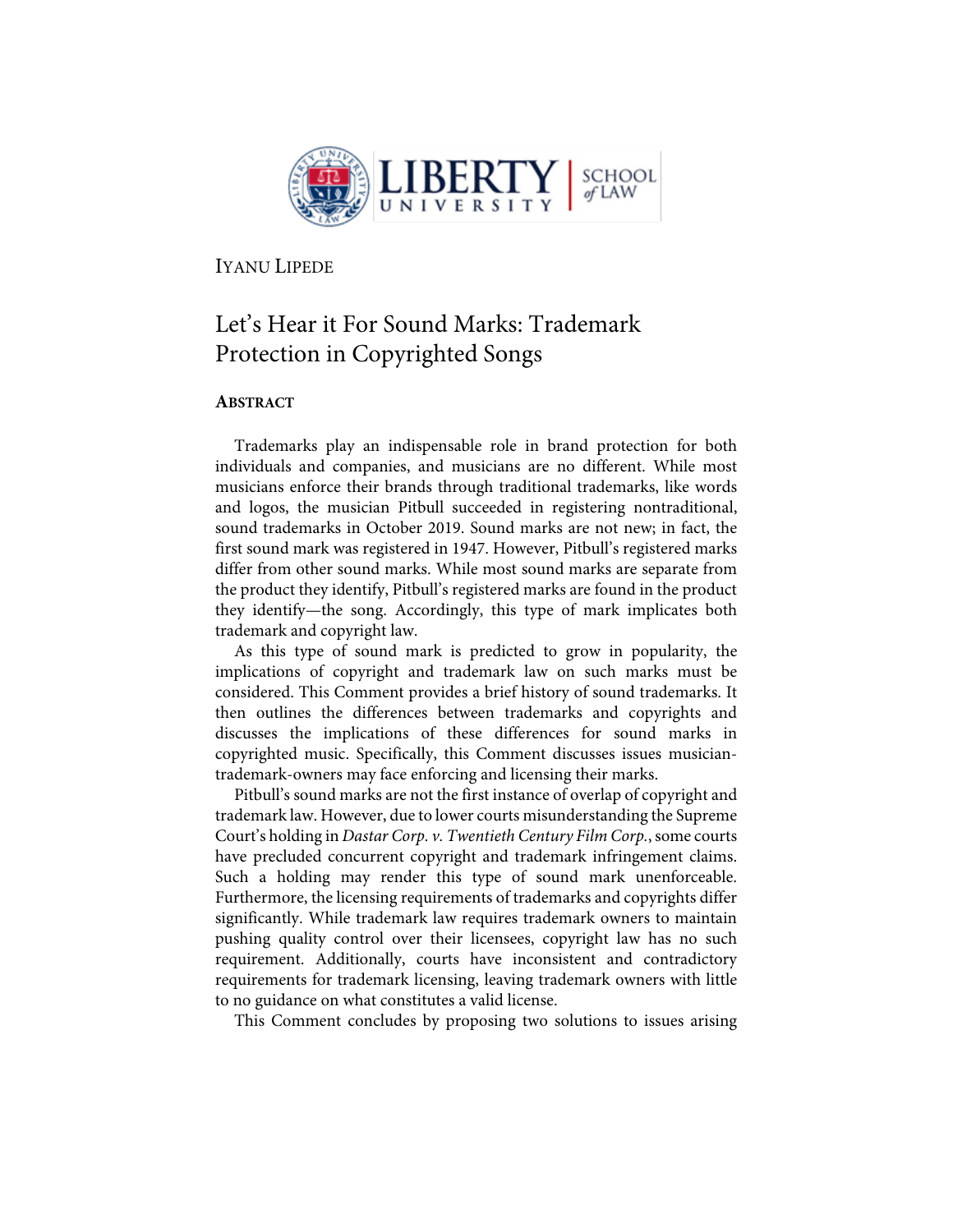from this unique mark. First, this Comment calls on the Supreme Court to clarify its holding in *Dastar*. Second, this Comment proposes an amendment to the Lanham Act that would dispense with the quality control requirement for sound marks.

## **AUTHOR**

Student Development Editor, LIBERTY UNIVERSITY LAW REVIEW, Volume 16; J.D. Candidate, Liberty University School of Law (2022); B.A., Government, Oral Roberts University (2017). I would like to thank my family for their love and continual support. I would also like to thank Wesley Carter for introducing me to trademark law and Dr. Curtis Ellis for his guidance as I developed my writing skills.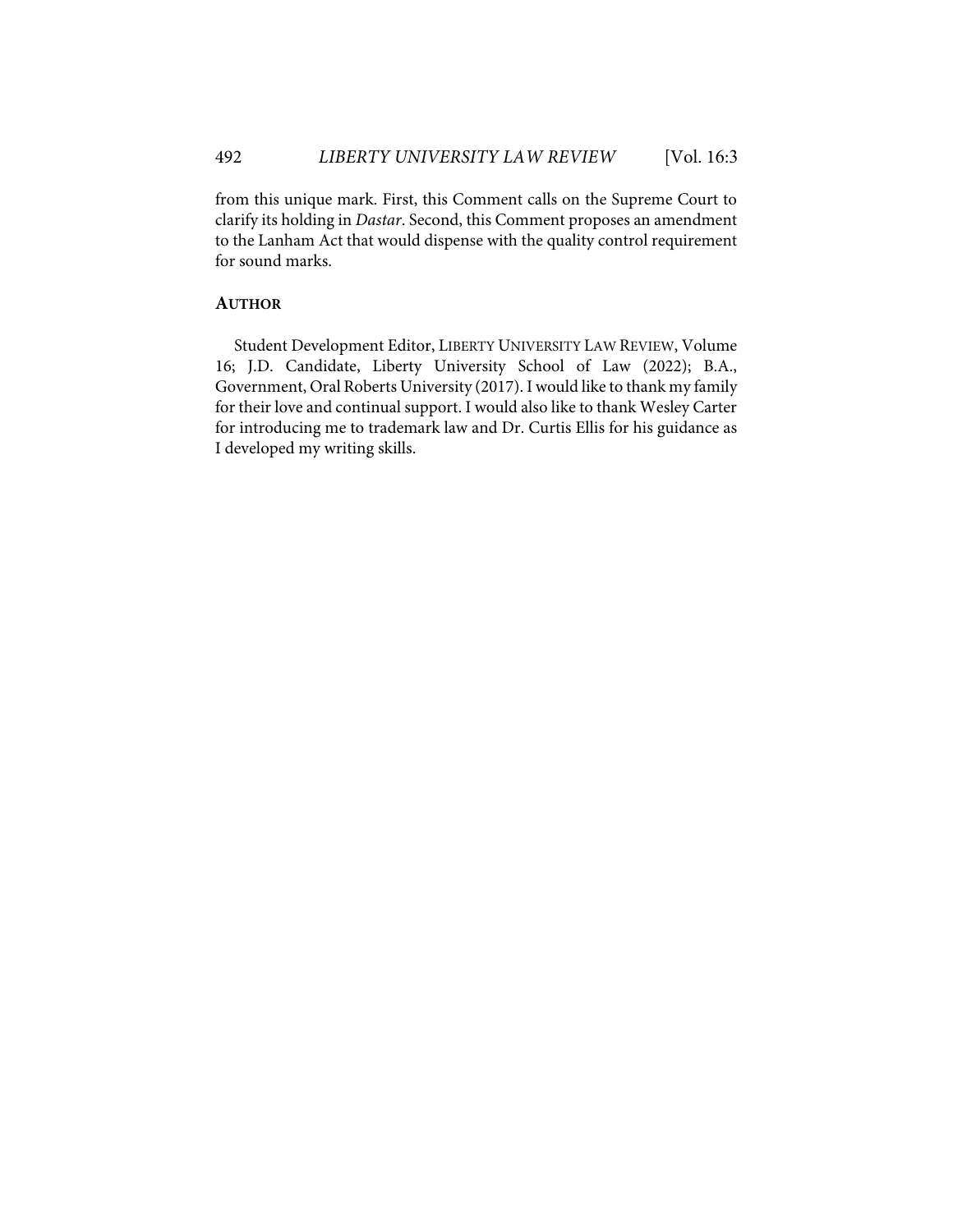#### COMMENT

## LET'S HEAR IT FOR SOUND MARKS: TRADEMARK PROTECTION IN COPYRIGHTED SONGS

#### *Iyanu Lipede*†

#### I. INTRODUCTION

In October 2019, the United States Patent and Trademark Office (USPTO) issued two trademark registrations to the musician Pitbull.<sup>1</sup> Musicians often develop and maintain their brands through trademark law;<sup>2</sup> however, Pitbull's registered marks were notably different. While other artists have registered traditional marks, such as words or logos,<sup>3</sup> Pitbull endeavored and succeeded—to register nontraditional, sound trademarks. <sup>4</sup> Although these were not the first sound marks the USPTO granted, these marks differ from the rest.

Pitbull's registered marks are noteworthy for multiple reasons. One major reason is that other musicians are expected to follow suit in pursuing the registration of sound marks.<sup>5</sup> Additionally, while most sound marks identify the product, they are separate from the product itself.<sup>6</sup> In contrast, Pitbull's

<sup>†</sup> Student Development Editor, *Liberty University Law Review*, Volume 16; J.D. Candidate, Liberty University School of Law (2022); B.A., Government, Oral Roberts University (2017). I would like to thank my family for their love and continual support. I would also like to thank Wesley Carter for introducing me to trademark law and Dr. Curtis Ellis for his guidance as I developed my writing skills.

<sup>&</sup>lt;sup>1</sup> The mark is a sound. The mark consists of a man yelling "EEEEEEEYOOOOOO" in falsetto with "E" drawn out followed by a "U" sound, Registration No. 5,877,076; The mark is a sound. The mark consists of a man yelling "EEEEEEEYOOOOOO" in falsetto with "E" drawn out followed by a "U" sound, Registration No. 5,877,077.

<sup>2</sup> *See generally* Suzanne Kessler, *The Non-Recording, Non-Artist "Recording Artist": Expanding the Recording Artist's Brand into Non-Music Arenas*, 20 VAND. J. ENT. & TECH. L. 515, 550–51 (2017).

<sup>3</sup> *See, e.g.*, 50 CENT Registration 5,486,790; BRUCE SPRINGSTEEN Registration No. 4,454,482; JUSTIN BIEBER Registration No. 4,396,533; RIHANNA Registration No. 4,968,108; TAYLOR SWIFT Registration No. 5,805,872.

<sup>4</sup> The mark is a sound. The mark consists of a man yelling "EEEEEEEYOOOOOO" in falsetto with "E" drawn out followed by a "U" sound, Registration No. 5,877,076; The mark is a sound. The mark consists of a man yelling "EEEEEEEYOOOOOO" in falsetto with "E" drawn out followed by a "U" sound, Registration No. 5,877,077.

<sup>5</sup> *See* Justin F. McNaughton et al., *EEEEEEEYOOOOOO!: Reflections on Protecting Pitbull's Famous Grito*, 2 N.Y.U. J. INTELL. PROP. & ENT. L. 179, 180 (2020).

<sup>6</sup> *Id.* at 187.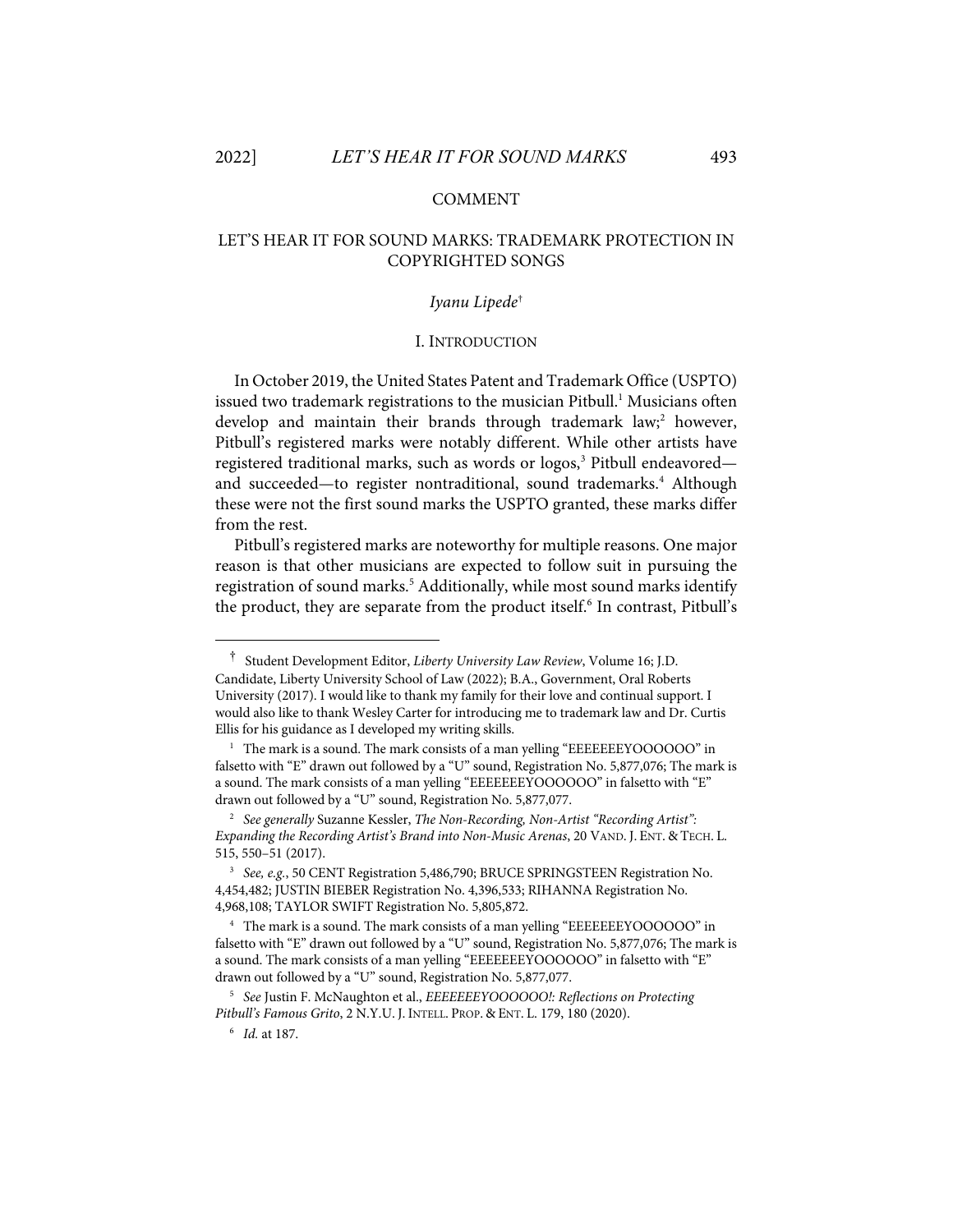sound marks allow consumers to experience the marks while also experiencing the product itself—the song. The trademark is embedded in the copyrighted song. <sup>7</sup> Because this type of mark implicates both trademark and copyright law, problems are sure to arise.

While Pitbull's registered marks are noteworthy, they also raise questions as to enforcement and licensing of this type of mark. Due to a misunderstanding of the Supreme Court's *Dastar* holding, some lower courts have extended the Court's holding to preclude concurrent claims for copyright and trademark infringement.<sup>8</sup> Under such an expansive view of *Dastar*, courts may bar owners of sound marks in music recordings from bringing their trademark infringement claims. In addition, the licensing requirements of trademarks and copyrighted music differ significantly, with trademark licensing requiring that trademark owners exert quality control over their licensees and products.<sup>9</sup> Courts have inconsistent and contradictory requirements for trademark licensing, leaving trademark owners with little to no guidance on what constitutes a valid license.<sup>10</sup> Further, music licensing is complex and expensive, $11$  and with the added trademark quality control requirement, artists seeking to license songs containing trademarks may run into obstacles.

This Comment provides a brief history of sound trademarks. It then outlines the differences between trademarks and copyrights and discusses the implications of these differences for this type of mark. Specifically, this Comment focuses on enforcement and licensing of sound marks in sound recordings. This Comment concludes by offering two solutions to the perplexing problem posed by Pitbull's registered sound marks. First, this Comment suggests that the Supreme Court clarify its holding in *Dastar* to avoid further confusion among lower courts. Second, this Comment proposes an amendment to the Lanham Act. The amendment will dispose of the quality control requirement for sound marks to resolve issues that typically arise from sound marks.

<sup>7</sup> *Id.* 

<sup>8</sup> *See, e.g.*, Conf. Archives, Inc. v. Sound Images, Inc., No. 3:2006-76, 2010 U.S. Dist. LEXIS 46955, at \*37–39 (W.D. Pa. 2010); Lions Gate Ent., Inc. v. TD Ameritrade Servs. Co., 170 F. Supp. 3d 1249, 1264 (C.D. Cal. 2016).

<sup>9</sup> Irene Calboli, *The Sunset of "Quality Control" in Modern Trademark Licensing*, 57 AM. U. L. REV. 341, 356 (2007).

<sup>10</sup> *Id.* at 374.

<sup>11</sup> Thomas M. Lenard & Lawrence J. White, *Moving Music Licensing into the Digital Era: More Competition and Less Regulation*, 23 UCLAENT. L. REV. 133, 134 (2016).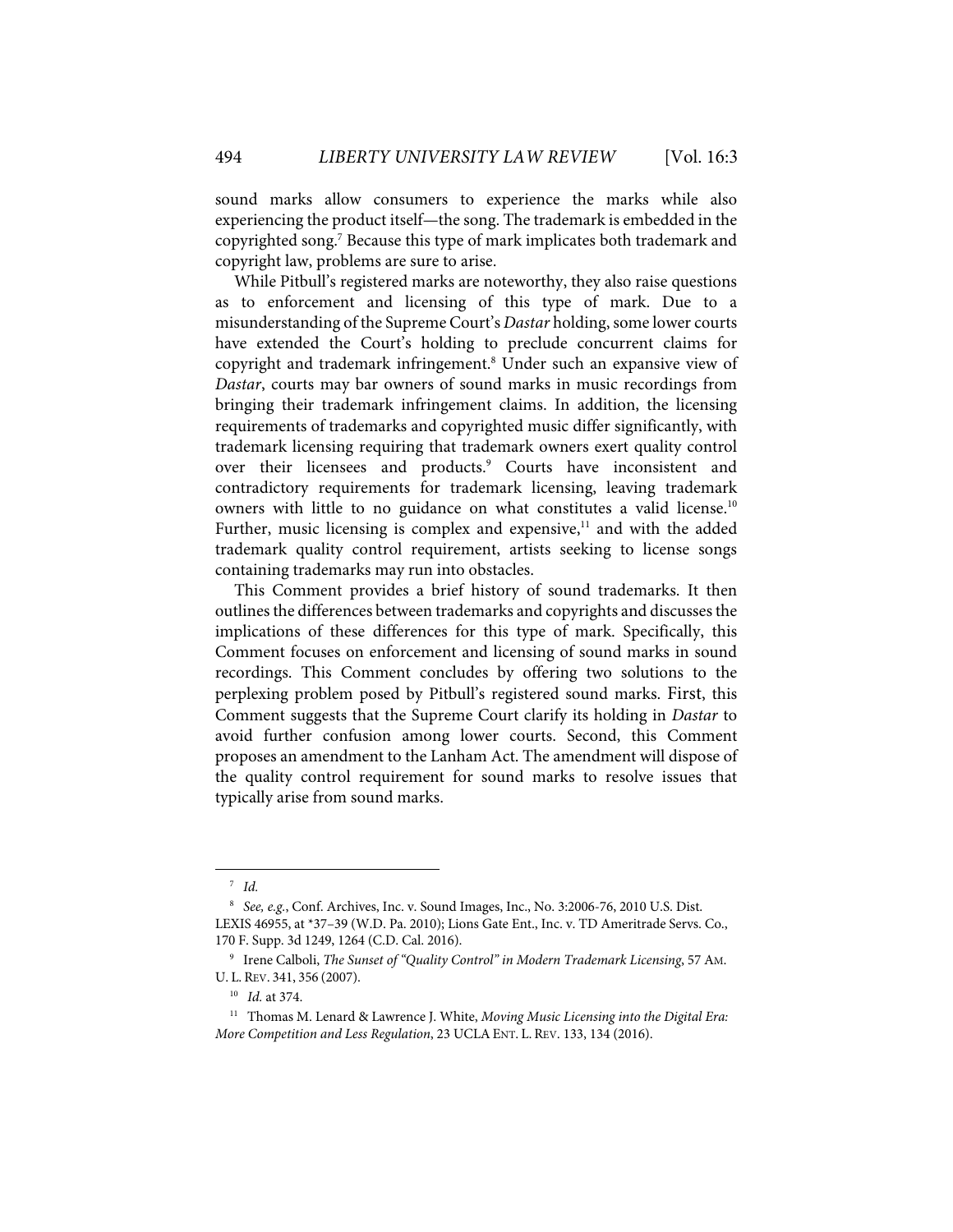#### II. BACKGROUND

In his music, Pitbull often characterizes himself as "Mr. Worldwide" or "Mr. 305" and marks his songs with his Spanish-language catchphrase, "*Dale*," or his familiar yell, "EEEEEEEYOOOOOO!"12 This persona remains the same whether it is in his own song or whether he is a featured artist in another musician's song.13 Pitbull's persona as "Mr. Worldwide" and "Mr. 305" extends past his music; however, his yell is "almost exclusively used" in his music.<sup>14</sup> Accordingly, fans and non-fans alike recognize his yell, acknowledging it as an essential element to his brand. 15

In 2017, Colombian singer, J Balvin, and producer, Willy William, released the song "Mi Gente," which features a yell similar to that of Pitbull.<sup>16</sup> The yell is first heard fifty-two seconds into the song and reoccurs throughout the song's duration. <sup>17</sup> The song gained instant success, with fans and music journalists almost immediately assuming that Pitbull was a featured artist in the song.<sup>18</sup> Consequently, Pitbull received praise for this mistaken guest appearance.<sup>19</sup> Pitbull first responded by releasing a remix of the song.<sup>20</sup> The artist used the remix to acknowledge fans' confusion stating, "since everybody thought that I was on the record, I think it's only right that I jump on the remix."21 Despite this good-natured response, Pitbull also chose to protect his yell.<sup>22</sup> His chosen mode of protection was a trademark, and after an eighteen-month battle, the USPTO registered his sound marks. $^{\scriptstyle 23}$ 

14 Savannah Merceus, *[Insert Yell Here]: Rapper Pitbull Receives Trademark Registration for "EEEEEEEYOOOOOO!" Sound Mark*, IP INTEL.(May 7, 2020),

17 *Id.*

19 *Id.*

https://www.youtube.com/watch?v=tPvu12EUh0w.

21 *Id.*

<sup>12</sup> McNaughton et al., *supra* note 5, at 180.

<sup>13</sup> *Id.* at 183.

https://www.ipintelligencereport.com/2020/05/07/insert-yell-here-rapper-pitbull-receivestrademark-registration-for-eeeeeeeyoooooo-sound-mark/.

<sup>15</sup> McNaughton et al., *supra* note 5, at 183.

<sup>16</sup> J Balvin, *Willy William—Mi Gente (Official Video)*, YOUTUBE (June 29, 2017), https://www.youtube.com/watch?v=wnJ6LuUFpMo.

<sup>18</sup> McNaughton et al., *supra* note 5, at 180–81.

<sup>&</sup>lt;sup>20</sup> See urkel 15, *J Balvin, Willy William, Pitbull "Mi Gente" (woldwild & urkel15 remix) extender version*, YOUTUBE (Aug. 30, 2017),

<sup>22</sup> McNaughton et al., *supra* note 5, at 190.

<sup>&</sup>lt;sup>23</sup> The mark is a sound. The mark consists of a man yelling "EEEEEEEYOOOOOO" in falsetto with "E" drawn out followed by a "U" sound, Registration No. 5,877,076; The mark is a sound. The mark consists of a man yelling "EEEEEEEYOOOOOO" in falsetto with "E" drawn out followed by a "U" sound, Registration No. 5,877,077.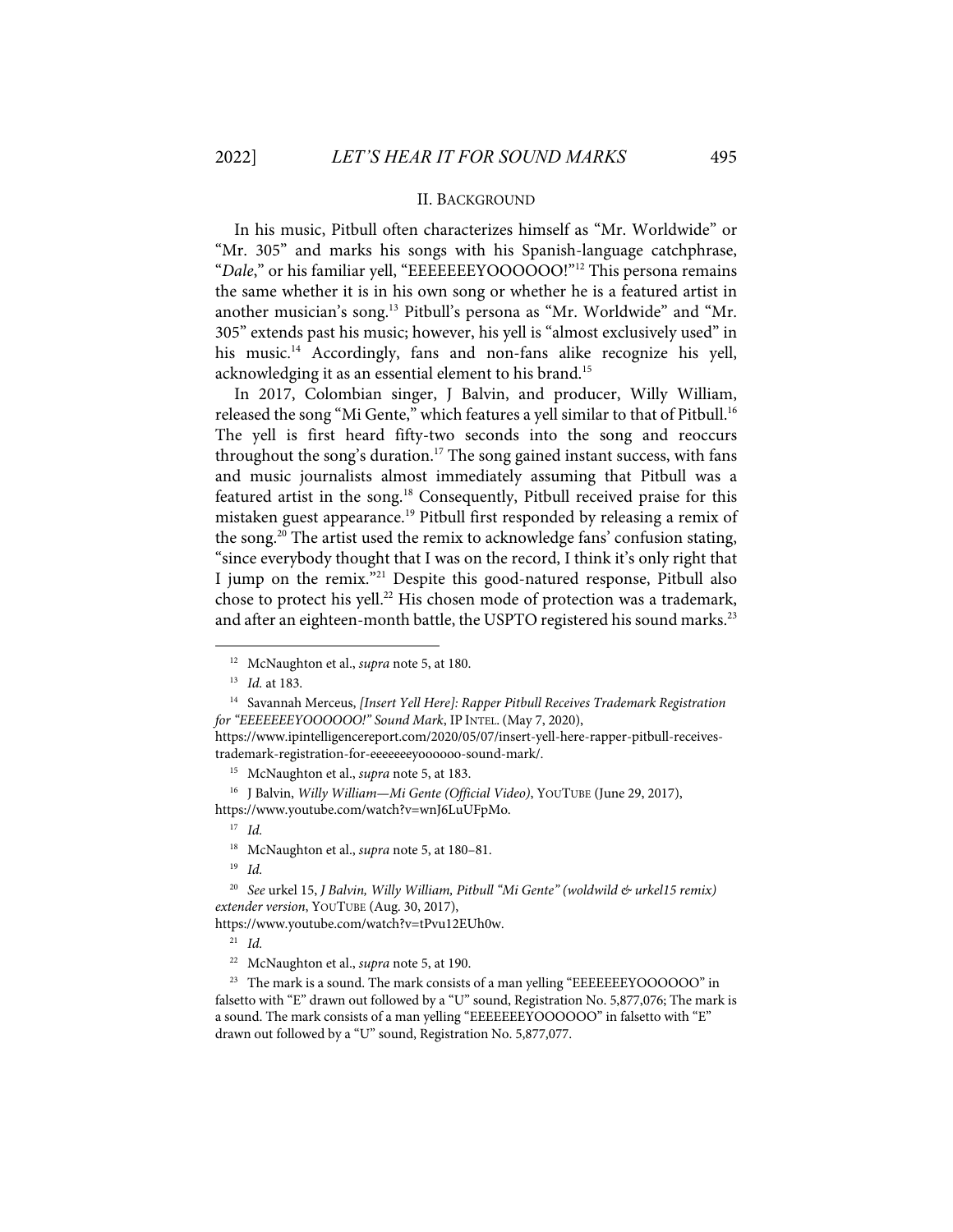Sound trademarks, such as Pitbull's registered marks, may be used as a tool to connect with consumers effectively. <sup>24</sup> Yet, trademark law may not be the only means of intellectual property protection for a single product. Generally, courts hold that a given product may be protected simultaneously by more than one type of intellectual property.<sup>25</sup> The fact that trademarks, patents, and copyrights may overlap in subject matter often causes confusion.26 The varying forms of intellectual property provide different types of protection and serve different purposes. <sup>27</sup> Consequently, the criteria for protection, the tests for infringement, and the requirements for licensing differ greatly between these types of intellectual property.<sup>28</sup>

A trademark aims to identify the source of goods to prevent customer confusion. <sup>29</sup> A copyright, on the other hand, protects an author's right in creative works.30 Sounds may fall into the subject matter of both copyrights and trademarks.<sup>31</sup> One author noted that in relation to sounds, the difference in intellectual property types is manifested in music.<sup>32</sup> Prior to the registration of Pitbull's marks, courts noted that songs could be trademarked when they served as a symbol or device to identify a person's goods or services; however, courts simultaneously acknowledged that a song could not

<sup>24</sup> *See* Daniel R. Bumpus, Comment, *Bing, Bang, Boom: An Analysis of* In Re *Vertex Group LLC and the Struggle for Inherent Distinctiveness in Sound Marks Made During a Product's Normal Course of Operation*, 21 FED. CIR. B.J. 245, 249 (2011).

<sup>25</sup> Kohler Co. v. Moen, Inc., 12 F.3d 632, 638 (7th Cir. 1993); Ward v. Andrews McMeel Pub., LLC, 963 F. Supp. 2d 222, 236 (S.D.N.Y. 2013); *In re* DC Comics, Inc., 689 F.2d 1042, 1052 (C.C.P.A. 1982).

<sup>26</sup> *See* 1 J. THOMAS MCCARTHY, MCCARTHY ON TRADEMARKS AND UNFAIR COMPETITION § 6:1 (5th ed. 2020).

<sup>27</sup> *See id.* § 6:5.

<sup>28</sup> *See* Prestonettes, Inc. v. Coty, 264 U.S. 359, 368 (1924) ("[A trademark] does not confer a right to prohibit the use of the word or words. It is not a copyright. . . . A trade-mark only gives the right to prohibit the use of it so far as to protect the owner's good will against the sale of another's product as his."); Quality Inns Int'l, Inc. v. McDonald's Corp., 695 F. Supp. 198, 218 (D. Md. 1988) ("Unlike a copyright, mere reproduction of a trademark is not an infringement."); *see also* 1 MCCARTHY, *supra* note 26, § 6:6 (providing a chart outlining the relationship between copyright law, trademark law, and patent law to give an overview of differences between various types of federal statutory intellectual property protections).

<sup>29 1</sup> MCCARTHY, *supra* note 26, § 2:1.

<sup>30</sup> EMI Catalogue P'ship v. Hill, Holliday, Connors, Cosmopulos, Inc., No. 99-7922, 2000 U.S. App. LEXIS 30761, at \*15 (2d Cir. Dec. 1, 2000).

<sup>31</sup> Bumpus, *supra* note 24, at 250; s*ee EMI Catalogue P'ship*, 2000 U.S. App. LEXIS 30761, at \*18*.*

<sup>32</sup> Bumpus, *supra* note 24, at 250.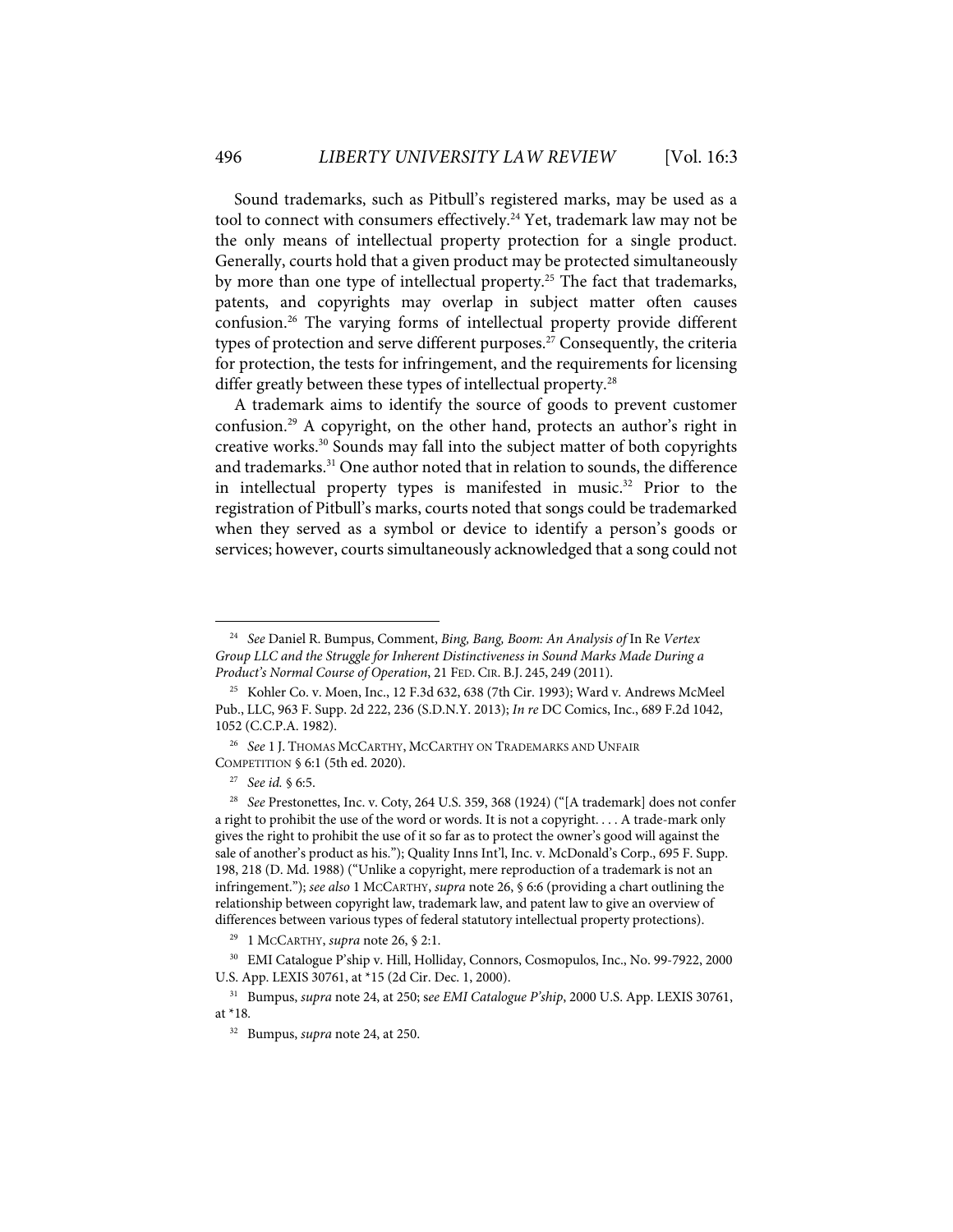be a trademark for itself.<sup>33</sup> So, by granting Pitbull the first known sound trademark for musical sound recordings, $34$  the USPTO made Pitbull a pioneer in his field.

#### A. *The History of Sound Marks*

A trademark<sup>35</sup> is "any word, name, symbol, or device, or any combination thereof" used by an individual or company in commerce to identify, distinguish, and indicate the source of the goods they produce.<sup>36</sup> While trademarks were traditionally limited to word or image marks, they have been expanded to include colors, sounds, and many other devices.<sup>37</sup> As defined by the Trademark Manual of Examining Procedure (TMEP), "[a] sound mark identifies and distinguishes a product or service through audio rather than visual means."38 Sound trademarks are often grouped with other trademarks that cannot be visually represented.<sup>39</sup> This group, which also includes scents, is often referred to as "sensory" trademarks<sup>40</sup> and is part of the larger universe of nontraditional marks.<sup>41</sup> Consumers often easily identify traditional marks, such as a brand's name or logo, as legally enforceable trademarks; however, consumers may not easily identify a nontraditional mark. <sup>42</sup> While sound marks were not traditionally afforded trademark protection, today, they are growing in popularity and considered "probably the most memorable nontraditional trademarks."43

In 1947, the National Broadcast Company (NBC) filed the first sound

<sup>&</sup>lt;sup>33</sup> *EMI Catalgoue P'ship*, 2000 U.S. App. LEXIS 30761, at \*18; Oliveira v. Frito-Lay, Inc., 251 F.3d 56, 62 (2d Cir. 2001); G.M.L., Inc. v. Mayhew, 188 F. Supp. 2d 891, 897 (M.D. Tenn. 2002).

<sup>34</sup> McNaughton et al., *supra* note 5, at 189.

<sup>&</sup>lt;sup>35</sup> Although trademark law distinguishes between a "trademark" as the term for goods, and "service mark" as the term for services, this Comment will use the term "trademark" to refer to both trademarks and service marks.

<sup>36</sup> Lanham Act § 45, 15 U.S.C. § 1127.

<sup>37 1</sup> MCCARTHY, *supra* note 26, §§ 7:100–7:109.

<sup>38</sup> TMEP § 1202.15 (July 2021).

<sup>39</sup> *See* McNaughton et al, *supra* note 5, at 184.

<sup>40</sup> *Id.*

<sup>41</sup> Jerome Gilson & Anne Gilson LaLonde, *Cinnamon Buns, Marching Ducks and Cherry-Scented Racecar Exhaust: Protecting Nontraditional Trademarks*, 95 TRADEMARK REP. 773*,* 774 (2005).

<sup>42</sup> *Id.* at 774; Melissa E. Roth, Note**,** *Something Old, Something New, Something Borrowed, Something Blue: A New Tradition in Nontraditional Trademark Registrations*, 27 CARDOZO L. REV. 457, 460 (2005).

<sup>43</sup> Gilson & LaLonde, *supra* note 41, at 801.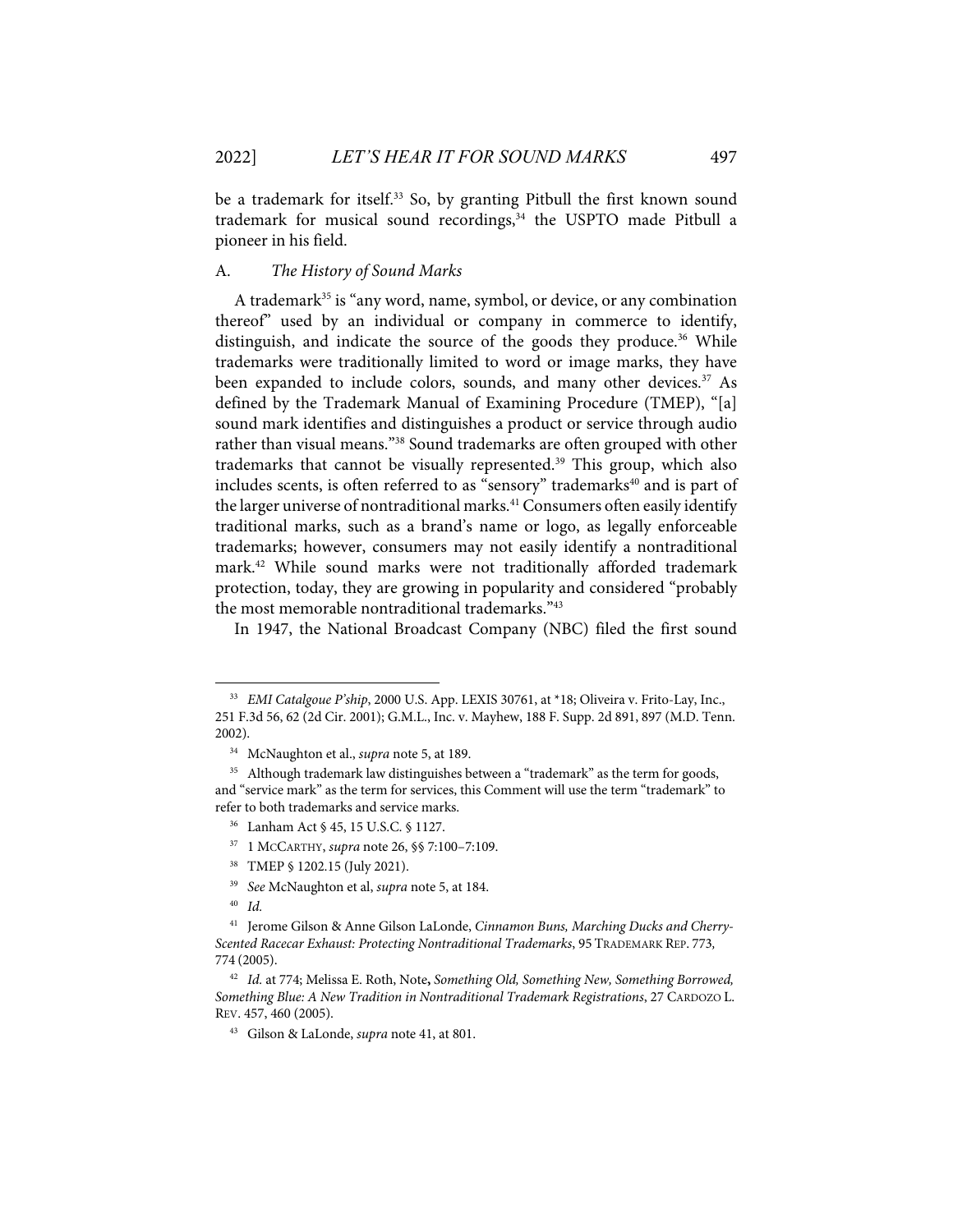trademark to be registered in the United States.<sup>44</sup> A little over thirty years later, the Trademark Trial and Appeal Board (TTAB) affirmed that a sound could be a trademark.45 The TTAB has noted that sounds may be registered when they are:

> [A]rbitrary, unique[,] or distinctive and can be used in a manner so as to attach to the mind of the listener and be awakened on later hearing in a way that would indicate for the listener that a particular product or service was coming from a particular, even if anonymous, source. 46

As with other trademarks, a prerequisite for obtaining a sound mark is a showing of distinctiveness.<sup>47</sup> Similar to traditional word trademarks, sound marks are graded on a spectrum of distinctiveness. For word marks, generic marks, having no distinctiveness, are on one end of the spectrum while fanciful marks, the most distinctive, are on the other end of the spectrum.<sup>48</sup> Similarly, the TTAB has distinguished commonplace, or familiar sounds, which are not inherently distinctive, from inherently distinctive, arbitrary sounds. <sup>49</sup> Commonplace sounds are sounds that listeners have been exposed to under different circumstances.<sup>50</sup> Examples of such sounds include alarm clocks, security alarms, telephones, and even Pitbull's registered marks. 51 When a sound is commonplace, a trademark applicant must provide proof that the sound has acquired distinctiveness.<sup>52</sup> In other words, there must be evidence that consumers recognize the sound and associate it with a particular product or service.<sup>53</sup>

47 *Id. See infra* Section II.B.1.

<sup>44</sup> McNaughton et al., *supra* note 5, at 184; The mark comprises the musical notes G, E, C played on chimes, Registration No. 523,616. NBC did not renew this mark, and the mark expired in 1992. NBC filed a new trademark application for the same sound in 1970, and the new mark was registered the following year. The mark comprises a sequence of chime-like musical notes which are in the key of C and sound the noted G, E, C, the "G" being the one just below middle C, the "E" the one just above middle C, and the "C" being middle C, thereby to identify applicant's broadcasting service, Registration No. 916,522.

<sup>45</sup> *In re* Gen. Elec. Broad. Co., 199 U.S.P.Q. (BNA) 560, 563 (T.T.A.B. 1978).

<sup>46</sup> *In re* Vertex Grp. LLC, 89 U.S.P.Q.2d 1694, 1700 (T.T.A.B. 2009).

<sup>48</sup> Abercrombie & Fitch Co. v. Hunting World, Inc., 573 F.2d 4, 9 (2d Cir. 1976).

<sup>49</sup> *In re Gen. Elec. Broad. Co.*, 199 U.S.P.Q. (BNA) at 563.

<sup>50</sup> TMEP, *supra* note 38, § 1202.15.

<sup>51</sup> *Id.*; *see* McNaughton et al., *supra* note 5, at 186.

<sup>52</sup> *See* McNaughton et al., *supra* note 5, at 186.

<sup>53</sup> Ride the Ducks, LLC v. Duck Boat Tours, Inc., 75 U.S.P.Q.2d (BNA) 1269, 1275 (T.T.A.B. 2005).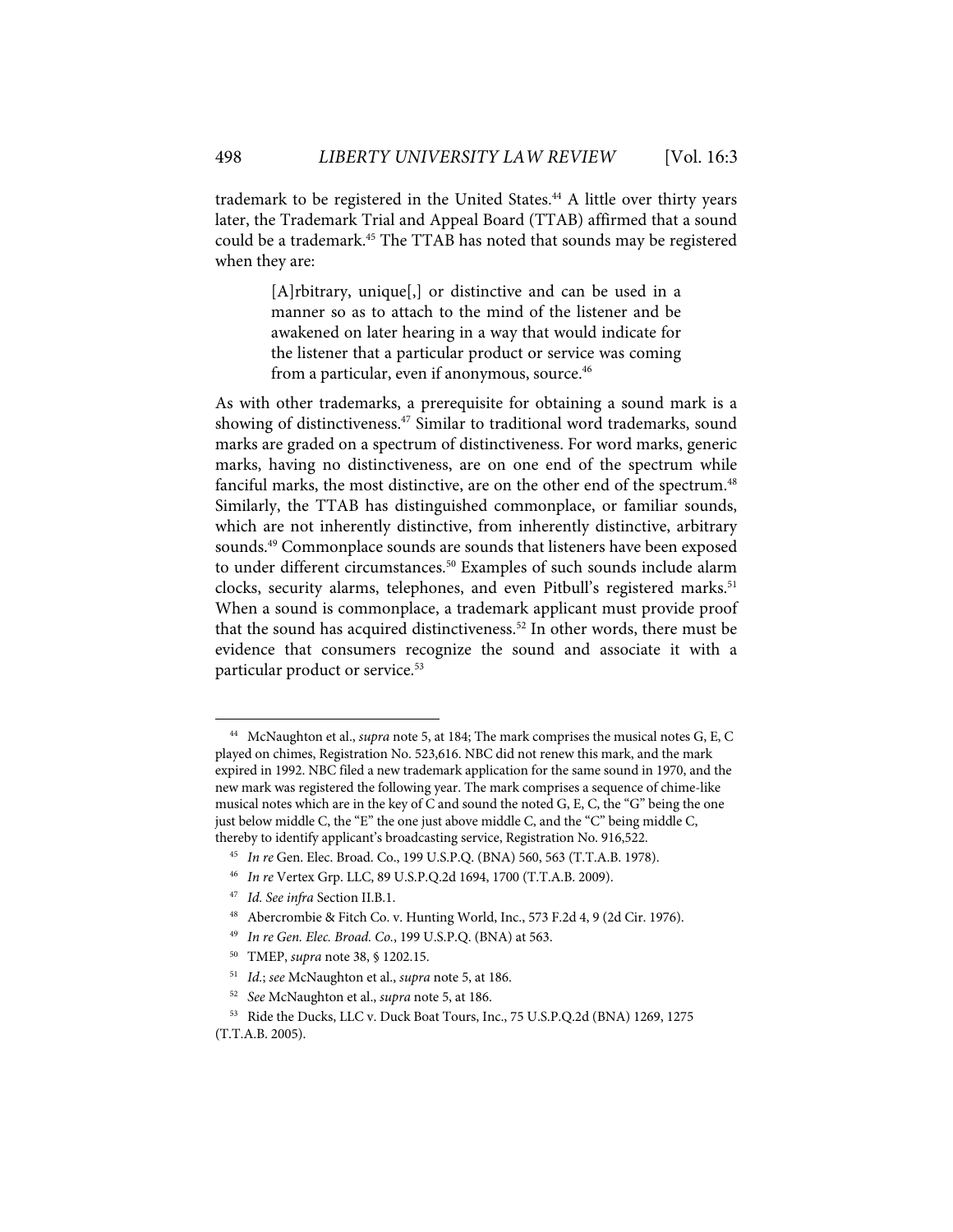Inherently distinctive sounds do not require such proof.54 Examples of registered inherently distinctive sounds include NBC's chime, MGM's lion roar, and the New York Stock Exchange Bell.<sup>55</sup> Sound marks differ from some other nontraditional marks in this respect. Courts have consistently barred some categories of nontraditional marks from being inherently distinctive.<sup>56</sup> A look at color marks is demonstrative.<sup>57</sup> Because colors are familiar and do not immediately signify the source of a product, those seeking to register a color mark must always show acquired distinctiveness.58 Once consumers are able to identify the color as part of a brand, then the owner may receive trademark protection. Conversely, regardless of whether we often hear the sound, a sound may be inherently distinctive if it is not commonplace.<sup>59</sup>

At the time of the TTAB's landmark decision in *In re General Electric Broadcasting Company, Inc.*, wherein the TTAB explicitly stated that sounds may receive trademark protection, only nine other sounds were registered as trademarks in the United States. <sup>60</sup> After the TTAB's declaration, fourteen more were registered in the 1980s.<sup>61</sup> Today, sound mark registration has grown to 234 registered sound trademarks.<sup>62</sup> While this number pales in

- 58 *Qualitex Co.*, 514 U.S. at 171–72.
- 59 Bumpus, *supra* note 24, at 253.
- 60 *Id.* at 248; *In re* Gen. Elec. Broad. Co., 199 U.S.P.Q.(BNA) 560 (T.T.A.B. 1978).

<sup>54</sup> *In re* Gen. Elec. Broad. Co., 199 U.S.P.Q. (BNA) 560, 563 (T.T.A.B. 1978).

<sup>55</sup> McNaughton et al., *supra* note 5, at 186; The mark comprises the musical notes G, E, C played on chimes, Registration No. 523,616; The mark comprises a lion roaring, Registration No. 1,395,550; The THX logo theme consists of 30 voices over seven measures, starting in a narrow range, 200 to 400 Hz, and slowly diverting to preselected itches encompassing three octaves. The 30 voices begin at pitches between 200 Hz and 400 Hz and arrive at pre-selected pitches spanning three octaves by the fourth measure. The highest pitch is slightly detuned while there are double the number of voices of the lowest two pitches, Registration No. 1,872,866; The mark consists of the sound of a brass bell tuned to the pitch D, but with an overtone of D-sharp, struck nine times at a brisk tempo, with the final tone allowed to ring until the sound decays naturally. The rhythmic pattern is eight 16th notes and a quarter note; the total duration, from the striking of the first tone to the end of the decay on the final one, is just over 3 seconds, Registration No. 2,741,129.

<sup>56</sup> Wal-Mart Stores, Inc. v. Samara Bros. Inc., 529 U.S. 205, 212 (2005) (holding that product design, like color, is not inherently distinctive); Qualitex Co. v. Jacobson Prods. Co., 514 U.S. 159, 163 (1995) (holding that color is not inherently distinctive); *In re* N.V. Organon, 79 U.S.P.Q.2d (BNA) 1639, 1650 (T.T.A.B 2006) (holding that flavor is not inherently distinctive).

<sup>57</sup> For an in-depth analysis of the distinctiveness of color marks, see Briana Reed, Note, *Color Monopoly: How Trademarking Colors in the Fashion Industry and Beyond Expands the Lanham Act's Purpose and Policy*, 15 LIBERTY U. L. REV. 371 (2021).

<sup>61</sup> *Id.*

<sup>62</sup> McNaughton et al., *supra* note 5, at 186.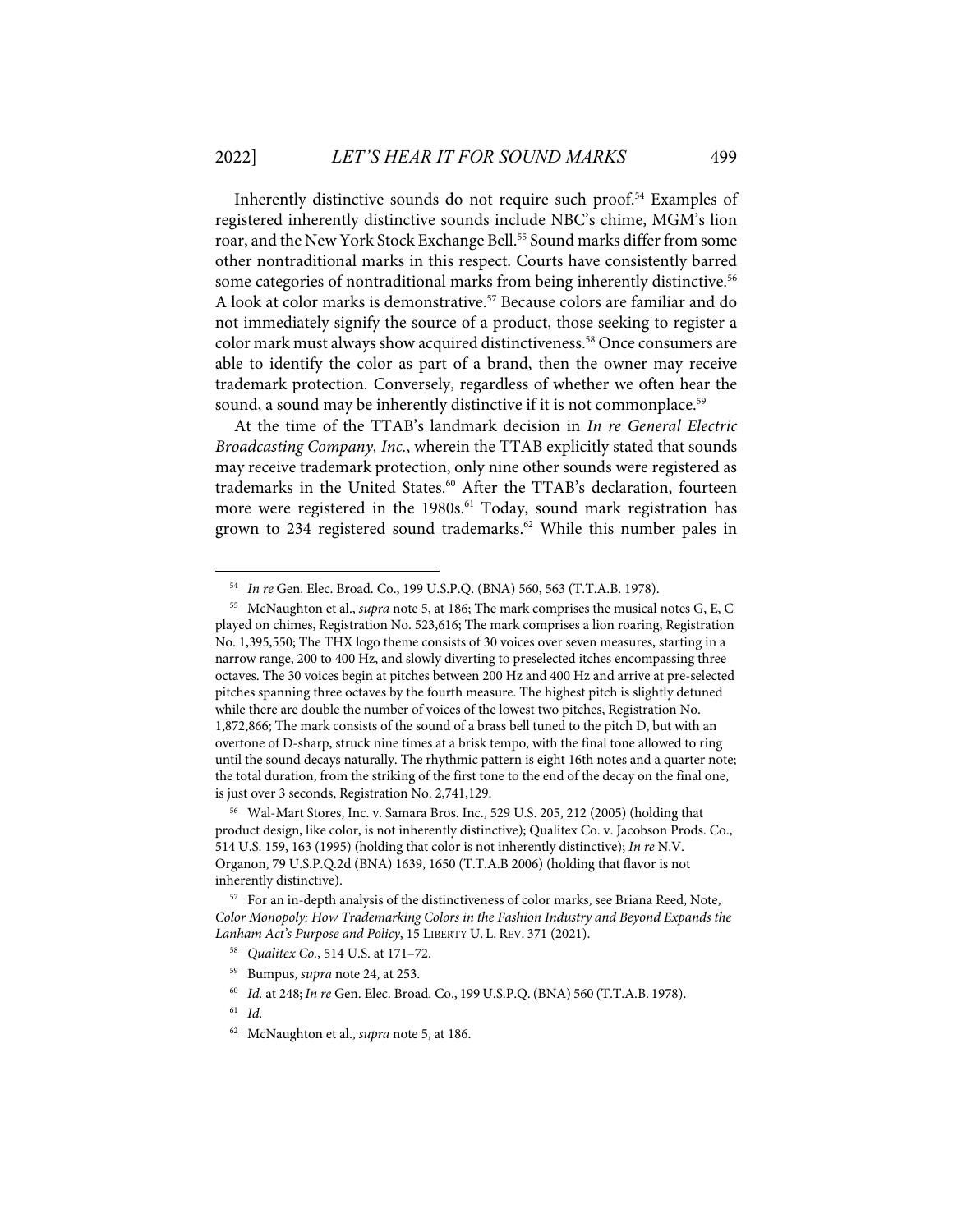comparison to the number of registered word and design marks, it is evident sound marks have gained popularity over the years.<sup>63</sup>

## B. *Trademarks Compared to Copyrights*

Because trademarks and copyrights serve different purposes,<sup>64</sup> the two forms of intellectual property deserve a separate analysis

#### 1. Trademarks

As previously noted, a trademark is "any word, name, symbol, or device, or any combination thereof . . . used by a person . . . to identify and distinguish his or her goods, including a unique product, from those manufactured or sold by others and to indicate the source of the goods, even if that source is unknown."65 This broad definition of trademarks found in the Lanham Act allows for a wide array of registered trademarks, including words, phrases, colors, sounds, scents, and motions.<sup>66</sup> The authority of Congress to provide for the registration and to regulate the use of such trademarks is found in the Commerce Clause.<sup>67</sup> In accordance with the Commerce Clause, the trademark must be used in commerce to be afforded federal trademark protection. <sup>68</sup> It must also be distinctive; that is, it must be able to distinguish the products or services of the trademark owner from others.69 Lastly, it must be used as a source identifier rather than as a mere decoration. 70

Once the basic requirements are met and the mark is registered, the trademark owner can exclude others from using similar marks on similar products. In doing so, the trademark owner and consumers are benefited. The Supreme Court noted that "[t]he Lanham Act provides national

<sup>63</sup> *See id*.; Bumpus, *supra* note 24, at 248.

<sup>64 1</sup> MCCARTHY, *supra* note 26, § 2:1; EMI Catalogue P'ship v. Hill, Holliday, Connors, Cosmopulos, Inc., No. 99-7922, 2000 U.S. App. LEXIS 30761, at \*15 (2d Cir. Dec. 1, 2000).

<sup>65</sup> Lanham Act § 45, 15 U.S.C. § 1127.

<sup>66</sup> *See, e.g.*, Qualitex Co. v. Jacobson Prods. Co., 514 U.S. 159, 166 (1995) (holding that colors may be registered as trademarks); *In re* Clarke, 17 U.S.P.Q.2d 1238, 1239 (T.T.A.B. 1990) (approving the registration of a fragrance mark for thread and embroidery yarn).

<sup>67</sup> TMEP, *supra* note 38, intro. *But see* Trademark Cases, 100 U.S. 82, 95 (1879) (invalidating a trademark statute promulgated under the Intellectual Property Clause and leaving the possibility of the Commerce Clause open).

<sup>68</sup> Lanham Act § 45, 15 U.S.C. § 1127; Iancu v. Brunetti, 139 S. Ct. 2294, 2297–98 (2019).

<sup>69</sup> BILL SEITER & ELLEN SEITER, THE CREATIVE ARTIST'S LEGAL GUIDE: COPYRIGHT,

TRADEMARK AND CONTRACTS IN FILM AND DIGITAL MEDIA PRODUCTION 67 (2012).

<sup>70</sup> *In re* Safariland Hunting Corp., 24 U.S.P.Q.2d 1380, 1381 (T.T.A.B. 1992) ("[T]he mark [must] be used in such a manner that it would be readily perceived as identifying the specified goods and distinguishing a single source or origin for the goods.").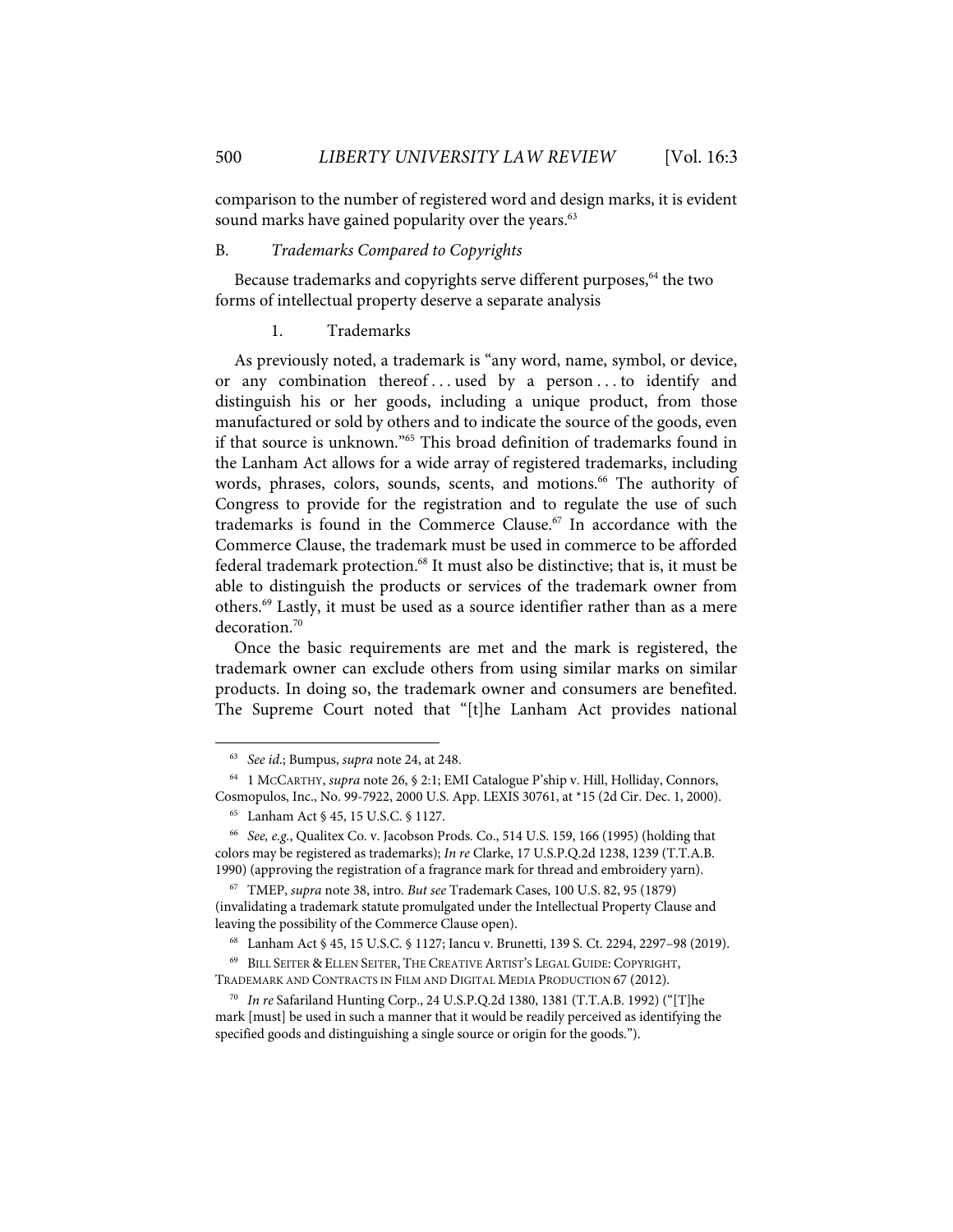protection of trademarks in order to secure to the owner of the mark the goodwill of his business and to protect the ability of consumers to distinguish among competing producers."<sup>71</sup> Appropriately, the owner is benefitted because trademark registration provides constructive notice to other providers of goods that the mark is already in use.<sup>72</sup> Consumers are benefitted because the registration prevents confusion as to the source of the goods they purchase. <sup>73</sup> In fact, the very "purpose of trademark laws is to prevent the use of the same or similar marks in a way that confuses the public about the actual source of the goods or service."<sup>74</sup> Accordingly, these two policies are the underpinnings of the trademark licensing scheme.<sup>75</sup>

A trademark license allows a trademark owner to permit a third party to use the trademark, whereas, without this permission, the third party would be infringing on the mark. <sup>76</sup> Trademark law requires that in licensing trademarks, trademark owners maintain control of their licensees and the quality of their products in order to protect customers from false information.77 Failure of trademark owners to maintain such control of their licensees or the quality of their products may lead to trademark cancellation or abandonment.78

Without a license, a third party using an identical or similar mark in identical or similar products may be infringing on a trademark owner's rights to her mark.79 In analyzing a claim for trademark infringement, courts utilize a simple test: the likelihood of confusion.<sup>80</sup> The test for infringement of a federally registered mark asks whether the third party's use of the mark is likely to cause confusion, creates mistake, or deceive consumers.<sup>81</sup> While

76 2 ANNE GILSON LALONDE & JEROME GILSON, GILSON ON TRADEMARKS § 6.01[1] (2020).

77 Kevin Parks, *"Naked" Is Not a Four-Letter Word: Debunking the Myth of the "Quality Control Requirement" in Trademark Licensing*, 82 TRADEMARK REP. 531, 534–35 (1992).

78 Lanham Act §§ 14, 45, 15 U.S.C. §§ 1064, 1127.

<sup>71</sup> Park 'n Fly, Inc. v. Dollar Park & Fly, Inc., 469 U.S. 189, 198 (1985).

<sup>72</sup> Nat. Footwear, Ltd. v. Hart, Schaffner & Marx, 760 F.2d 1383, 1395 (3d Cir. 1985).

<sup>73</sup> *Id.*

<sup>74</sup> Star Fin. Servs., Inc. v. AASTAR Mortg. Corp., 89 F.3d 5, 9 (1st Cir. 1996).

<sup>75</sup> *See* Lanham Act § 5, 15 U.S.C. § 1055; *see also* JAMES BOYLE & JENNIFER JENKINS, INTELLECTUAL PROPERTY: LAW & THE INFORMATION SOCIETY CASES AND MATERIALS 39 (5th ed. 2021) ("[U]nderstanding the animating constitutional provisions [behind federal intellectual property law], their goals, and their inner tensions, will shine a light on the way that the courts *interpret* existing intellectual property law.").

<sup>79 2</sup> LALONDE & GILSON, *supra* note 76, § 6.01[2].

<sup>80</sup> Two Pesos, Inc. v. Taco Cabana, Inc., 505 U.S. 763, 769 (1992); Xtreme Lashes, LLC v. Xtended Beauty, Inc., 576 F.3d 221, 226 (5th Cir. 2009); Network Automation, Inc. v. Adv. Sys. Concepts, Inc., 638 F.3d 1137, 1142 (9th Cir. 2011).

<sup>81</sup> *See* Lanham Act §§ 32, 43, 15 U.S.C. §§ 1114(1), 1125.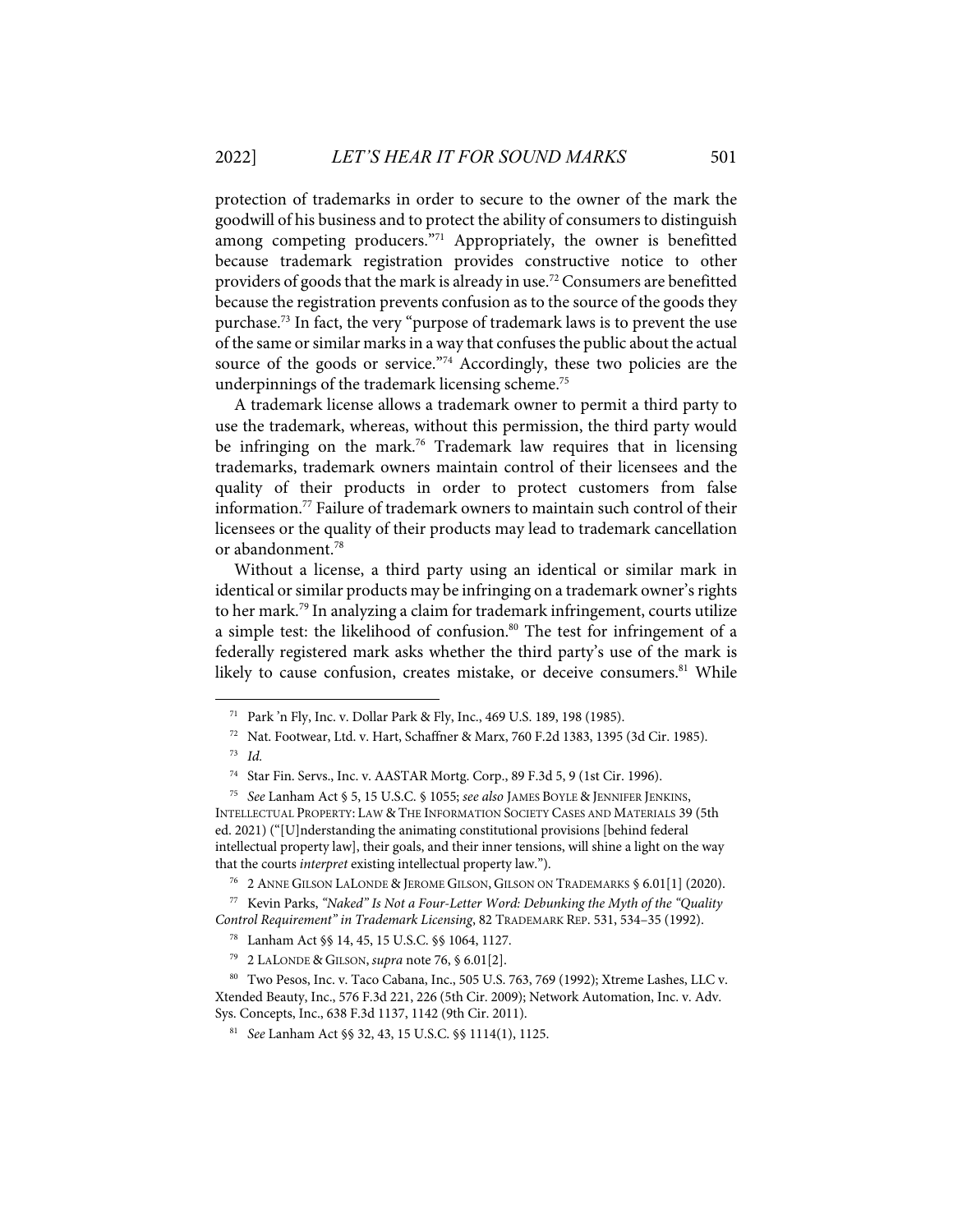courts may use different factors in conducting this test, $82$  the general principle is the same: if the plaintiff proves the public is likely to be confused, mistaken, or deceived, the defendant is liable for trademark infringement.<sup>83</sup>

2. Copyrights

Although the term copyright lacks a statutory definition, it has been defined as "the exclusive right or privilege of the author or proprietor to print or otherwise multiply, publish, and vend copies of his or her literary, artistic, or intellectual productions when secured by compliance with the copyright statute."84 The Constitution grants Congress the power to grant authors exclusive rights to their works.<sup>85</sup> This constitutional provision, commonly known as the Copyrights and Patents Clause, solely authorizes Congress to provide protection for authors without going as far as to provide substantive protections for the author's work. <sup>86</sup> As such, copyright is a "creature of statute"; whereas Congress is not required to provide copyright protection.<sup>87</sup> Because the Constitution only grants Congress the power to provide such protection, <sup>88</sup> any rights authors hold, and any remedies arising from infringement of those rights, exist solely because Congress chose to bestow them. 89

As evident in the Copyrights and Patents Clause, the purpose of copyrights is "to promote the Progress of . . . [the] useful Arts." $90$  Thus, copyright law "ultimately serves the purpose of enriching the general public through access

85 U.S. CONST. art. I, § 8, cl. 8.

<sup>82</sup> *See, e.g.*, Dorpan, S.L. v. Hotel Meliá, Inc., 728 F.3d 55, 65 (1st Cir. 2013) (utilizing the *Pignons* Factors); Sterling Drug, Inc. v. Bayer AG, 14 F.3d 733, 740 (2d Cir. 1994) (utilizing the *Polaroid* Factors); Checkpoint Sys. v. Check Point Software Techs., Inc., 269 F.3d 270, 280 (3d Cir. 2001) (utilizing the *Lapp* Factors); Petro Stopping Ctrs., L.P. v. James River Petroleum, Inc., 130 F.3d 88, 91 (4th Cir. 1997) (utilizing the *Pizzeria Uno* Factors); Abercrombie & Fitch Stores, Inc. v. Am. Eagle Outfitters, Inc., 280 F.3d 619, 646 (6th Cir. 2002) (utilizing the *Frisch* Factors); Frosty Treats, Inc. v. Sony Comput. Ent. Am., Inc., 426 F.3d 1001, 1008 (8th Cir. 2005) (utilizing the *CoRect* Factors); M2 Software, Inc. v. Madacy Ent., 421 F.3d 1073, 1080 (9th Cir. 2005) (utilizing the *Sleekcraft* Factors).

<sup>83 2</sup> LALONDE & GILSON, *supra* note 76, § 5.01[1].

<sup>84 18</sup> AM. JUR. 2D *Copyright and Literary Prop.* § 1 (2021).

<sup>86</sup> Silvers v. Sony Pictures Ent., Inc., 402 F.3d 881, 883 (9th Cir. 2005).

<sup>87</sup> Darden v. Peters, 488 F.3d 277, 284 (4th Cir. 2007).

<sup>88</sup> *Id.*; U.S. CONST. art. I, § 8, cl. 8. ("The Congress shall have Power To . . . promote the Progress of Science and useful Arts, by securing for limited Times to Authors and Inventors the exclusive Right to their respective Writings and Discoveries[.]" (emphasis added)).

<sup>89</sup> *Darden*, 488 F.3d at 284.

<sup>90</sup> U.S. CONST. art. I, § 8, cl. 8; 18 AM. JUR. 2D, *supra* note 84, § 2.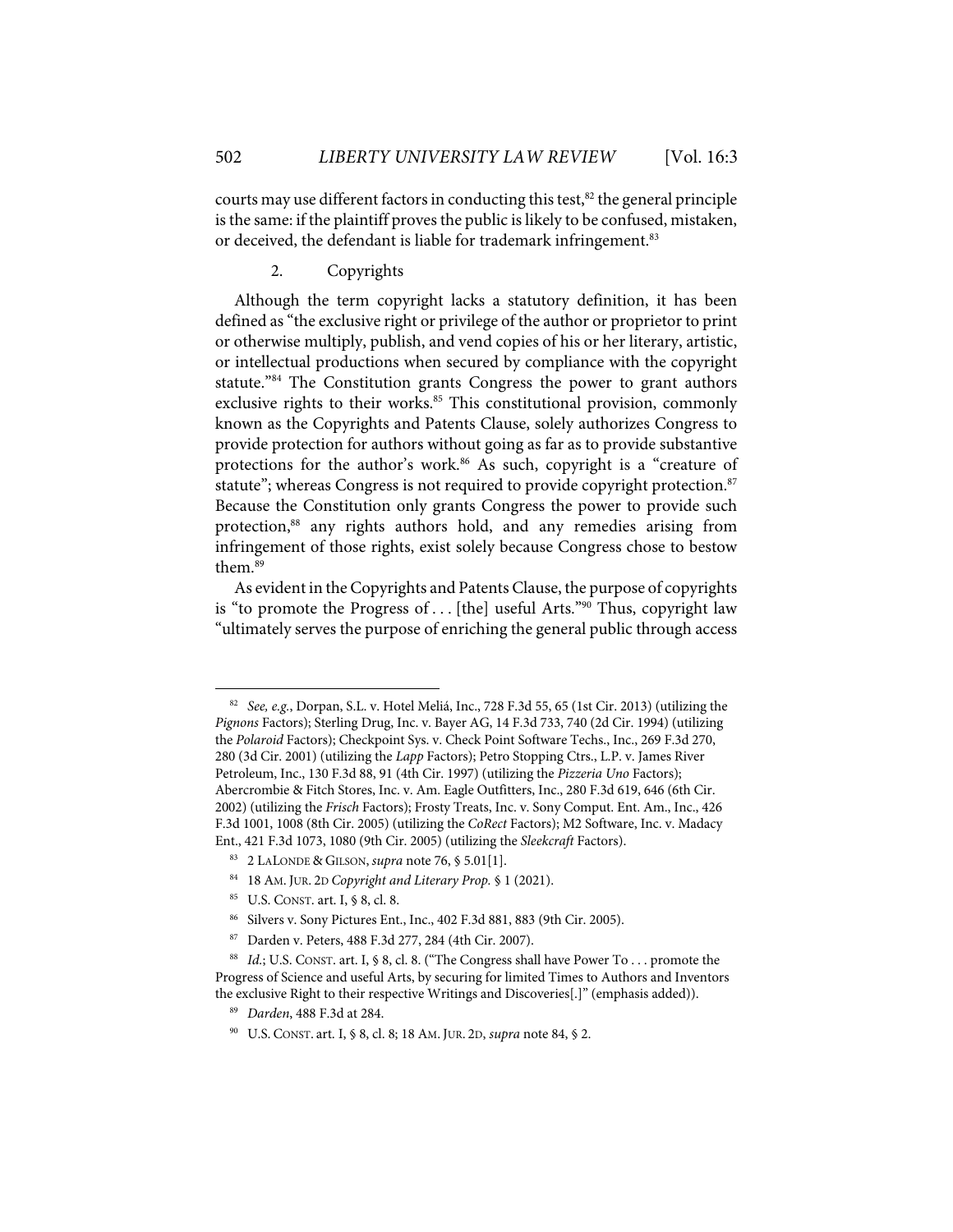to creative works."91 While authors of copyrightable works are afforded a monopoly on their creations, the Copyrights and Patents Clause expresses that this monopoly may only be for "limited [t]imes."92

As amended, the current Copyright Act provides copyright protection for works created on or after January 1, 1978, for "a term consisting of the life of the author and 70 years after the author's death."93 This extension does not create a perpetual copyright $94$  in violation of the Constitution; instead, it allows authors to reap their works' economic value.<sup>95</sup> Once the term ends, the copyright expires, and the work becomes free for anyone to use in the public domain.<sup>96</sup> In contrast, trademarks may be perpetual as the owner may renew the mark as long as the owner uses it in commerce.<sup>97</sup> Essentially, the life of a trademark is not tied to the owner'slife but simply to the use of the trademark in commerce.98 Nevertheless, the purpose of the Copyright and Patents Clause—promoting the progress of the Arts—is realized by such a limited term. Authors are encouraged and rewarded for their creations, and others are permitted to use, improve, and develop those works.<sup>99</sup>

Section 102 of the Copyright Act delineates the subject matter of copyright. In accordance with the Copyright Act, copyright protection is only afforded to "original works of authorship fixed in any tangible medium of expression . . . from which they can be perceived, reproduced, or otherwise communicated, either directly or with the aid of a machine or device."<sup>100</sup> While the Copyright Act leaves "original" undefined,<sup>101</sup> the Supreme Court has stated that "the *sine qua non*<sup>102</sup> of copyright is originality."<sup>103</sup> For copyright purposes, originality means that the work was not copied from

<sup>&</sup>lt;sup>91</sup> Kirtsaeng v. John Wiley & Sons, Inc., 136 S. Ct. 1979, 1986 (2016) (quoting Fogerty v. Fantasy, Inc., 510 U.S. 517, 527 (1994)).

<sup>92</sup> U.S. CONST. art. I, § 8, cl. 8.

<sup>93 17</sup> U.S.C. § 302(a)*.*

<sup>94</sup> Eldred v. Ashcroft, 537 U.S. 186, 209 (2003).

<sup>95</sup> *See id.* at 209 n.16.

<sup>96</sup> Peter B. Hirtle, *When is 1923 Going to Arrive and Other Complications of the U.S. Public Domain*, SEARCHER, Sept. 2012, at 22.

<sup>97 1</sup> MCCARTHY, *supra* note 26, § 6:8.

<sup>98</sup> *See id.* § 6:6.

<sup>99</sup> Kirtsaeng v. John Wiley & Sons, Inc., 136 S. Ct. 1979, 1986 (2016).

<sup>100 17</sup> U.S.C. § 102; Roth Greeting Cards v. United Card Co., 429 F.2d 1106, 1109 (9th Cir. 1970); Durham Indus. v. Tomy Corp., 630 F.2d 905, 909 (2d Cir. 1980).

<sup>101 17</sup> U.S.C. § 102; H.R. REP. NO. 94-1476, at 51 (1976).

<sup>&</sup>lt;sup>102</sup> An indispensable condition or thing; something on which something else necessarily depends. *Sine qua non*, BLACK'S LAW DICTIONARY (11th ed. 2019).

<sup>103</sup> Feist Publ'ns, Inc., v. Rural Tel. Serv. Co., 499 U.S. 340, 345 (1991).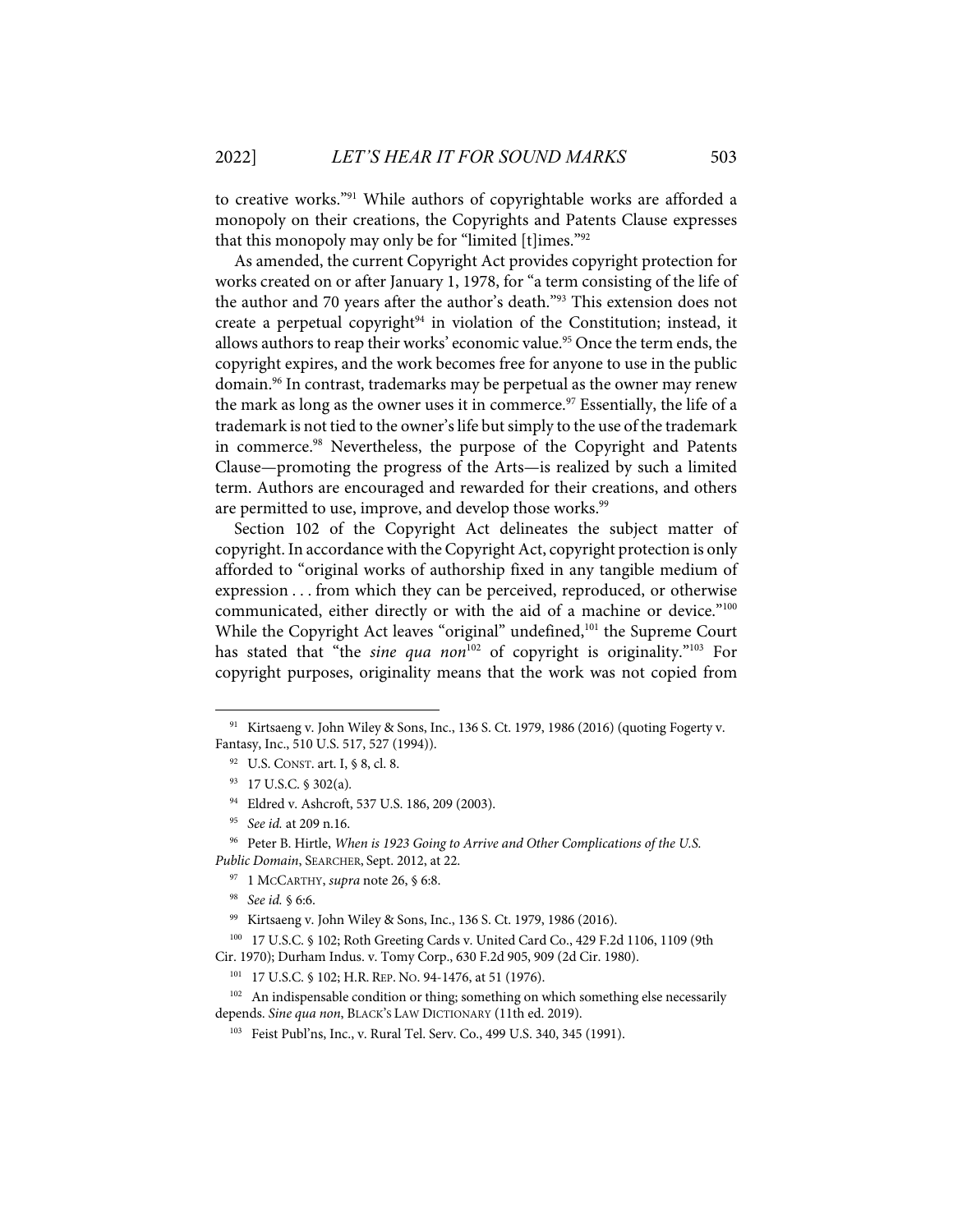other works but rather independently created by the author with some level of creativity.<sup>104</sup> This is not a requirement for novelty, as similar works may be original but not novel.105 Provided that the similarity is not due to copying, similar works may be deemed original.<sup>106</sup>

The requirement of originality is also evident in the copyright infringement test. For a plaintiff to establish infringement, "two elements must be proven: (1) ownership of a valid copyright, and (2) copying of constituent elements of the work that are original."107 The ownership element is comprised of five separate parts; however, a copyright registration is prima facie evidence of ownership.<sup>108</sup> The second element of copying is also broken down but into just two separate parts.<sup>109</sup> The first part questions whether the defendant used the plaintiff's work as a prototype or inspiration when creating his own work.110 If the defendant used the plaintiff's work in this way, one may conclude copying likely occurred.<sup>111</sup> However, the court must still determine whether the copying is actionable.<sup>112</sup> The second part of the copying element thus questions whether the copying rose to the level of infringement.<sup>113</sup> To establish that copying is actionable, a plaintiff must show (1) access to the copyrighted work, (2) substantial similarity between the copyrighted and uncopyrighted works, and (3) that the defendant's copying extended to the plaintiff's original expression.<sup>114</sup> This test for infringement differs from the test for trademark infringement because copyright infringement does not require courts to inquire into the likelihood of confusion.115

Despite the differences between trademark and copyright law, concurrent

<sup>104</sup> *Id.*

<sup>105</sup> *Id.*

<sup>106</sup> *Id.*

<sup>107</sup> *Id.* at 361.

<sup>108 4</sup> MELVILLE B. NIMMER & DAVID NIMMER, NIMMER ON COPYRIGHT § 13:01 (2021) (These five parts are: the "(1) originality in the author; (2) copyrightability of the subject matter; (3) a national point of attachment to the work, such as to permit a claim of copyright; (4) compliance with applicable statutory formalities; and (5) (if the plaintiff is not the author) a transfer of rights or other relationship between the author and the plaintiff so as to constitute the plaintiff as the valid copyright claimant.").

<sup>109</sup> *Id.*

<sup>110</sup> *Id.*

<sup>111</sup> *Id.*

<sup>112</sup> *Id.*

<sup>113</sup> *Id.*

<sup>114</sup> Stillman v. Leo Burnett Co., 720 F. Supp. 1353, 1358 (N.D. Ill. 1989).

<sup>115 4</sup> NIMMER & NIMMER, *supra* note 108, § 13:03 n.2.3.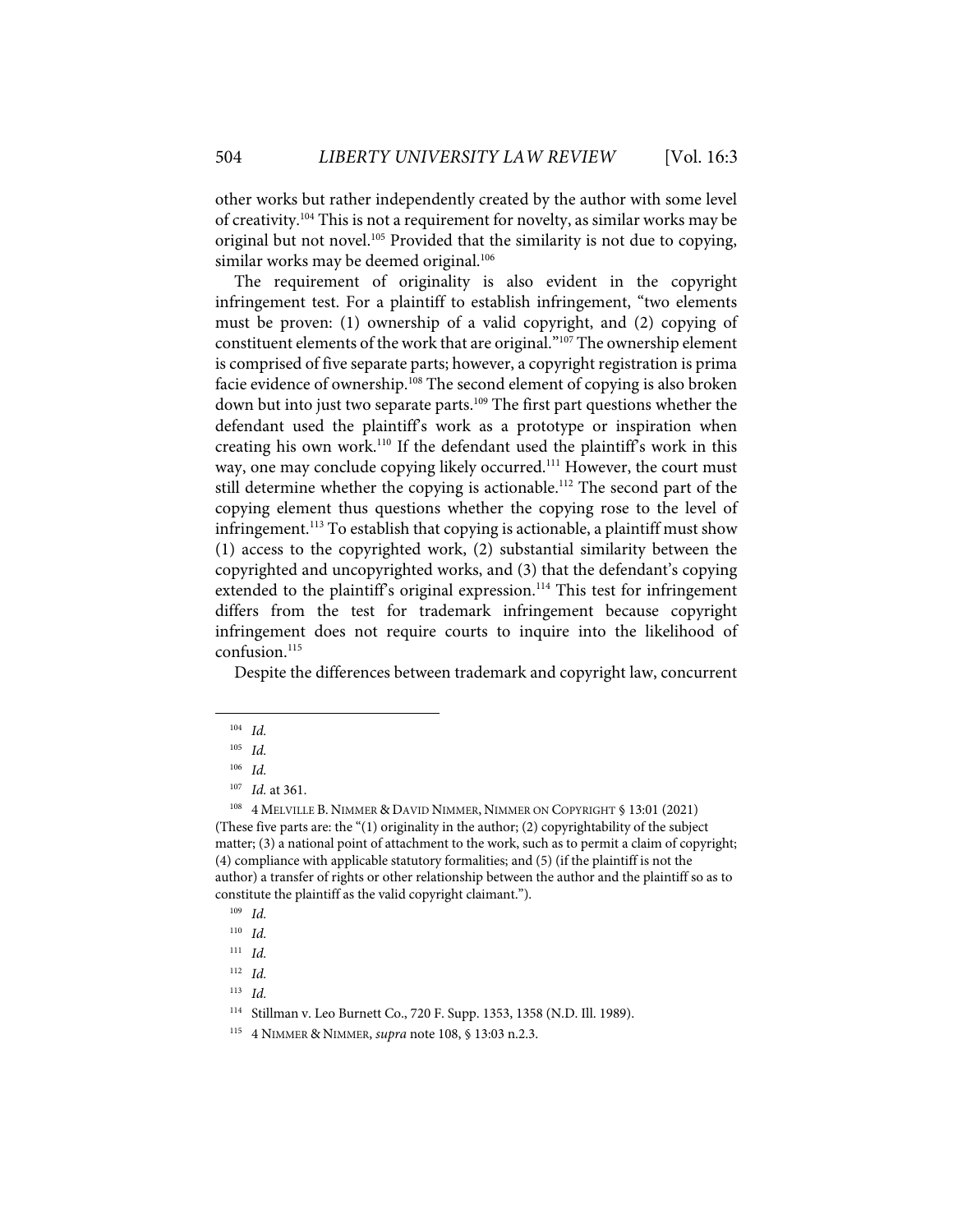protection for a single work is possible. In the past, these two types of intellectual property worked somewhat synergistically. Whether appreciated by the public and intellectual property commenters, "[o]verlapping copyright and trademark protection . . . means that . . . creators receive all the benefits flowing from both the copyright regime and the trademark system."116 However, due to the unprecedented nature of Pitbull's sound marks (and similar marks to follow), the differences between trademark and copyright law are clearer, placing the two in direct opposition with one another.

#### III. PROBLEM

The USPTO granted Pitbull two trademarks, both in classes relating to music performance.117 In granting Pitbull's trademarks, the USPTO essentially acknowledged that Pitbull's yell had acquired distinctiveness. While the USPTO's recognition was "noteworthy,"<sup>118</sup> it raises questions about the enforcement and licensing of a sound mark in music recordings.

#### A. *Enforcement*

Musicians, like Pitbull, will seek protection for a sound in a copyrighted song. Thus, if a person copies such a mark in a way that constitutes both trademark and copyright infringement, both the owner of the trademark and the owner of the copyright may file a claim of infringement. However, a line of cases based on a misunderstanding of Supreme Court precedent would render this type of mark unenforceable.<sup>119</sup> While the mark would be highly beneficial to musicians seeking to protect their brands, issues with enforcement of the mark should be taken into consideration.

The USPTO registered Pitbull's trademarks in 2019.<sup>120</sup> With his marks being the first known registered sound marks in sound recordings, <sup>121</sup> the Supreme Court has yet to address this specific type of mark. Nevertheless, the Court's past holdings are implicated when considering enforcement of this

<sup>116</sup> Viva R. Moffat, *Mutant Copyrights and Backdoor Patents: The Problem of Overlapping Intellectual Property Protection*, 19 BERKELEY TECH. L.J. 1473, 1474 (2004).

<sup>&</sup>lt;sup>117</sup> Trademarks are classified in forty-five different classes based on the goods or services they identify. *See* TMEP, *supra* note 38, § 1400.

<sup>118</sup> McNaughton et al., *supra* note 5, at 189.

<sup>119 1</sup> MCCARTHY, *supra* note 26, § 6:15.

<sup>&</sup>lt;sup>120</sup> The mark is a sound. The mark consists of a man yelling "EEEEEEEYOOOOOO" in falsetto with "E" drawn out followed by a "U" sound, Registration No. 5,877,076; The mark is a sound. The mark consists of a man yelling "EEEEEEEYOOOOOO" in falsetto with "E" drawn out followed by a "U" sound, Registration No. 5,877,077.

<sup>121</sup> McNaughton et al., *supra* note 5, at 189.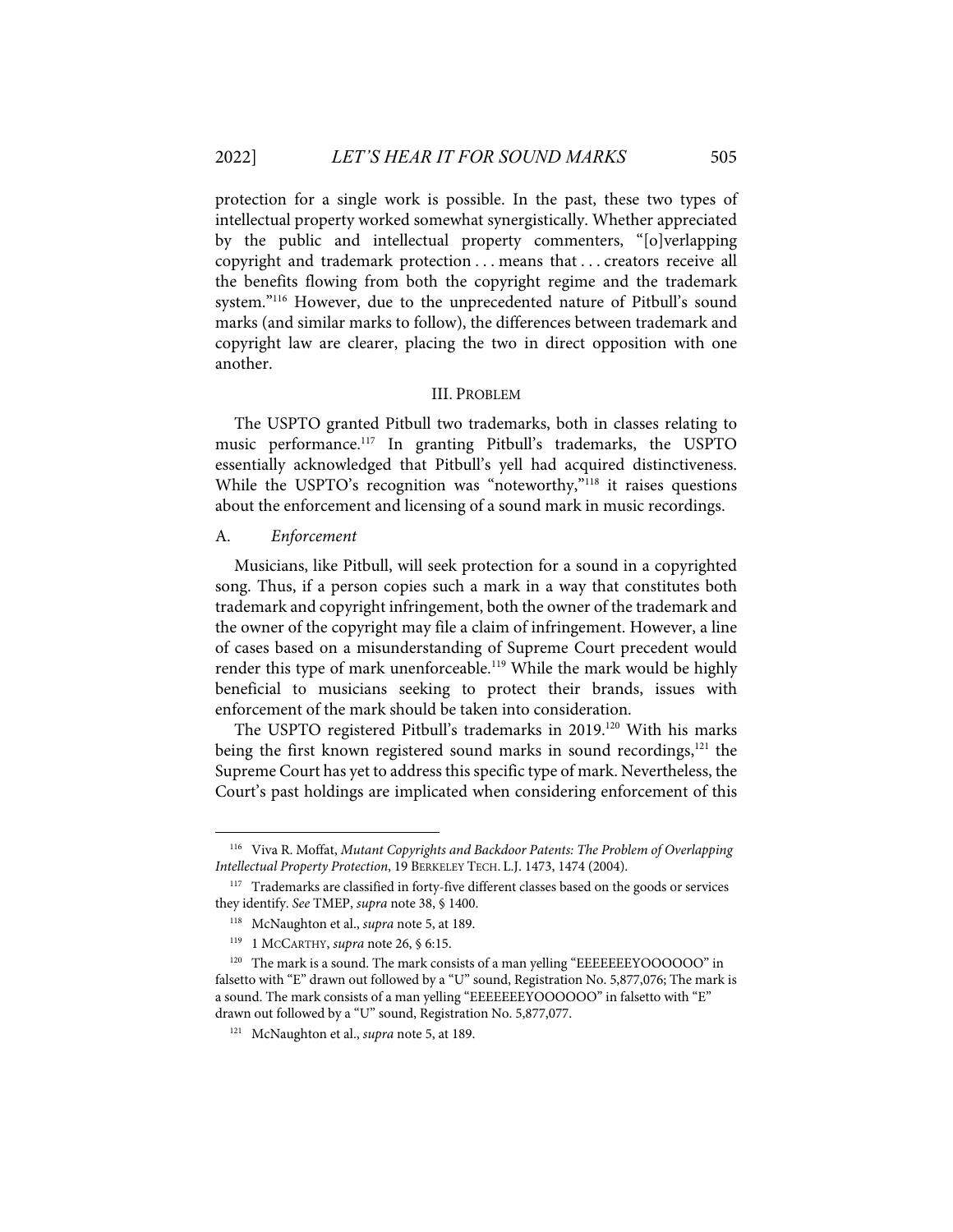type of mark. The Supreme Court's decision in *Dastar Corp. v. Twentieth Century Film Corp.* poses unintended consequences on sound trademarks found in songs.122 Due to a general misunderstanding of the Court's holding, some lower courts have extended the Supreme Court's holding to preclude concurrent claims for copyright and trademark infringement.<sup>123</sup> Under this expansive reading of the Supreme Court's *Dastar* holding, artists with trademarks in musical sound recordings would be unable to enforce their trademarks.

In *Dastar*, the Supreme Court addressed the applicability of the Lanham Act to a formerly copyrighted work in the public domain. <sup>124</sup> Specifically, the issue before the Court was whether § 43 of the Lanham Act prevents unaccredited copying of uncopyrighted work.<sup>125</sup> The Court answered the question in the negative, unanimously holding that the word "origin" in § 43 of the Lanham Act denotes the producer of the physical goods and not the creator of the intellectual property.<sup>126</sup> In effect, the Court's holding means that once a copyrighted work falls into the public domain, authors of such works cannot use trademark law as a means to force copiers to give them credit. However, to understand the case's implications, it is helpful to understand the underlying facts.

In 1948, Twentieth Century Fox (Fox) acquired exclusive television rights to Dwight D. Eisenhower's World War II book, *Crusades in Europe*, from the book's publisher, Doublesday.<sup>127</sup> Fox arranged for another corporation to produce the television series, which in turn assigned its copyright in the series to Fox.128 While Doublesday renewed its copyright in the book in 1975, Fox failed to renew the copyright on the television series, and the show entered the public domain in  $1977<sup>129</sup>$  In 1988, Fox again obtained the book's television rights and began licensing the right to distribute the television series.<sup>130</sup> Seven years later, the defendant, Dastar, purchased beta cam tapes of the original series, copied and edited them, then released and sold the

<sup>122</sup> *See* 1 MCCARTHY, *supra* note 26, § 6:15.

<sup>123</sup> *See, e.g.*, Conf. Archives, Inc. v. Sound Images, Inc., No. 3:2006-76, 2010 U.S. Dist. LEXIS 46955, at \*37–39 (W.D. Pa. 2010); Lions Gate Ent. Inc. v. TD Ameritrade Servs. Co., 170 F. Supp. 3d 1249, 1264 (C.D. Cal. 2016).

<sup>124</sup> Dastar Corp. v. Twentieth Century Fox Film Corp., 539 U.S. 23, 25, 31 (2003).

<sup>125</sup> *Id.* at 25.

<sup>126</sup> *Id.* at 37.

<sup>127</sup> *Id.* at 25.

<sup>128</sup> *Id.* at 25–26.

<sup>129</sup> *Id.* at 26.

<sup>130</sup> *Dastar*, 539 U.S. at 26.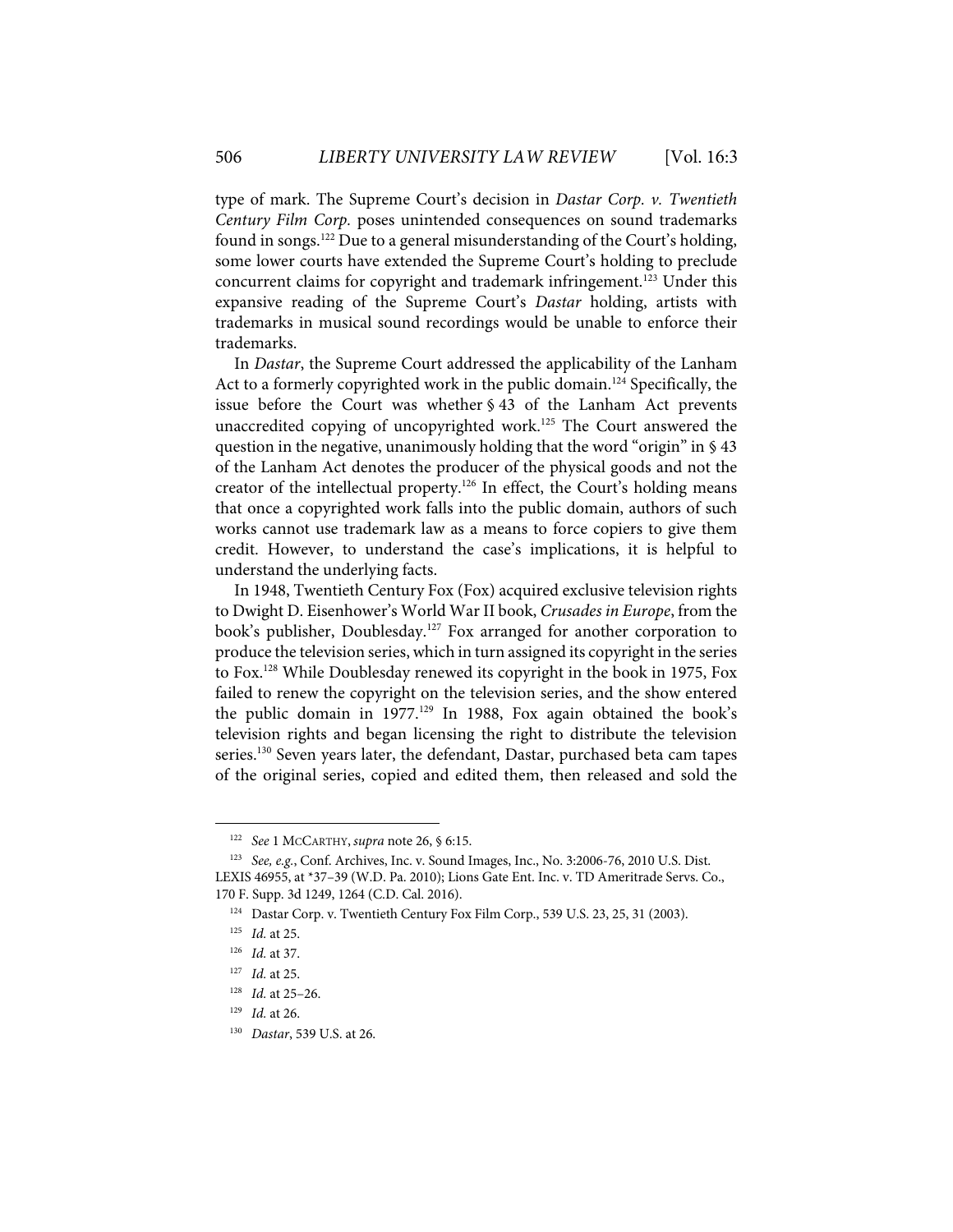series as *World War II Campaigns in Europe*. <sup>131</sup> This repackaged series did not mention Fox, the book, or the original series producers.132 Rather, the credits simply stated, "DASTAR CORP presents."133 Shortly thereafter, Fox sued Dastar, claiming that the defendant's sale of its television series constituted "reverse passing off,"<sup>134</sup> thus violating  $\frac{6}{3}$  43(a) of the Lanham Act. $135$ 

The Supreme Court held that § 43(a) of the Lanham Act does not prevent the unaccredited copying of works in the public domain.136 The Court reasoned that the Lanham Act was not intended to foster originality or creativity, nor does it reward innovation.<sup>137</sup> However, copyrights and patents were designed for such purposes. <sup>138</sup> The Court noted that "in construing the Lanham Act, [it] ha[s] been 'careful to caution against misuse or overextension' of trademark and related protections into areas traditionally occupied by patent or copyright."139 Thus, if the Court had allowed a cause of action under § 43(a) of the Lanham Act in *Dastar*, it would have created a "mutant copyright law" that would interfere with the public's right to copy and use expired copyrights.<sup>140</sup> Consequently, the "limited times" afforded to copyrights were essential in the Court's holding.141

The implications and the scope of the Court's ruling in *Dastar* can be difficult to understand. <sup>142</sup> Courts and commentators alike have understood the Court's holding differently.143 One intellectual property commentator noted that the Court's conclusion originated from an implicit belief that copyright law is superior to trademark law.144 Regardless of the Court's

135 *Dastar*, 539 U.S. at 27.

142 5 MCCARTHY, *supra* note 26, § 27:78.

<sup>131</sup> *Id.*

<sup>132</sup> *Id.* at 27.

<sup>133</sup> *Id.*

<sup>&</sup>lt;sup>134</sup> "Passing off" is when one puts another's trademark on his own goods. Kehoe Component Sales, Inc. v. Best Lighting Prods., 796 F.3d 576, 586 (6th Cir. 2015). In this context, the goods are often of lesser quality. *Id.* Reverse passing off, then, is when one sells another's goods or services claiming them as her own. *Id.*

<sup>136</sup> *Id.* at 38.

<sup>137</sup> *Id.* at 34.

<sup>138</sup> *Id.* at 37.

<sup>139</sup> *Id.* at 34.

<sup>140</sup> *Id.*

<sup>&</sup>lt;sup>141</sup> MALLA POLLACK, CORPORATE COUNSEL'S GUIDE TO TRADEMARK LAW § 12:4, Westlaw CCGTMLAW (database updated July 2021).

<sup>143</sup> *Id.* 

<sup>144</sup> Laura A. Heymann, *The Trademark/Copyright Divide*, 60 SMU L. REV. 55, 81 (2007).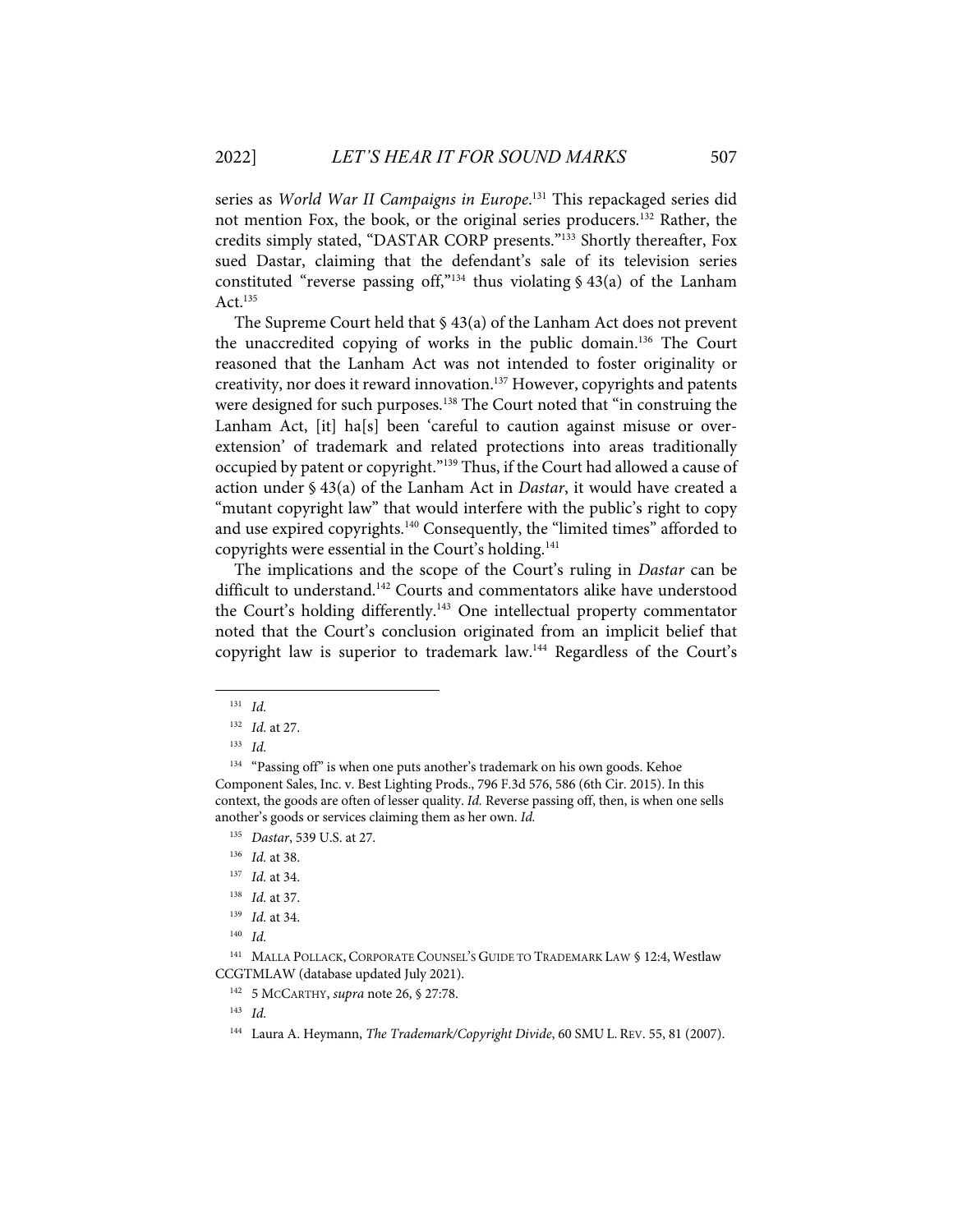beliefs, lower courts have misinterpreted and expanded *Dastar*'s limited holding.<sup>145</sup> For example, lower courts have consistently and unanimously extended the Supreme Court's holding to copyrighted works.<sup>146</sup> Dastar did not deal with a copyrighted work because Fox failed to renew its copyright, and the mark had fallen into the public domain.<sup>147</sup> Though the Supreme Court relied heavily on the fact that the work in question in *Dastar* was no longer copyrighted, courts generally apply the Court's holding regardless of whether the work in question is copyrighted.<sup>148</sup>

Furthermore, § 43 of the Lanham Act has two prongs, the "trademark" prong and the "false advertising" prong. Nonetheless, the Supreme Court noted that its holding only applied to the "trademark" prong.149 It left the claims of "false advertising" open.<sup>150</sup> Nevertheless, lower courts have applied the *Dastar* rule to false advertising claims.

While lower courts have expanded the Supreme Court's holding in many other respects,<sup>151</sup> there are two readings of the Supreme Court's holding that have unintended consequences for sound marks in sound recordings. The Supreme Court noted its reluctance to extend trademark law into areas traditionally occupied by copyright law even before *Dastar*, and some lower courts have relied on the Court's reluctance to "expand the scope of the Lanham Act to cover cases in which the Federal Copyright Act provides an adequate remedy."152 The most expansive reading of *Dastar* has led a few courts to deny plaintiffs pleading both trademark infringement and copyright infringement claims, consequently holding that the Copyright Act

- 146 5 MCCARTHY, *supra* note 26, § 27:78.
- 147 *Dastar*, 539 U.S*.* at 26.
- 148 5 MCCARTHY, *supra* note 26, § 27:78.

<sup>145</sup> *See generally* Tom W. Bell, *Misunderestimating* Dastar*: How the Supreme Court Unwittingly Revolutionized Copyright Preemption*, 65 MD. L. REV. 206 (2006) (discussing how lower courts have applied *Dastar* in varying contexts).

<sup>149</sup> *Id.* 

<sup>150</sup> *Dastar*, 539 U.S. at 37.

<sup>151</sup> Bell, *supra* note 145, at 220–21. Lower courts have relied on *Dastar* to preempt state law reverse passing off claims, despite the case only dealing with copyright and federal reverse passing off claims, without providing a clear rationale as to why *Dastar* would have such an effect. *Id.* Courts have also extended the Supreme Court's holding to services, though the court only dealt with goods. *Id.*

<sup>&</sup>lt;sup>152</sup> MARK S. LEE, ENTERTAINMENT AND INTELLECTUAL PROPERTY LAW § 2:95 (2021).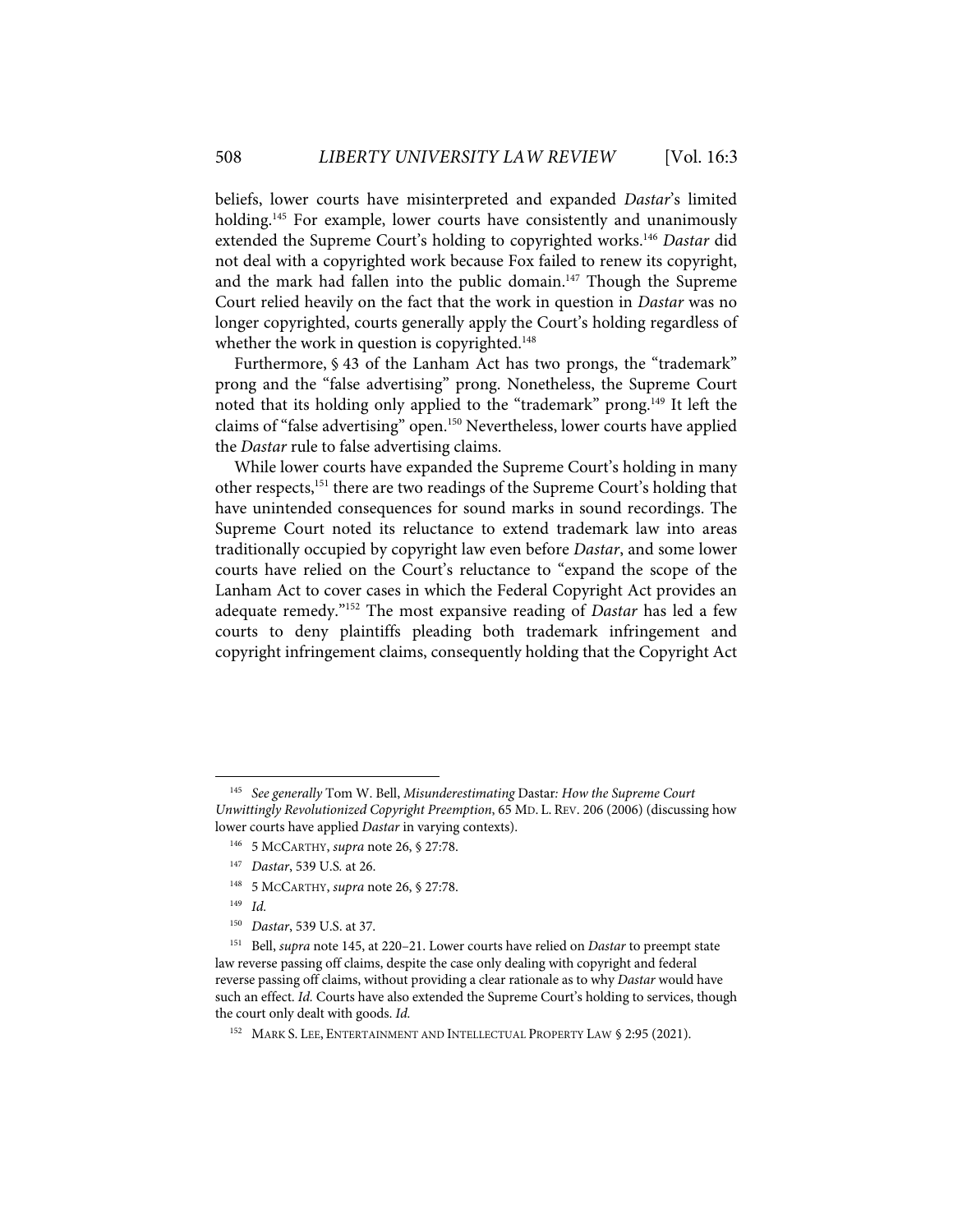precludes Lanham Act claims. 153,154

With these expansive views of *Dastar* and the USPTO's approval of sound marks in music recordings, how may sound trademark owners enforce their marks? These trademarks will be in copyrighted songs. While musicians may own their own trademarks, they often will not own the copyright to the sound recording. Rather, record labels usually own the rights to their artists' sound recordings under the terms of recording contracts.155 Thus, if both a copyrighted work and a trademark are infringed, the record label and the musician could bring their respective claims. Yet, lower courts' highly expansive readings of *Dastar* would limit musicians' rights to enforce their trademarks. <sup>156</sup> Because some courts extend the Supreme Court's *Dastar*  holding to find that the Copyright Act preempts or precludes Lanham Act claims, trademark owners in this situation would not be able to bring their infringement claims.157 Instead, the record labels could bring their copyright infringement claims, and musician-trademark-owners would be left without

155 Kessler, *supra* note 2, at 532.

156 *See Conf. Archives, Inc.*, 2010 U.S. Dist. LEXIS 46955, at \*37 ("Claims for copyright infringement under the Copyright Act, and claims for Trade Dress Infringement under the Lanham Act are mutually exclusive. . . . If an adequate remedy exists for the Copyright Act, no remedy lies for the Lanham Act claim.").

157 *Id.*; *Lions Gate Ent. Inc.,* 170 F. Supp. 3d at 1264 (stating that the Supreme Court has extended the principle of copyright preemption to the Lanham Act and federal trademark protection).

<sup>153</sup> *See, e.g.*, Conf. Archives, Inc. v. Sound Images, Inc., No. 3:2006-76, 2010 U.S. Dist. LEXIS 46955, at \*37 (W.D. Pa. 2010); Sleep Sci. Partners v. Lieberman, No. 09-04200 CW, 2010 U.S. Dist. LEXIS 45385, at \*12 (N.D. Cal. 2010); Lions Gate Ent. Inc. v. TD Ameritrade Servs. Co., 170 F. Supp. 3d 1249, 1264 (C.D. Cal. 2016) (stating that the Copyright Act preempts the Lanham Act).

<sup>&</sup>lt;sup>154</sup> Some courts rejected overlapping protection of both copyrights and trademarks, and some barred concurrent claims under the Copyright Act and the Lanham Act even before *Dastar*. *See, e.g*., Shaw v. Lindheim, 919 F.2d 1353, 1364–65 (9th Cir. 1990), *overruled by* Skidmore v. Led Zeppelin, 952 F.3d 1051, 1066 (9th Cir. 2020) (overruled on other grounds); Jeffrey Milstein, Inc. v. Greger, Lawlor, Roth, Inc., 58 F.3d 27, 32 (2d Cir. 1995) ("Overextension of trade dress protection can undermine restrictions in copyright and patent law that are designed to avoid monopolization of products and ideas. Consequently, courts should proceed with caution in assessing claims to unregistered trade dress protection so as not to undermine the objectives of these other laws."); *see also* Comedy III Prod., Inc. v. New Line Cinema, 200 F.3d 593, 595 (9th Cir. 2000) ("If material covered by copyright law has passed into the public domain, it cannot then be protected by the Lanham Act without rendering the Copyright Act a nullity."); Galerie Furstenberg v. Coffaro, 697 F. Supp. 1282, 1290 (S.D.N.Y. 1988) (dismissing a trademark claim because it should have been "brought under the federal copyright, not trademark, statute"). A clarification of *Dastar* will still apply to these cases. *See* Moffat, *supra* note 116, at 1527–30 (discussing cases in which copyright and trademark protection were denied and how the *Dastar* rule encourages lower courts to reject claims of concurrent protection).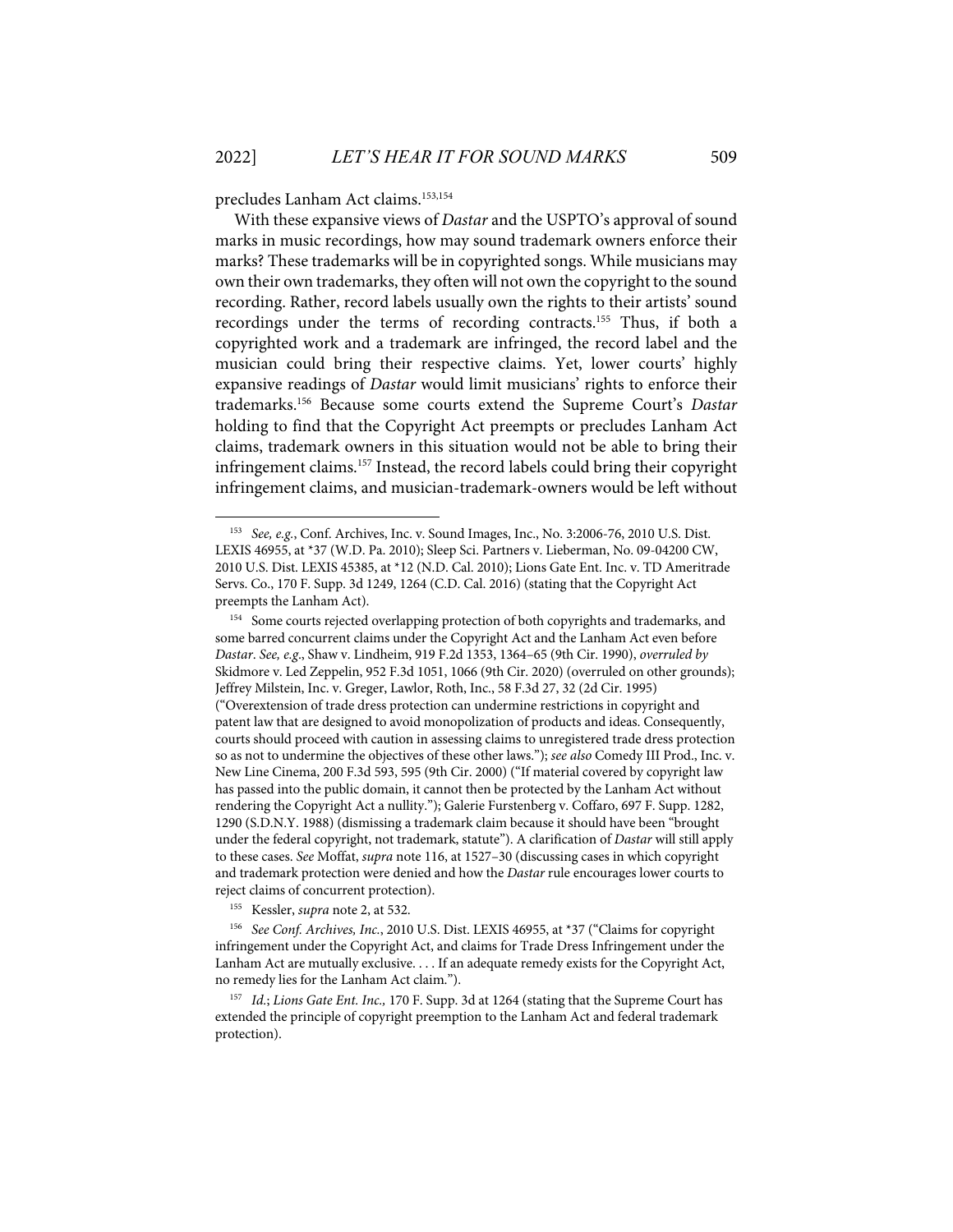recourse for infringement of their marks. The record label is not required to bring a copyright infringement suit, however.

One court recited reasons why record labels may neglect to enforce their copyrights.158 These reasons may include "simple laziness or enforcement costs, a desire to create goodwill, or a calculation that the infringement creates an economic complement to the copyrighted work—it actually benefits the owner."159 In fact, unauthorized use of copyrighted works have been shown to make potential customers aware of the original work, leading customers to become fans of the original work, and ultimately increasing the use of the original work.<sup>160</sup> These effects are evident in the music industry.<sup>161</sup>

In the music context, musicians often copy, incorporate, and borrow from existing musical works.<sup>162</sup> One form of this "musical borrowing" that has become prevalent with the rise of hip hop is sampling.163 Sampling is "[a] process in which sound is taken directly from a recorded medium and transposed onto a new recording."164 While it is possible to obtain licenses to sample already copyrighted music,<sup>165</sup> some musicians proceed without such authorization.166 Nevertheless, sampling, whether authorized or unauthorized, has been shown to increase music sales in the original work. 167 Thus, if a record label sees an economic benefit in the infringement, or simply chooses not to enforce its mark, the trademark owner would be left even more vulnerable under a liberal *Dastar* rule. In that case, while the artist may

<sup>158</sup> Jackson v. Roberts, 972 F.3d 25, 41 (2d Cir. 2020).

<sup>159</sup> *Id*. (quoting Tim Wu, *Tolerated Use,* 31 COLUM. J.L. & ARTS 617, 619 (2008)).

<sup>160</sup> David Fagundes, *Market Harm, Market Help, and Fair Use*, 17 STAN. TECH. L. REV. 359, 378–82 (2014).

<sup>161</sup> *See* Mike Schuster et al., *Sampling Increases Music Sales: An Empirical Copyright Study*, 56 AM. BUS. L.J. 177, 196, 206 (2019).

<sup>162</sup> Olufunmilayo B. Arewa, *From J.C. Bach to Hip Hop: Musical Borrowing, Copyright and Cultural Context*, 84 N.C. L. REV. 547, 550 (2006).

<sup>163</sup> *Id.* at 552.

<sup>164</sup> Will Fulford-Jones, *Sampling*, GROVE MUSIC ONLINE (Jan. 20, 2001), https://www.oxfordmusiconline.com/grovemusic/view/10.1093/gmo/9781561592630.001.00 01/omo-9781561592630-e-0000047228?rskey=8uwE4E&result=1.

<sup>165</sup> *See infra* Section III.B.

<sup>166</sup> *See* Arewa, *supra* note 162, at 580 (discussing Grand Upright v. Warner Bros. Records, where the artist requested permission to sample the original work but proceeded after denial of such permission); *see also* Jackson v. Roberts, 972 F.3d 25, 31 (2d Cir. 2020) ("[I]t is common for hip-hop mixtapes to include 'remixes,' often consisting of new vocal recordings by the releasing artist, combined with samples of songs by other artists . . . many hip-hop artists (including [the plaintiff] himself) have created mixtapes that included samples of recordings of other artists *without obtaining permission* from either the recording artist or the copyright holder of the work sampled." (emphasis added)).

<sup>167</sup> Schuster et al., *supra* note 161, at 178.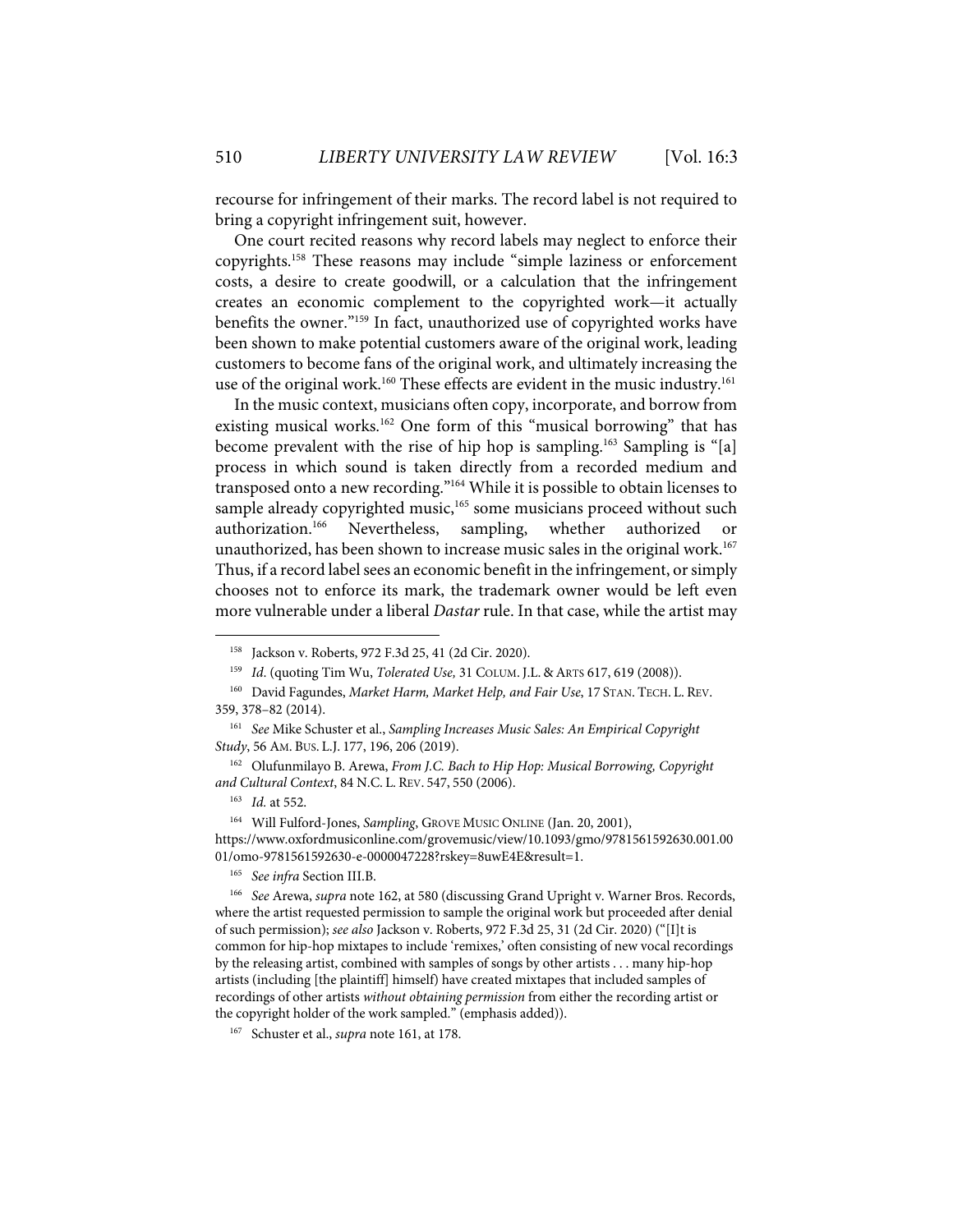have claims against the record label,<sup>168</sup> the artist would be barred from bringing a Lanham Act claim against the copier.

Nevertheless, even if musicians owned both the copyright and trademark, they could still be barred from bringing both copyright and trademark claims.169 Most cases that barred concurrent claims have dealt with a single owner of both the copyright and the trademark.170 Consequently, if the musicians owned the copyright to the song their sound mark was in, they may still have no recourse under their trademark claim.171

#### B. *Licensing*

Pitbull uses his yell almost exclusively in his music.<sup>172</sup> His yell can be heard in his own songs and songs in which he is a featured artist.<sup>173</sup> This allows Pitbull to experiment in different genres while assuring his fans that the song is indeed a Pitbull song.<sup>174</sup> Appropriately, he registered one of his marks in a class for live music recording and another in a class for musical sound and musical video recordings.<sup>175</sup>

<sup>168</sup> *See* Jackson v. Roberts, 972 F.3d 25, 41 (2d Cir. 2020) (stating that the plaintiff, Jackson, would possibly have rights to compel the record label and receive royalties from damages, but he would not have a right to control the defendant's use of his song through a right of publicity claim).

<sup>169</sup> *See, e.g.*, *Conf. Archives, Inc.*, 2010 U.S. Dist. LEXIS 46955, at \*37; *Sleep Sci. Partners*, 2010 U.S. Dist. LEXIS 45385, at \*12; Lions Gate Ent. Inc. v. TD Ameritrade Servs. Co., 170 F. Supp. 3d 1249, 1264 (C.D. Cal. 2016).

<sup>170</sup> *See Conf. Archives, Inc.*, 2010 U.S. Dist. LEXIS 46955, \*2 ("Plaintiff developed a product called Conference Companion and registered that name as a federal trademark."); *Sleep Sci. Partners*, 2010 U.S. Dist. LEXIS 45385, at \*1–2, 4. ("Plaintiff alleges that Sleeping Well misappropriated its PureSleep Method through Dr. Lieberman and that its website has the same format, design and feel as Plaintiff's website."); *Lions Gate Ent. Inc.*, 170 F. Supp. 3d at 1254 ("This copyright and trademark infringement case arises from Plaintiff Lions Gate Entertainment, Inc.'s intellectual property rights in the movie Dirty Dancing that Plaintiff alleges Defendants infringed.").

<sup>171</sup> *See Conf. Archives, Inc.*, 2010 U.S. Dist. LEXIS 46955, at \*37 ("Claims for copyright infringement under the Copyright Act, and claims for Trade Dress Infringement under the Lanham Act are mutually exclusive. . . . If an adequate remedy exists for the Copyright Act, no remedy lies for the Lanham Act claim.").

<sup>172</sup> Merceus, *supra* note 14.

<sup>173</sup> McNaughton et al., *supra* note 5, at 183.

<sup>174</sup> *Id.*

<sup>&</sup>lt;sup>175</sup> The mark is a sound. The mark consists of a man yelling "EEEEEEEYOOOOOO" in falsetto with "E" drawn out followed by a "U" sound. Registration No. 5,877,076 (registered in class 41 for live entertainment services in the nature of live musical performances); The mark is a sound. The mark consists of a man yelling "EEEEEEEYOOOOOO" in falsetto with "E" drawn out followed by a "U" sound. Registration No. 5,877,077 (registered in class 9 for musical sound recordings; musical video recordings).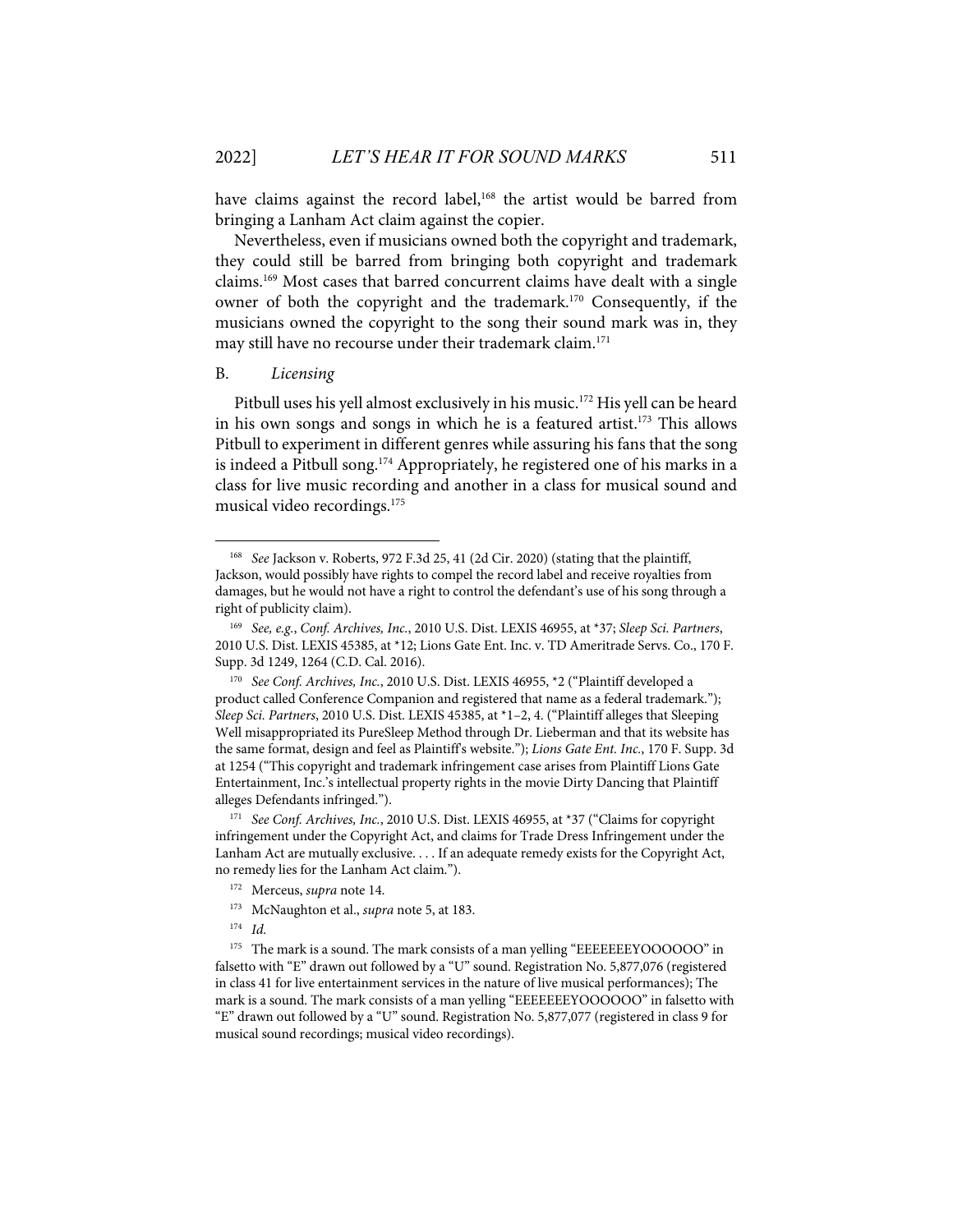At least one court has contemplated the interplay of music licensing and sound trademarks.176 In *Oliveira v. Frito-Lay, Inc.*, a musician, Astrud Oliveira, attempted to recover damages for trademark infringement due to the defendants' use of her song in a potato chip commercial.177 The defendants paid over \$200,000 in licensing fees to use the song but did not seek Oliveira's permission, believing that she retained no rights in the song.<sup>178</sup> Oliveira, however, argued that she possessed an unregistered trademark in her signature performance of the song "The Girl from Ipanema," and thus, the defendants were unauthorized in the use of her mark in their commercial, thus causing a likelihood of consumer confusion.<sup>179</sup>

The United States Court of Appeals for the Second Circuit disagreed with Oliveira's argument.180 While the court held that musicians could possibly register a trademark for their signature performances, the court determined Congress was better fit to extend trademark law to protect signature performances.181 Notably, the court reasoned that artists, who had licensed paying entities to use their songs, would be able to bring suit for trademark infringement if the court agreed with Oliveira.<sup>182</sup> While the court found no trademark rights in *Oliveira*, one of the case's principles is important when contemplating sound trademarks in musical sound recordings: both the trademark and the song itself should be licensed to avoid trademark and copyright infringement.

While the trademark and the song itself must be licensed, the licensing requirements for both differ. The differing requirements will inevitably cause problems for musician-sound-mark-owners. Trademark licensing requires that owners exert control over their licensees and the quality of their products for a license to be valid. <sup>183</sup> Trademark licensing was prohibited until the passage of the Lanham Act, which now allows a mark to be used by "related companies."184 While licensing is no longer prohibited, the Lanham Act does not define "quality," nor does it define "control."185 Courts have been left to define quality and control on a case-by-case basis, leading to different

- 182 *Oliveira,* 251 F.3d at 63.
- 183 Calboli, *supra* note 9, at 356.
- 184 Lanham Act § 5, 15 U.S.C. § 1055.
- 185 *See id.*; Lanham Act § 45, § 1127.

<sup>176</sup> *See* Oliveira v. Frito-Lay, Inc., 251 F.3d 56 (2d Cir. 2001).

<sup>177</sup> *Id.* at 57–58.

<sup>178</sup> *Id.* at 58.

<sup>179</sup> *Id.* at 60–61.

<sup>180</sup> *Id.* at 62.

<sup>181</sup> *Id.* at 62–63.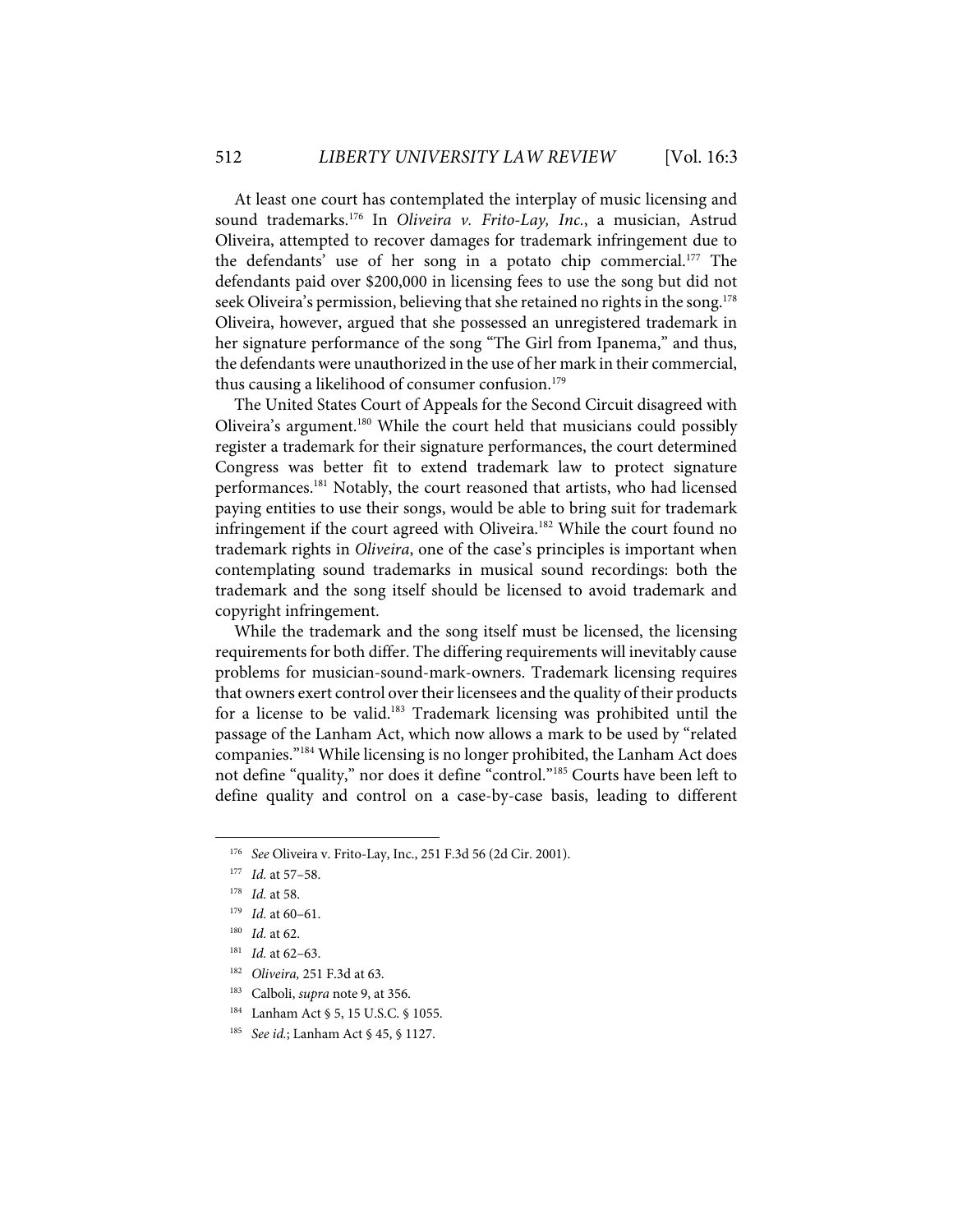interpretations of quality control as well as inconsistent and contradictory results.186

Several courts have inquired into whether trademark owners exercised "adequate" control.<sup>187</sup> These courts assessed whether control was adequate based on how trademark owners guaranteed product quality.188 Some methods used to guarantee product quality included regular testing procedures, requirements to buy certain supplies from certain sources, and sending samples.<sup>189</sup> Yet, these courts never articulated a specific test to determine adequate control.<sup>190</sup> Other courts determined that "actual" control was required rather than merely contractual control.<sup>191</sup> One court noted that in the absence of actual control, a trademark could still be canceled even if the contract contained quality control provisions.<sup>192</sup> Conversely, some courts even went as far as to hold that a license was valid regardless of control as long as the quality of the product remained the same and the public was not deceived.<sup>193</sup> With each new standard developed, the case-by-case basis approach remained. Accordingly, trademark owners are left without guidance as to what constitutes a valid license and how much control to exert.194

Furthermore, courts are inconsistent in determining *who* can monitor quality control.<sup>195</sup> Some courts have held that the trademark owner is not required to monitor quality control, and third parties or licensees may do so.<sup>196</sup> Nevertheless, the Lanham Act provides that trademark owners who fail to exert quality control may forfeit their trademarks if consumers are

190 Calboli, *supra* note 9, at 368.

<sup>186</sup> Calboli, *supra* note 9, at 364–65.

<sup>187</sup> Dawn Donut Co. v. Hart's Food Stores, Inc., 267 F.2d 358, 368–69 (2d Cir. 1959); Joseph Bancroft & Sons Co. v. Shelley Knitting Mills, Inc., 212 F. Supp. 715, 740 (E.D. Pa. 1962); Alligator Co. v. Robert Bruce, Inc., 176 F. Supp. 377, 378–79 (E.D. Pa. 1959).

<sup>188</sup> Calboli, *supra* note 9, at 368.

<sup>189</sup> *Id*; *see also* Embedded Moments, Inc. v. Int'l Silver Co., 648 F. Supp. 187, 194–95 (E.D.N.Y. 1986).

<sup>191</sup> *See Embedded Moments, Inc.*, 648 F. Supp. at 194 (holding that actual control is sufficient and that contractual control is unnecessary); *see also* Bishops Bay Founders Grp., Inc. v. Bishops Bay Apts., LLC, 301 F. Supp. 2d 901, 909 (W.D. Wis. 2003) ("[A]n oral license may be sufficient if actual control is exercised by the licensor.").

<sup>192</sup> *Dawn Donut Co.*, 267 F.2d at 368.

*<sup>193</sup> See, e.g*., Land O'Lakes Creameries, Inc. v. Oconomowoc Canning Co., 330 F.2d 667, 670 (7th Cir. 1964).

<sup>194</sup> Calboli, *supra* note 9, at 374.

<sup>195</sup> *Id.* at 375.

<sup>196</sup> *Id.*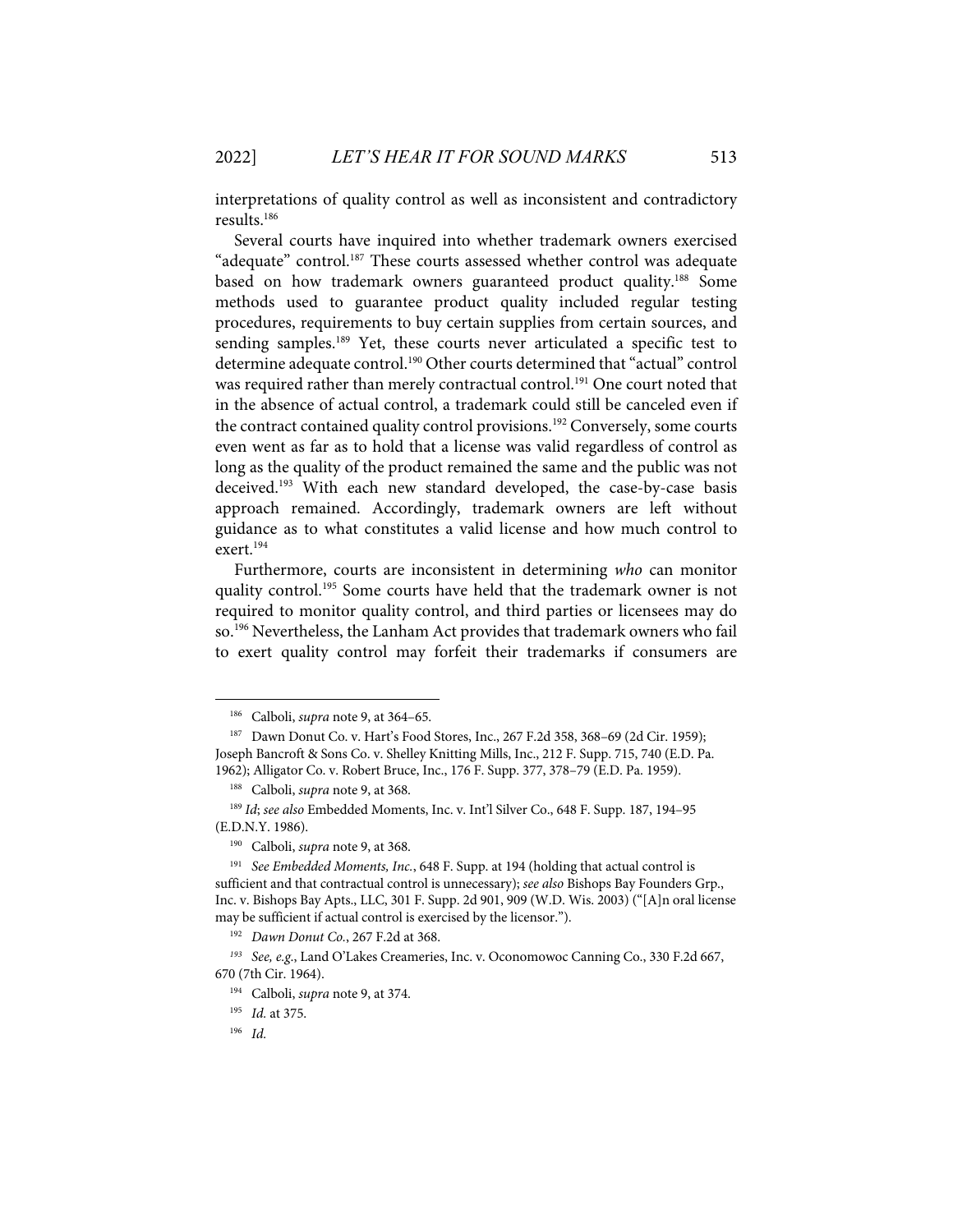misled.197 This provision in the Lanham Act has been met with differing attitudes from courts. Although most courts are neither extremely lenient nor strict, some courts are reluctant to find invalid licenses and are fairly lenient, while others are strict and seem eager to invalidate licenses. 198

This wide range of precedent may concern musician-trademark-owners seeking to license sound trademarks in music recordings. First, musicians, like other trademark owners, would be unsure how much control they would need to exert.199 Second, there is no guidance on how to measure quality in music recordings.200 The wide range of uses of music adds to the difficulty of a quality control requirement in this context. If musicians license their trademarks for use in another's song, how should they guarantee quality? Product manufacturers can send samples, require certain supplies, or have testing procedures;201 however, these methods do not translate well to music recordings. While most products may be analyzed utilizing multiple senses, humans experience music largely through their ears.<sup>202</sup> A person's ability to hear through his or her ears impacts how quality could be determined in licensed sound marks because each person's brain interprets and retains musical information uniquely. <sup>203</sup> What one person—or a potential juror may deem similar quality, another could disagree. For example, some jurors may lack the auditory skills necessary for quality control determination because they are tone-deaf. <sup>204</sup> One copyright commentator properly explained how tone-deafness might affect a juror: "Ultimately, someone that is tone deaf lacks in the ability to properly perceive or remember musical sounds. This kind of impairment could easily lead to improper rulings . . . ."205 Finally, the wide range of precedent could cause musician to be unsure whether they are required to monitor quality control or if a third party could do so. 206

Although sound trademarks in music recordings are novel,<sup>207</sup> licensing the trademarks would require the trademark owner to maintain control of the

<sup>197</sup> Lanham Act § 14(3), 15 U.S.C. § 1064(5).

<sup>198 3</sup> MCCARTHY, *supra* note 26, § 18:55.

<sup>199</sup> *See* Calboli, *supra* note 9, at 374.

<sup>&</sup>lt;sup>200</sup> *See id.* at 371 (dealing only with traditional marks).

<sup>201</sup> *Id.* at 368 n.145.

<sup>202</sup> *See* Joseph M. Santiago, Note, *The "Blurred Lines" of Copyright Law Setting a New Standard for Copyright Infringement in Music*, 83 BROOK. L. REV. 289, 303 (2017).

<sup>203</sup> *See id.*

<sup>204</sup> *Id.* at 304.

<sup>&</sup>lt;sup>205</sup> *Id.* (discussing tone deafness in copyright infringement context).

<sup>206</sup> *See* Calboli, *supra* note 9, at 375.

<sup>207</sup> *See* McNaughton et al., *supra* note 5, at 189.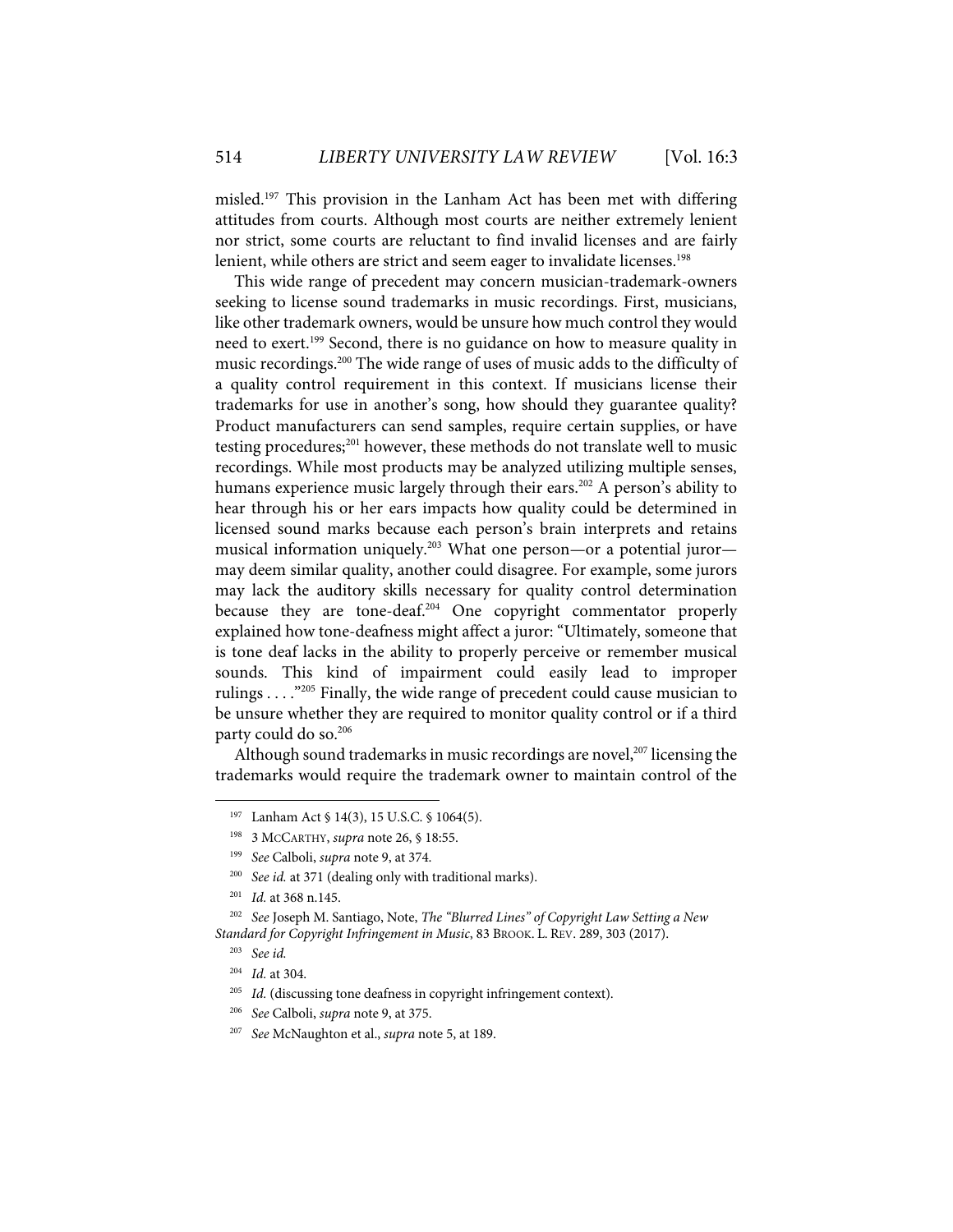nature and quality of the licensed products just as any other trademark would.208 Licensing the song itself, however, differs greatly. Music has been labeled a troublemaker in copyright law,<sup>209</sup> and this label is partly because a single song may have multiple copyrights with multiple owners. The Copyright Act lists eight non-exclusive categories of "works of authorship" that may receive copyright protection.<sup>210</sup> These categories include musical works and sound recordings.<sup>211</sup> On one hand, a musical work is the song's notes and accompanying lyrics.212 Ordinarily, the author or composer of the musical work owns the copyright, or by assignment, a music publisher owns the copyright.<sup>213</sup> Because multiple people often write songs, more than one person may own the copyright to a musical work.<sup>214</sup> The copyright in a musical work protects the right to reproduce the work, create a derivative of the work, distribute the work, publicly perform the work, and publicly display the work.<sup>215</sup>

On the other hand, a sound recording is a work resulting from fixed musical, spoken, or other sound.<sup>216</sup> In essence, a sound recording is a recorded audio performance of a musical work.<sup>217</sup> Under the terms of basic recording contracts, artists create their sound recordings as "works made for hire" for the record label.<sup>218</sup> If, however, the artist did not make the work for hire, recording contracts often include provisions in which an artist assigns all rights, titles, and interests in the sound recording to the label.<sup>219</sup> In either case, the record label owns the rights to the sound recording.<sup>220</sup> The copyright in a sound recording protects the rights to reproduce the recording, create derivative works, distribute the recording, and publicly perform the

<sup>208</sup> Calboli, *supra* note 9, at 354–55.

<sup>209</sup> Don E. Tomlinson & Timothy Nielander, *Unchained Melody: Music Licensing in the Digital Age*, 6 TEX. INTELL. PROP. L.J. 277, 284 (1998).

<sup>210 17</sup> U.S.C. § 102(a).

<sup>211</sup> *Id.* 

<sup>212</sup> Joshua P. Binder, *Current Developments of Public Performance Rights for Sound Recordings Transmitted Online You Push Play, but Who Gets Paid?*, 22 LOY. L.A. ENT. L. REV. 1, 3 (2001).

<sup>213</sup> *Id.* at 4.

<sup>214</sup> Tomlinson & Nielander, *supra* note 209, at 285.

<sup>215 17</sup> U.S.C. § 106.

<sup>216 17</sup> U.S.C. § 101.

<sup>217</sup> *See* Binder, *supra* note 212, at 4.

<sup>218</sup> Kessler, *supra* note 2, at 532.

<sup>219</sup> *Id*. at 532 n.78.

<sup>220</sup> *Id.*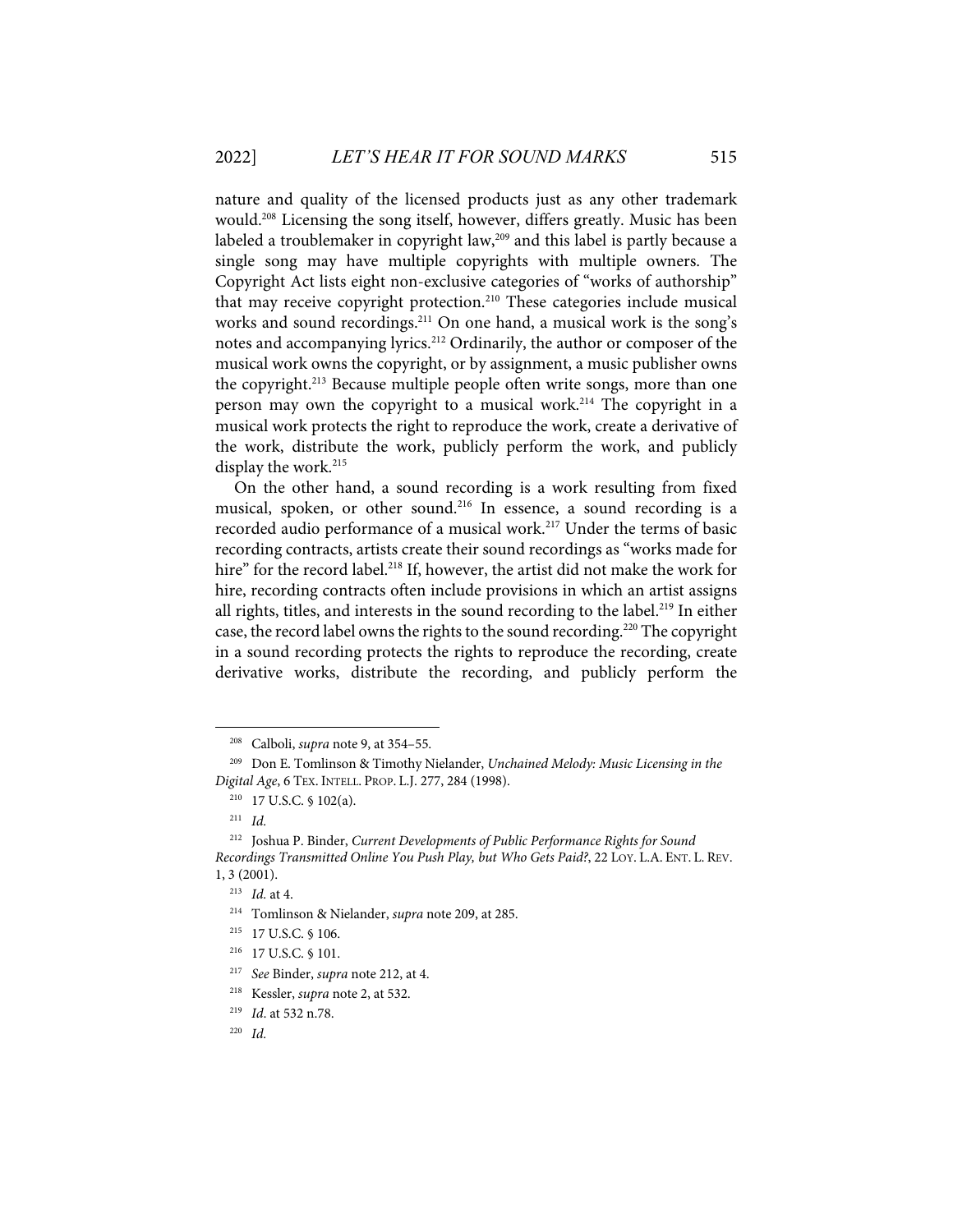recording digitally.221 This dichotomy of musical works and sound recordings plays an important role in music licensing.

Third parties' intended uses of a song determines from whom they must obtain a license.222 A third party seeking to use a recorded song must obtain a license from the owner of the sound recording and the owner of the musical work.223 Additionally, the intended use also determines the type of license required.224 For example, in order to stream songs, interactive music platforms, such as Spotify, must acquire a public performance license from the owners of the sound recording and the musical work, as well as a reproduction license from the owner of the musical work.<sup>225</sup>

The music industry widely uses music licenses, and due to the vast amount of licenses required for a single project, copyright owners do not tend to negotiate licenses individually.226 The copyright owner, such as the record label, will often license the sound recording to distributors, who in turn license it to the ultimate user.<sup>227</sup> Assuming that the trademark is licensed in the same way, musicians would license their trademarks to distributors, and distributors would, in turn, sublicense the trademark to the ultimate user. However, courts have rarely addressed the quality control requirement in the context of sublicensing.<sup>228</sup> Given that owners of sound marks in music may often utilize sublicensing, this adds even more uncertainty for the owners of these marks and leaves them vulnerable to the possibility of a canceled trademark. One suggestion offered to avoid this issue is that trademark owners simply license directly to the sub-licensee.<sup>229</sup> Yet, even without the added complication of sublicensing, as mentioned before, musicians are still left without guidance on what constitutes quality control. Exerting actual control in the music context is less practical due to the wide range of uses for music and the sheer volume of licenses required to complete a single work or

<sup>221 17</sup> U.S.C. § 106.

<sup>222</sup> James A. Johnson, *Thou Shalt Not Steal: A Primer on Music Licensing*, 80 N.Y. ST. BAR J. 23, 23 (2008).

<sup>223</sup> Tomlinson & Nielander, *supra* note 209, at 286.

<sup>224</sup> Johnson, *supra* note 222, at 23.

<sup>225 17</sup> U.S.C. § 114(d)(2)(A)(i); Mary LaFrance, *Music Modernization and the Labyrinth of Streaming*, 2 BUS. ENTREPRENEURSHIP & TAX L. REV. 310, 314 (2018); Jeff Price, *The Definitive Guide to Spotify Royalties*, VI.BE, 1, 14, https://vi.be/files/research/the-definitiveguide-to-spotify-royalties-by-jeff-price-3.pdf (last visited Mar. 9, 2022).

<sup>226</sup> Arewa, *supra* note 162, at 637.

<sup>227</sup> Price, *supra* note 225, at 5.

<sup>228</sup> William M. Brochard & Richard M. Osman, *Trademark Sublicensing and Quality Control*, 70 TRADEMARK REP. 99, 100 (1980).

<sup>229</sup> *Id.* at 112.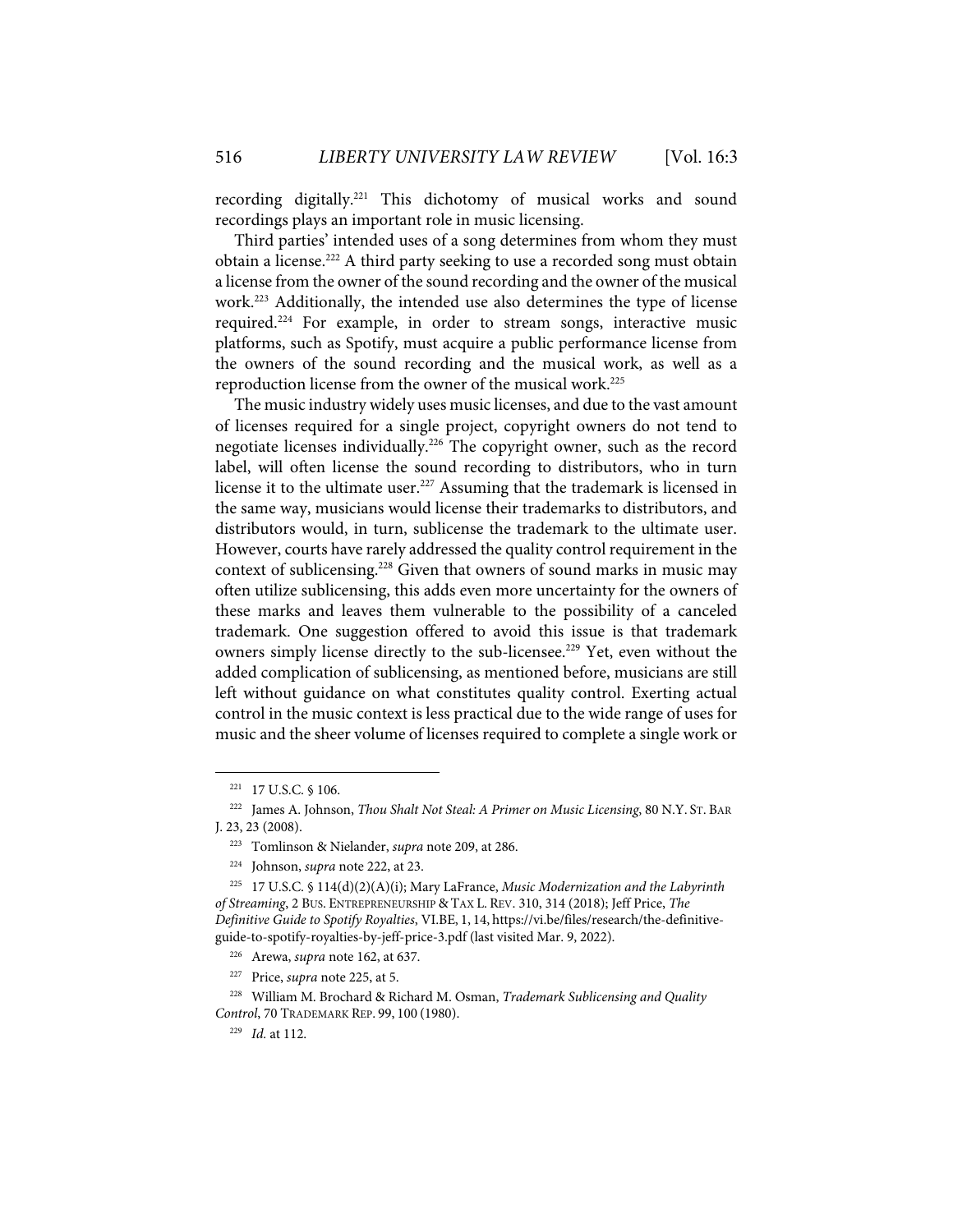stream an album. Furthermore, music licensing is already expensive. Still, the administrative costs of the quality control requirement will be added to an already expensive process.<sup>230</sup> While musicians nowadays rely on music streaming rather than just album sales, $231$  these administrative costs and control requirements may be too burdensome on music platforms that are already highly susceptible to losses.<sup>232</sup>

The current music licensing scheme is complicated and highly regulated.233 Yet, hip-hop and R&B, the genres this type of trademark is predicted to be used most in,  $^{234}$  rely heavily on music licensing for samples.<sup>235</sup> Thus if a hip-hop artist, for example, were to obtain licenses for a song containing a sound trademark, the artist would have the added hurdle of trademark licensing and the quality control requirement. As detailed above, trademark owners have no clear guidance on the requirement. <sup>236</sup> This issue may be worsened for owners of sound trademarks in musical sound recordings. Correspondingly, licensing songs with sound trademarks would be even more complicated and time-consuming than it already is.

#### IV. PROPOSAL

Trademark law provides an avenue through which musicians may create and enforce a personal brand apart from their relationships with their record

233 Lenard & White, *supra* note 11, at 134. Lenard & White note several complications in their article, among these is the difficulty to determine "market-rate benchmarks for both music composition and sound recording performance rights" because the rates are determined administratively or by a rate court. *Id.* at 141. Further, there are "different transaction costs for licensing rights" based on the use. *Id.* at 143.

https://www.miamiherald.com/miami-com/miami-com-news/article242059686.html.

235 *See supra* notes 163–164 and accompanying text (defining sampling). *See generally*  Arewa, *supra* note 162, at 550 (discussing the impact of copyright law on hip hop); Josh Norek, Comment, *"You Can't Sing Without the Bling": The Toll of Excessive Sample License Fees on Creativity in Hip-Hop Music and the Need for a Compulsory Sound Recording Sample License System*, 11 UCLAENT. L. REV. 83 (2004) (discussing the effect of music licensing on hip hop and arguing for an alternative music licensing scheme for the genre to lower licensing costs).

236 Calboli, *supra* note 9, at 374.

<sup>230</sup> *See* Parks, *supra* note 77, at 559.

<sup>231</sup> Paula Mejia, *The Success Of Streaming Has Been Great For Some, But Is There a Better Way?*, NPR (July 22, 2019, 6:00 AM), https://www.npr.org/2019/07/22/743775196/thesuccess-of-streaming-has-been-great-for-some-but-is-there-a-better-way.

<sup>232</sup> *See* James H. Richardson, *The Spotify Paradox: How the Creation of a Compulsory License Scheme for Streaming on-Demand Music Platforms Can Save the Music Industry*, 22 UCLAENT. L. REV. 45, 57–58 (2014) (detailing that the current music licensing scheme jeopardizes Spotify's ability to be profitable in the long term).

<sup>234</sup> Connie Ogle, *Pitbull is now the Owner of the Sound 'EEEEEEEYOOOOOO.' Say it and You May Owe Him Money,* MIAMI HERALD (Apr. 17, 2020, 10:57 AM),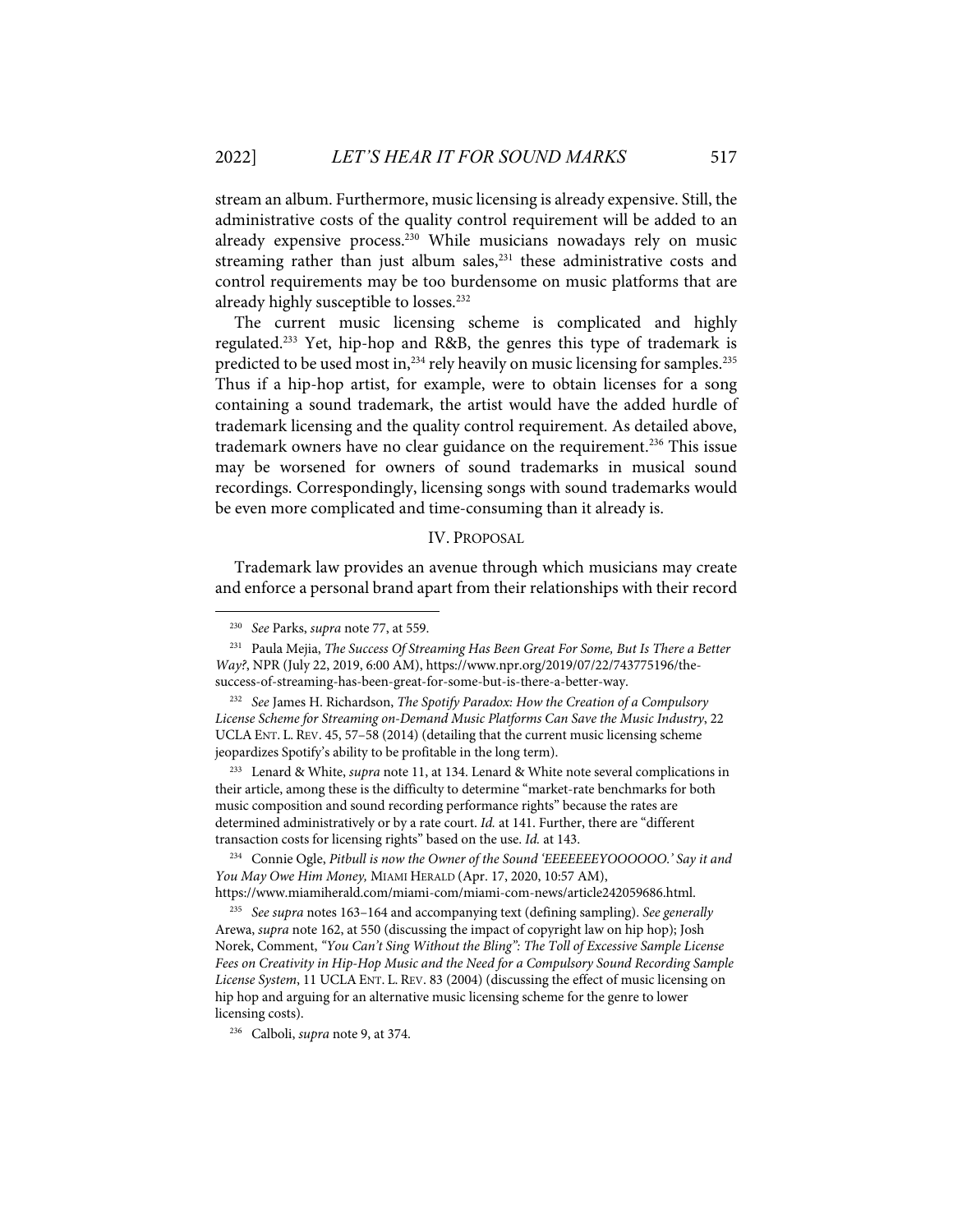labels and their music careers.<sup>237</sup> By granting Pitbull's sound marks, the USPTO paved the way for musicians to protect critical components of their music personas.238 As such, sound trademarks in music recordings are an effective tool for musicians, as well as the consumer the Lanham Act seeks to protect.<sup>239</sup> An expansive reading of *Dastar* may render this type of mark enforceable, and appropriately, the Supreme Court should clarify its holding to ensure owners of this type of mark may enforce their sound marks. The Court should explicitly hold that plaintiffs may bring concurrent copyright and trademark claims. Additionally, because the quality control requirement of trademark licensing may prove to be an added difficulty for sound marks in musical recordings, Congress should amend the Lanham Act so musicians may easily license their marks. This amendment would dispose of the quality control requirement for sound trademarks allowing musicians (and other sound mark owners) to freely license their sounds.

#### A. *Enforcement*

Sound trademarks within musical recordings implicate both trademark and copyright law. Although sound marks in music recordings are novel, if copiers infringe on musicians' trademarks, musicians should still be able to enforce their trademarks as other trademark owners do. Yet, due to the overly expansive readings of *Dastar*, musicians may be prevented from bringing their trademark claims. In barring trademark claims where copyright law provides an adequate remedy and altogether holding that the Copyright Act preempts or precludes the Lanham Act, courts have expanded the Supreme Court's holding in ways the Court did not predict.<sup>240</sup> In light of these lower court decisions, the Supreme Court should clarify its *Dastar* holding.

The Supreme Court's holding in *Dastar* was limited.<sup>241</sup> The case involved an owner of a formerly copyrighted work attempting to use trademark law to force a copier to give credit.<sup>242</sup> The Court ultimately held that trademark law could not be used in such a manner.<sup>243</sup> Behind the Supreme Court's holding was a simple policy rationale: Congress designed copyrights, not the Lanham Act, to protect originality.<sup>244</sup> Therefore, the Supreme Court stated it was

<sup>237</sup> *See* Kessler, *supra* note 2, at 546–48.

<sup>238</sup> *See* McNaughton et al., *supra* note 5, at 183.

<sup>239</sup> *Id.* at 189.

<sup>240</sup> Bell, *supra* note 145, at 208.

<sup>241</sup> Dastar Corp. v. Twentieth Century Fox Film Corp., 539 U.S. 23, 38 (2003).

<sup>242</sup> *Id.* at 25.

<sup>243</sup> *Id.* at 38.

<sup>244</sup> *Id.* at 34.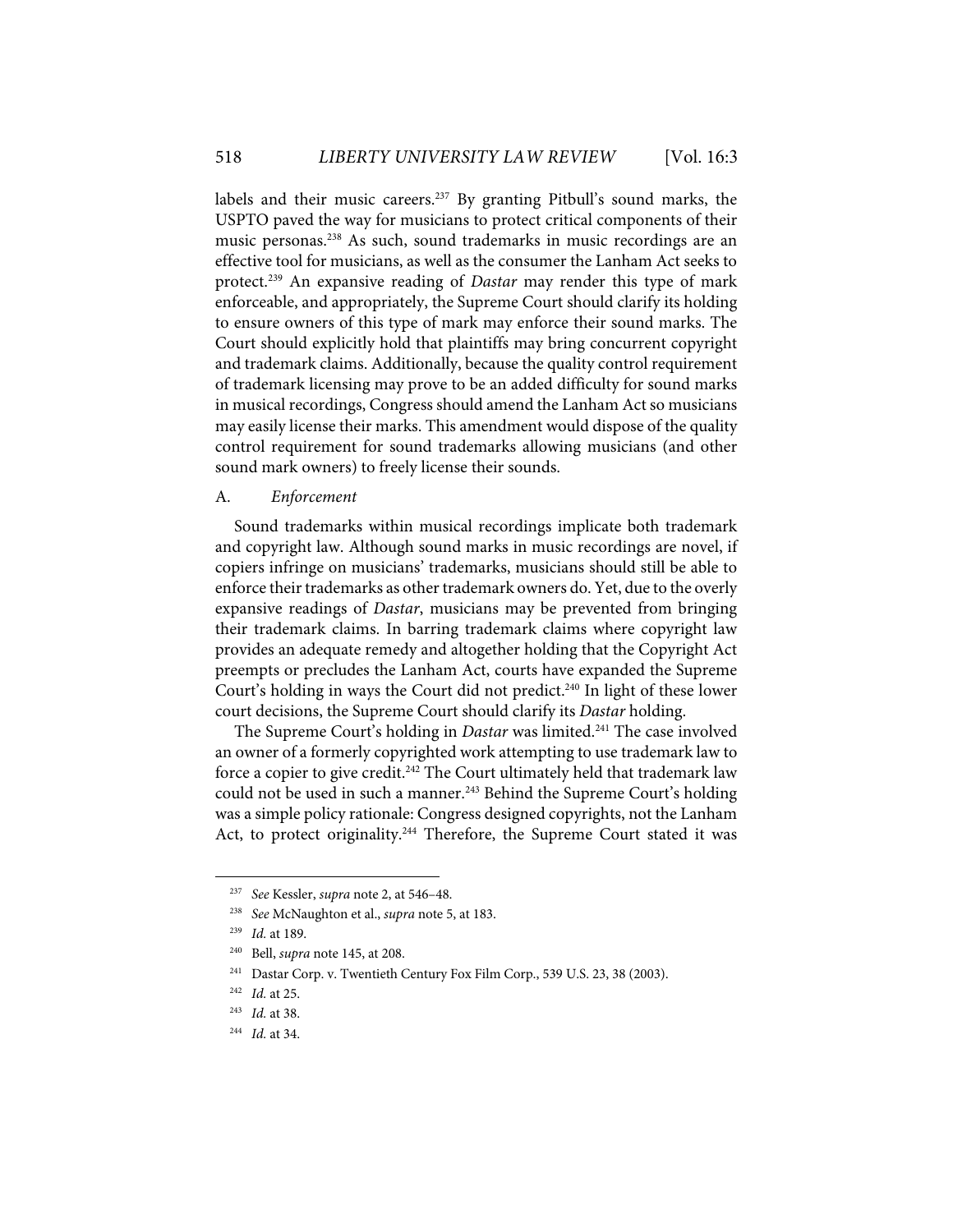"'careful to caution against misuse or over-extension' of trademark and related protections into areas traditionally occupied by patent or copyright."245 Had the Court interpreted the Lanham Act to protect authors of formerly copyrighted works in the public domain, it would have created a "mutant copyright law" that would have interfered with the public's right to use expired copyrighted works.<sup>246</sup>

Nonetheless, lower courts have used the Supreme Court's holding to limit double recovery and to bar concurrent copyright infringement and trademark infringement claims.<sup>247</sup> When the Court first issued its decision, many understood correctly: one could not bring suit arising out of the Lanham Act to claim ownership of a formerly copyrighted work now in the public domain.248 But as time went on, lower courts began to understand *Dastar* differently.249 Courts no longer considered the policy rationale behind the Supreme Court's holding and solely focused on how the Supreme Court reached its policy goals, namely interpreting the word "origin" in  $\frac{1}{2}$  43(a)(1)(A) of the Lanham Act.<sup>250</sup> The Supreme Court held that "origin" does not mean the source or creator of the intellectual property but rather the producer of the goods. This shift in focus from the policy behind the Court's holding to the means the Court used to reach its policy goals has led to lower courts expanding the Supreme Court's limited holding.<sup>251</sup>

With this shift away from policy in mind, the Supreme Court should restate that plaintiffs may bring concurrent claims arising under the Lanham Act and Copyright Act when overlapping protection of the subject matter is available. Each arena of intellectual property law serves its own special goals. If multiple forms of intellectual property protect a single work, owners of the works should be able to bring claims arising under each type of intellectual property. <sup>252</sup> However, when the copyright has lapsed or the work is

252 Frederick Warne & Co. v. Books Sales, Inc., 481 F. Supp. 1191, 1196 (S.D.N.Y. 1979) ("Because the nature of the property right conferred by copyright is significantly different from that of trademark, trademark protection should be able to co-exist, and possibly to overlap, with copyright protection without posing preemption difficulties."); s*ee* Doris Estelle Long, *First*, *"Let's Kill all the Intellectual Property Lawyers!": Musings on the Decline and Fall of the Intellectual Property Empire*, 34 J. MARSHALL L. REV. 851, 891 (2001)

<sup>245</sup> *Id.*

<sup>246</sup> *Id.*

<sup>247</sup> *E.g.*, Lions Gate Ent. Inc. v. TD Ameritrade Servs. Co., Inc., 170 F. Supp. 3d 1249, 1268–69 (C.D. Cal. 2016).

<sup>248</sup> Bell, *supra* note 145, at 207–08.

<sup>249</sup> *Id.* at 208.

<sup>250</sup> *Id.* 

<sup>251</sup> *See id.*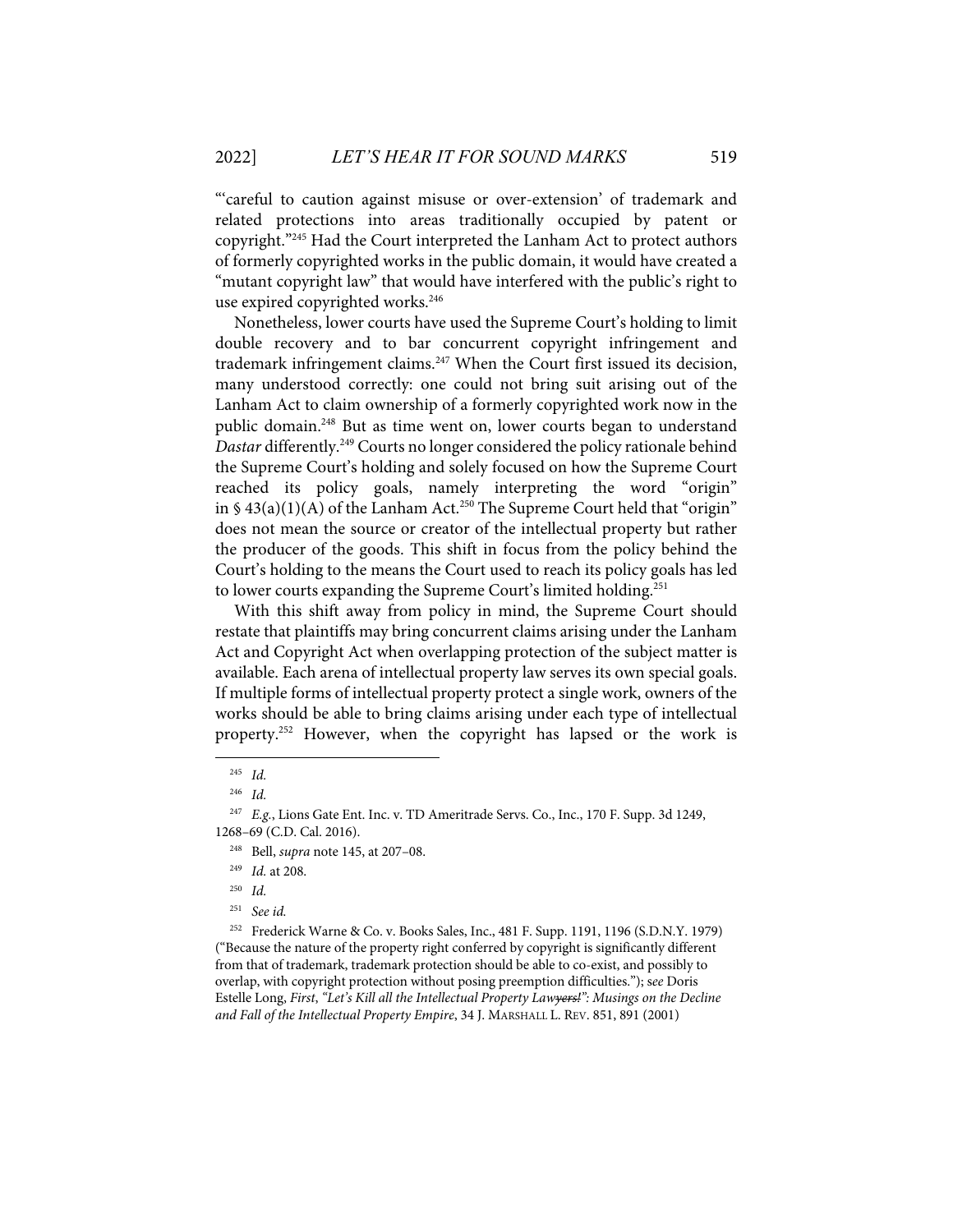uncopyrightable, a plaintiff may only be barred from bringing a trademark claim when bringing a copyright claim is disguised as a § 43(a) claim, as was the case in *Dastar*. 253

This new rule would clarify the existing *Dastar* holding, which did not address the possibility of concurrent overlapping protection at all.<sup>254</sup> The rule also would further the Supreme Court's policy rationales behind the *Dastar*  holding. Under this new rule, a plaintiff would still be unable to use the Lanham Act to force copiers to attribute credit of works in the public domain.255 Further, this proposed rule provides a solution to the problems that emanate from concurrent protection.<sup>256</sup> Musician-sound-mark-owners would be able to bring trademark claims against copiers regardless of whether an adequate remedy lies in the Copyright Act. This allows these owners to bring a claim under the Lanham Act regardless of whether the record label chooses to bring a claim under the Copyright Act.<sup>257</sup>

Additionally, the proposed rule would settle the contradictory holdings in federal courts. While some courts have held that the Copyright Act precludes or preempts the Lanham Act,<sup>258</sup> other courts have allowed plaintiffs to bring concurrent claims under both acts. <sup>259</sup> For example, the United States Court

259 Am. Soc'y for Testing & Materials v. Public.Resource.Org, Inc., 896 F.3d 437, 453 (D.C. Cir. 2018) (holding that *Dastar* did not apply to the case and genuine issues of material fact precluded summary judgment of copyright and trademark claims); Lyons P'ship v. Giannoulas, 179 F.3d 384, 387 (5th Cir. 1999) (noting that the plaintiff sued for among other things, unfair competition and trademark dilution under the Lanham Act as well as copyright infringement); Ward v. Andrews McMeel Publ'g, LLC, 963 F. Supp. 2d 222, 236 (S.D.N.Y. 2013) ("Dastar does not foreclose Lanham Act claims that are based on the same underlying conduct as copyright claims . . . . [C]ourts have continued to find that trade dress infringement claims are not duplicative of copyright claims and allow plaintiffs to assert both causes of action simultaneously."); Nirvana, LLC v. Mark Jacobs Int'l, LLC, No. LA CV18- 10743 JAK (SKx), 2019 U.S. Dist. LEXIS 225708, at \*39 (C.D. Cal. Nov. 8, 2019) ("The

<sup>(&</sup>quot;[Hostility to intellectual property rights] ignores the different nature of each form of intellectual property: each form was created to protect a particular aspect of intellectual productivity.").

<sup>253</sup> Dastar Corp. v. Twentieth Century Fox Film Corp., 539 U.S. 23, 38 (2003).

<sup>254</sup> Moffat, *supra* note 116, at 1526. *Dastar* addressed sequential protection but not concurrent protection. *Id.*

<sup>255</sup> *See Dastar*, 539 U.S. at 38.

<sup>256</sup> *See* Moffat, *supra* note 116, at 1527.

<sup>257</sup> *See* Jackson v. Roberts, 972 F.3d 25, 41–42 (2d Cir. 2020).

<sup>258</sup> *See, e.g.*, Comedy III Prods., Inc. v. New Line Cinema, 200 F.3d 593, 595 (9th Cir. 2000); Conf. Archives, Inc. v. Sound Images, Inc., No. 3:2006-76, 2010 U.S. Dist. LEXIS 46955, at \*37 (W.D. Pa. 2010); Sleep Sci. Partners v. Lieberman, No. 09-04200 CW, 2010 U.S. Dist. LEXIS 25385, at \*12 (N.D. Cal. 2010); Lions Gate Ent. Inc. v. TD Ameritrade Servs. Co., 170 F. Supp. 3d 1249, 1264 (C.D. Cal. 2016).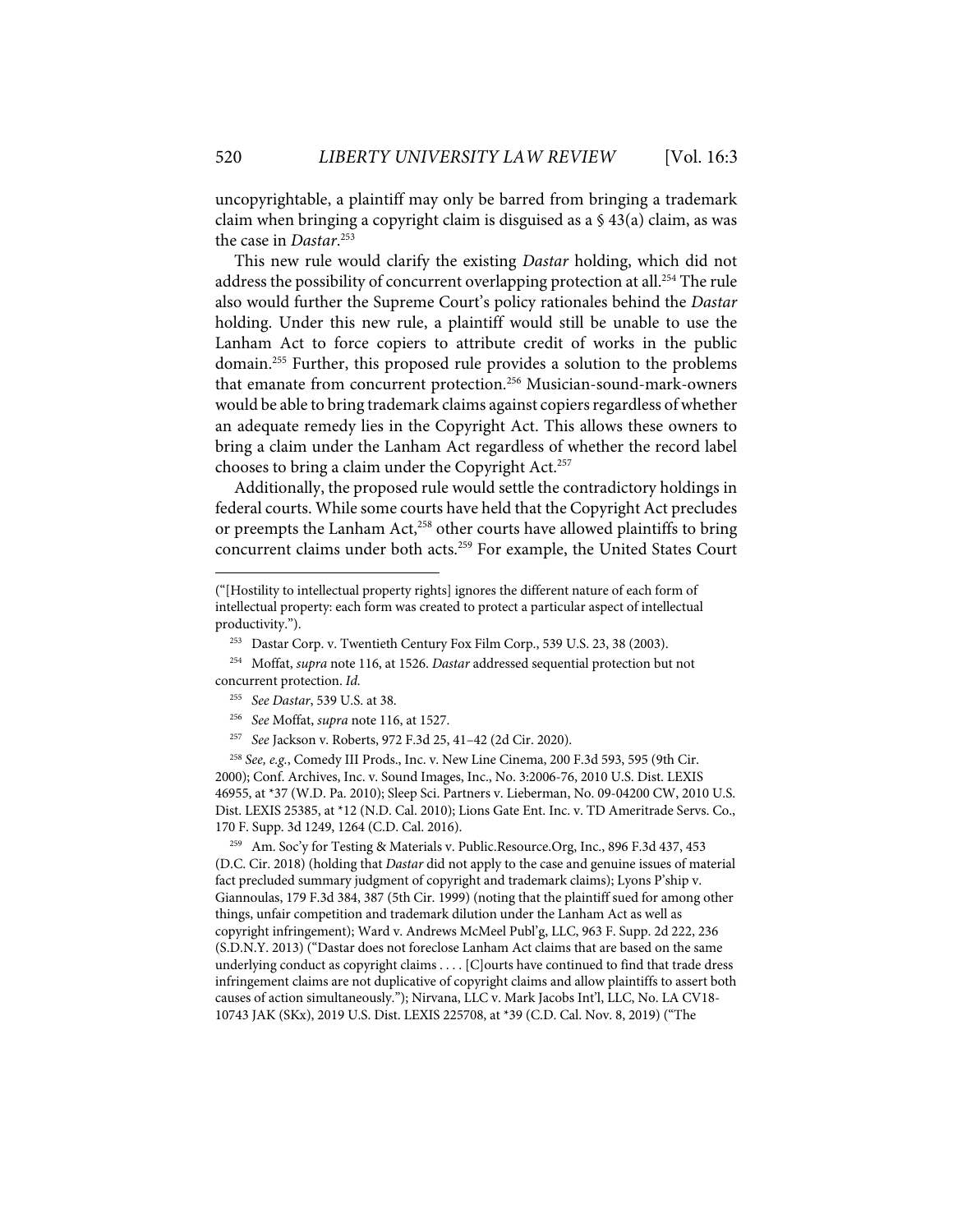of Appeals for the Fifth Circuit (Fifth Circuit) stated:

The federal Copyright Act does not preempt the federal Lanham Act, or vice-versa. In fact, it is common practice for copyright owners to sue for both infringement under the 1976 Copyright Act and unfair competition under the Lanham Act. Such a litigation posture has never been disallowed by the courts on grounds of either preemption or impermissible double recovery.<sup>260</sup>

A clarification of the *Dastar* holding would affirm the holdings of courts, like the Fifth Circuit, that have explicitly allowed plaintiffs to bring concurrent claims. Furthermore, the proposed rule affirms law already found in the Copyright Act. The Copyright Act explicitly provides that no part of the Act "limits any rights or remedies under any other Federal statute."261 Nonetheless, lower courts have used the current *Dastar* holding to contradict the Copyright Act.<sup>262</sup>

Lastly, this new rule would not completely overturn over a decade of cases. While the Supreme Court unequivocally stated that its holding only applied to the "trademark" prong of Section 43(a) of the Lanham Act, courts have often extended the Supreme Court's holding to the "false advertising" prong.263 The proposed rule would allow courts to continue applying *Dastar* to the "false advertising" prong of Section 43(a) of the Lanham Act.<sup>264</sup> Under the proposed rule, lower courts that apply *Dastar* to the false advertising prong of Section 43(a) would not bar concurrent claims for trademark and copyright infringement, as the rule would only apply when a copyrighted work has fallen into the public domain. More importantly, intellectual property law is everchanging and likely to expand.265 *Dastar* provided little guidance,<sup>266</sup> yet this new rule gives courts more guidance while allowing the expansion of intellectual property. New marks, like Pitbull's sound marks,

- 262 1 MCCARTHY*, supra* note 26, § 6:15.
- 263 *Id.* § 27:78.
- 264 *See id.*; Dastar Corp. v. Twentieth Century Fox Film Corp., 539 U.S. 23, 37 (2003).
- 265 Moffat, *supra* note 116, at 1530.
- 266 *Id.* at 1528.

Lanham Act claim cannot be preempted by the Copyright Act. With an exception not relevant here, 'nothing in [the preemption provision] or elsewhere in the [Copyright] Act annuls or limits any rights or remedies under any other Federal Statute.'" (quoting 1 NIMMER & NIMMER, *supra* note 108, § 1.19)).

<sup>260</sup> Alameda Films S A De C V v. Authors Rts. Restoration Corp., 331 F.3d 472, 482 (5th Cir. 2003).

<sup>261 17</sup> U.S.C. § 301(d).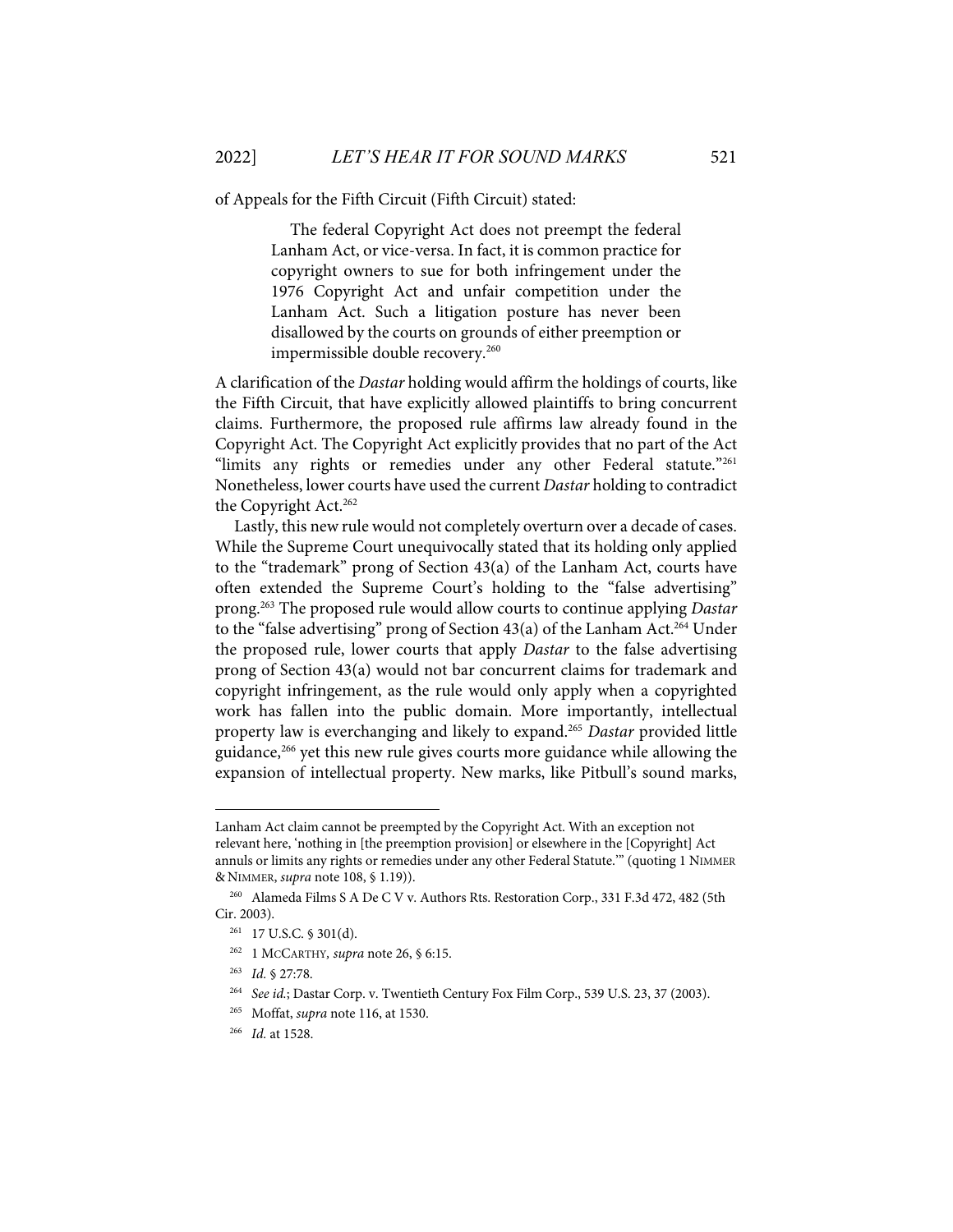are allowed to be enforced under this new rule, unlike under the liberal interpretations of *Dastar.*<sup>267</sup>

#### B. *Licensing*

Just as musicians should be able to enforce their sound marks, they should similarly be able to license the marks in songs with ease. The potential implications of the quality control requirement on sound marks in music are undeniable. Courts have defined quality control on a case-by-case basis resulting in inconsistent and contradictory results.<sup>268</sup> While some courts differ on the type of control required, and other courts differ on the requirement of product quality, some courts differ on who may even exert control. <sup>269</sup> No matter the result of the case-by-case analysis, owners of sound marks in songs will be left without guidance on what constitutes a valid trademark license. Furthermore, music licensing is already complicated without the added obstacle of a quality control requirement.<sup>270</sup> Owners of sound marks in music recordings would benefit from an amendment to the Lanham Act disposing of the quality control requirement for sound marks. This new licensing standard would provide flexibility for licensors and licensees while still protecting against consumer deception.

The current quality control standard has its statutory basis in § 45 of the Lanham Act, particularly the "related company" definition.<sup>271</sup> This definition states that a related company is"any person whose use of a mark is controlled by the owner of the mark with respect to the nature and quality of the goods or services on or in connection with which the mark is used."272 However, this definition should be amended to allow for a flexible approach towards sound marks. A "related company" should instead be defined as "any person whose use of a mark, not consisting of a sound mark, is controlled by the owner of the mark with respect to the nature and quality of the goods or

<sup>267 1</sup> MCCARTHY, *supra* note 26, § 6:15.

<sup>268</sup> Calboli, *supra* note 9, at 364–65.

<sup>269</sup> *See* Dawn Donut Co. v. Hart's Food Stores, Inc., 267 F.2d 358, 369 (2d Cir. 1959); Joseph Bancroft & Sons Co. v. Shelley Knitting Mills, Inc., 212 F. Supp. 715, 740 (E.D. Pa. 1962); Alligator Co. v. Robert Bruce, Inc., 176 F. Supp. 377, 378–79 (E.D. Pa. 1959); Calboli, *supra* note 9, at 368; s*ee* Land O'Lakes Creameries, Inc. v. Oconomowoc Canning Co*.*, 330 F.2d 667, 670 (7th Cir. 1964); *see also* Embedded Moments, Inc. v. Int'l Silver Co., 648 F. Supp. 187, 194 (E.D.N.Y. 1986); Bishops Bay Founders Grp., Inc. v. Bishops Bay Apts., LLC, 301 F. Supp. 2d 901, 909 (W.D. Wis. 2003).

<sup>270</sup> Lenard & White, *supra* note 11, at 134; *see supra* note 233 and accompanying text.

<sup>271</sup> Calboli, *supra* note 9, at 396.

<sup>272</sup> Lanham Act § 45, 15 U.S.C. § 1127.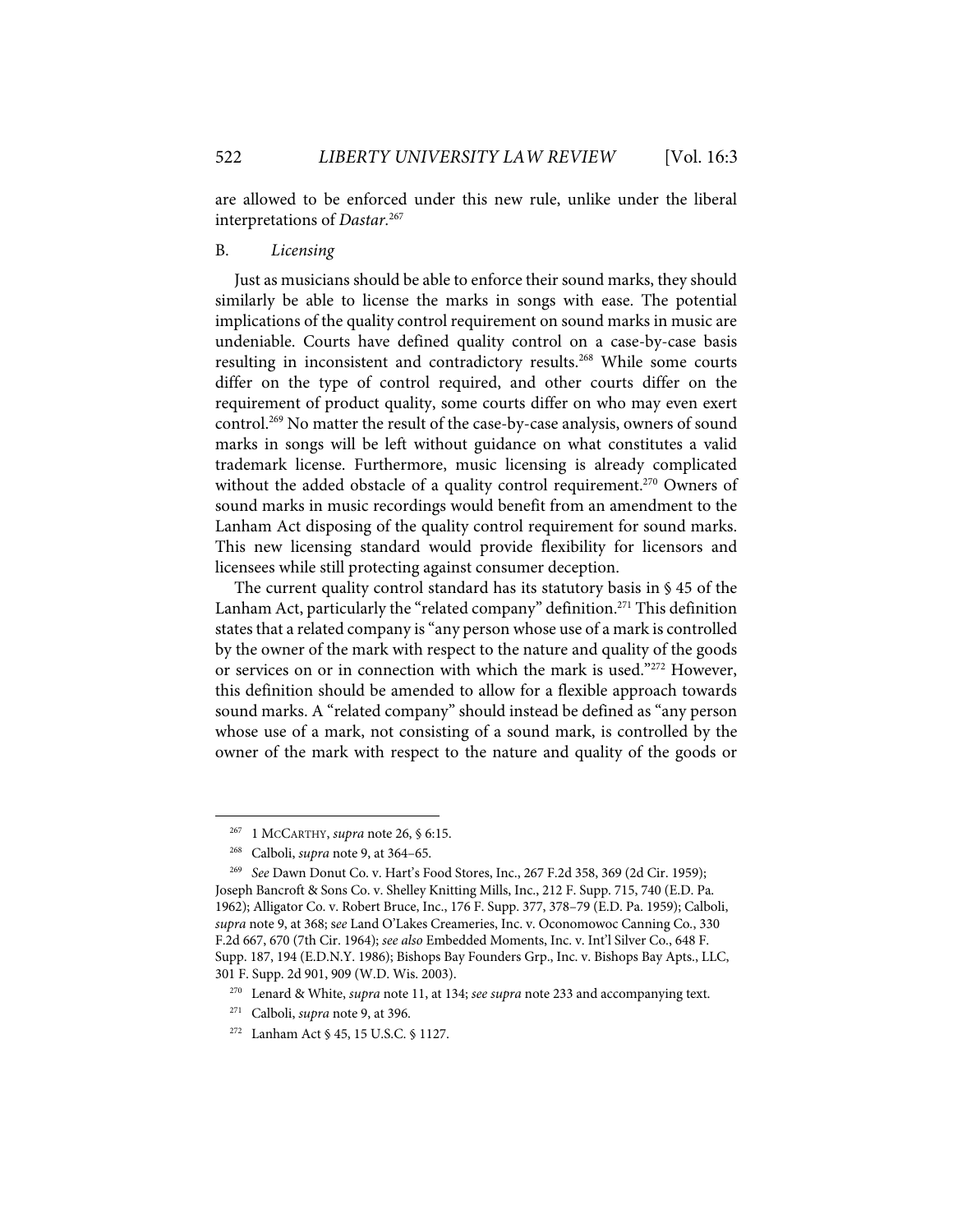services on or in connection with which the mark is used."273 This amendment would exempt sound marks from the quality control requirement, thus freeing owners of sound marks in music recordings to license songs without an added difficulty of the quality control requirement or fear of a naked licensing claim.

Considering the current state of trademark licensing, musician-soundmark-owners may be left confused as to how to validly license their marks. 274 While the quality control requirement does some good in product distribution and marketing by ensuring the same or similar quality in products,<sup>275</sup> these benefits do not translate well to sound trademarks in music recordings. A change in the current quality control requirement removes the guesswork for owners of sound marks and allows these owners to freely license their sounds without claims of naked licensing potentially being used as a defense or counterclaim by alleged infringers.<sup>276</sup>

In light of the current licensing scheme, musicians will not be in a position to exert actual control. While some courts have held contractual control is enough, some courts have held otherwise.<sup>277</sup> With the quality control requirement disposed of for sound recordings, owners of sound marks in music would be free to license their trademarks to third parties without fear of a court declaring their license to be invalid because the owner did not exert actual control. Additionally, a focus merely on the quality of the product in music licensing is not feasible. Disposal of the quality control requirement in this context would remove the focus from the quality of the music, which is a highly subjective analysis. Rather, with the requirement disposed of, the consumer instead of a court would be able to determine the quality of the music. Because, as one court noted, the consuming public is the best judge to determine the quality of the product.<sup>278</sup>

 $273$  This amendment must also include an addition of a definition for sound mark. This definition will be in accordance with the TMEP definition of sound marks.

<sup>274</sup> Calboli, *supra* note 9, at 374.

<sup>275</sup> Noah D. Genel, Note, *Keep it Real: A Call for a Broader Quality Control Requirement in Traditional Trademark Law,* 8 FORDHAM INTELL. PROP. MEDIA & ENT. L.J. 269, 271 (1997); *see* Calboli, *supra* note 9, at 371.

<sup>276</sup> *See* Calboli, *supra* note 9, at 399.

<sup>277</sup> Embedded Moments, Inc. v. Int'l Silver Co., 648 F. Supp. 187, 194 (E.D.N.Y. 1986) (holding that actual control is sufficient and that contractual control is unnecessary); Bishops Bay Founders Grp., Inc. v. Bishops Bay Apts., LLC, 301 F. Supp. 2d 901, 909 (W.D. Wis. 2003) ("[A]n oral license may be sufficient if actual control is exercised by the licensor."); Land O'Lakes Creameries, Inc. v. Oconomowoc Canning Co., 330 F.2d 667, 670 (7th Cir. 1964).

<sup>278</sup> *See* Ky. Fried Chicken Corp. v. Diversified Packaging Corp., 549 F.2d 368, 387 (5th Cir. 1977).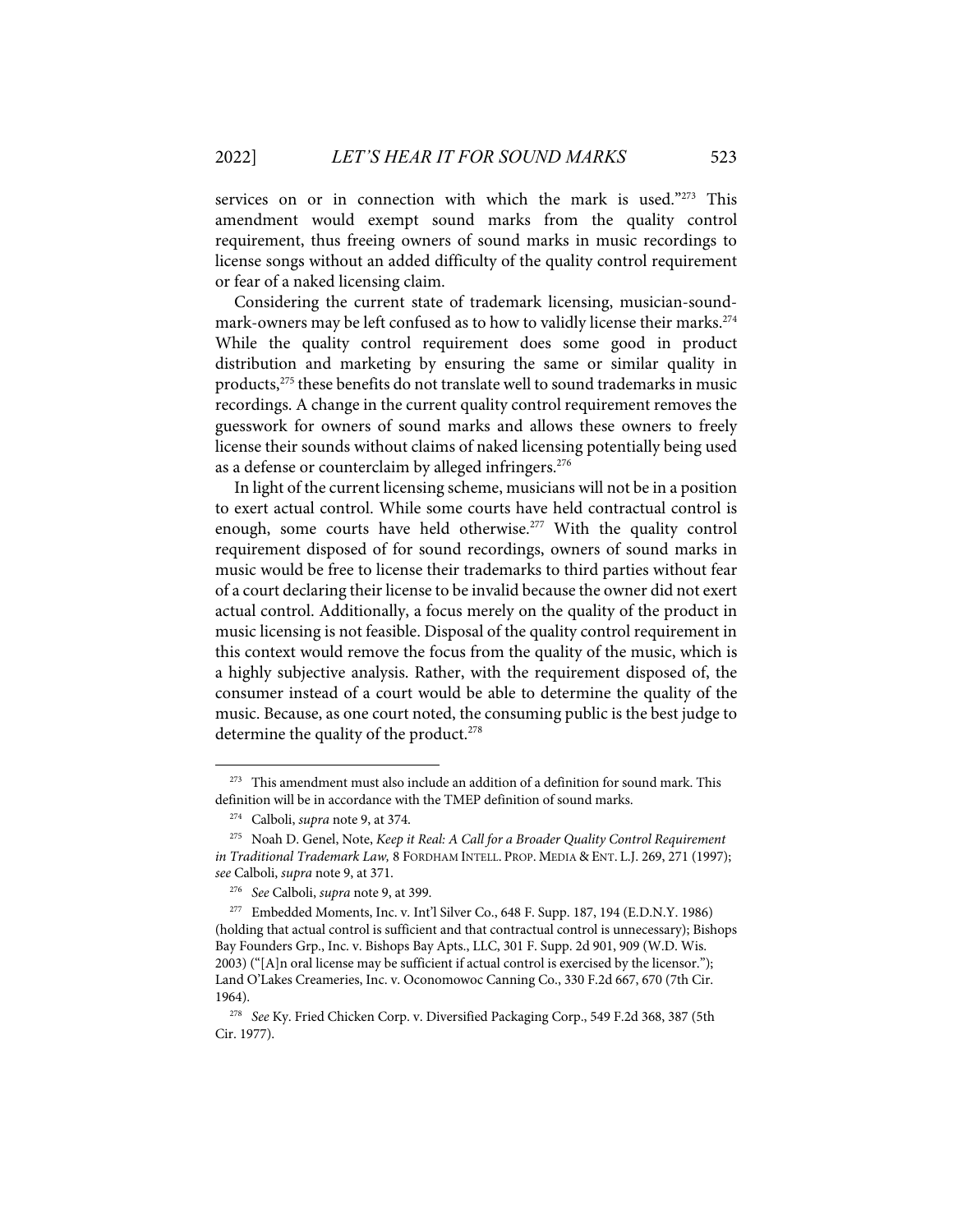Most importantly, a flexible approach to sound mark licensing still achieves the goal of the Lanham Act: eliminating consumer confusion or deception.279 The result of a successful naked licensing defense or counterclaim is that both the copier and the trademark owner are allowed to continue using the mark in question.<sup>280</sup> Interestingly, a trademark owner's failure to control a licensee's use of the mark does not necessarily mean consumers will be deceived.<sup>281</sup> Rather, consumer deception arises most when licensors and licensees act in bad faith.282 When dealing with products, both parties to a licensing agreement may act in bad faith by neglecting to notify the public of variations in product quality, leading the public to be deceived. <sup>283</sup> However, in music, sound mark owners do not seem likely to license their sounds to another musician solely wanting to capitalize on the trademark owner's fame.284 This reduces the likelihood of consumer deception in this type of mark. Furthermore, a disposal of the quality control requirement for sound marks simply shifts the focus away from the licensor to the actions of the licensees. If the public is deceived, courts should shift their focus to whether the licensee acted in bad faith.

Disposal of the quality control requirement in sound trademarks—which would otherwise, in turn, affect licensing in the sound recording—also furthers the goals of the Copyright Act for music. As noted, the goal of copyright law is to foster innovation.285 By disposing of the quality control requirement in sound trademarks, licensors of sound recordings are left without an added complication. Accordingly, they will be left to grapple with the current music licensing scheme, which has not completely deterred music borrowing thus far.<sup>286</sup>

- 284 McNaughton et al., *supra* note 5, at 189.
- 285 18 AM. JUR. 2D, *supra* note 84, § 2.

286 *See* Astride Howell, *Sample This!*, 28 L.A. LAW. 24, 28 (2005) ("The process of digital sampling continues to evolve. The use of existing sounds in new recorded songs is being accomplished through more novel technological methods. . . . Dangermouse voices what most musicians and producers feel when faced with the strictures of copyright law' 'Mashing is so easy. It takes years to learn how to play the guitar and write your own songs. It takes a few weeks of practice with a turntable to make people dance and smile. It takes a few hours to crank out something good with some software. So with such a low barrier to entry, everyone jumps in and starts immediately being creative.'"). Howell does note, however, that "[t]he costs associated with obtaining the necessary licenses may curb the *types* of songs that

<sup>&</sup>lt;sup>279</sup> Park 'n Fly, Inc. v. Dollar Park & Fly, Inc., 469 U.S. 189, 198 (1985).

<sup>280</sup> Parks, *supra* note 77, at 558.

<sup>281</sup> Calboli, *supra* note 9, at 406.

<sup>282</sup> *Id.*

<sup>283</sup> *See id*. at 405.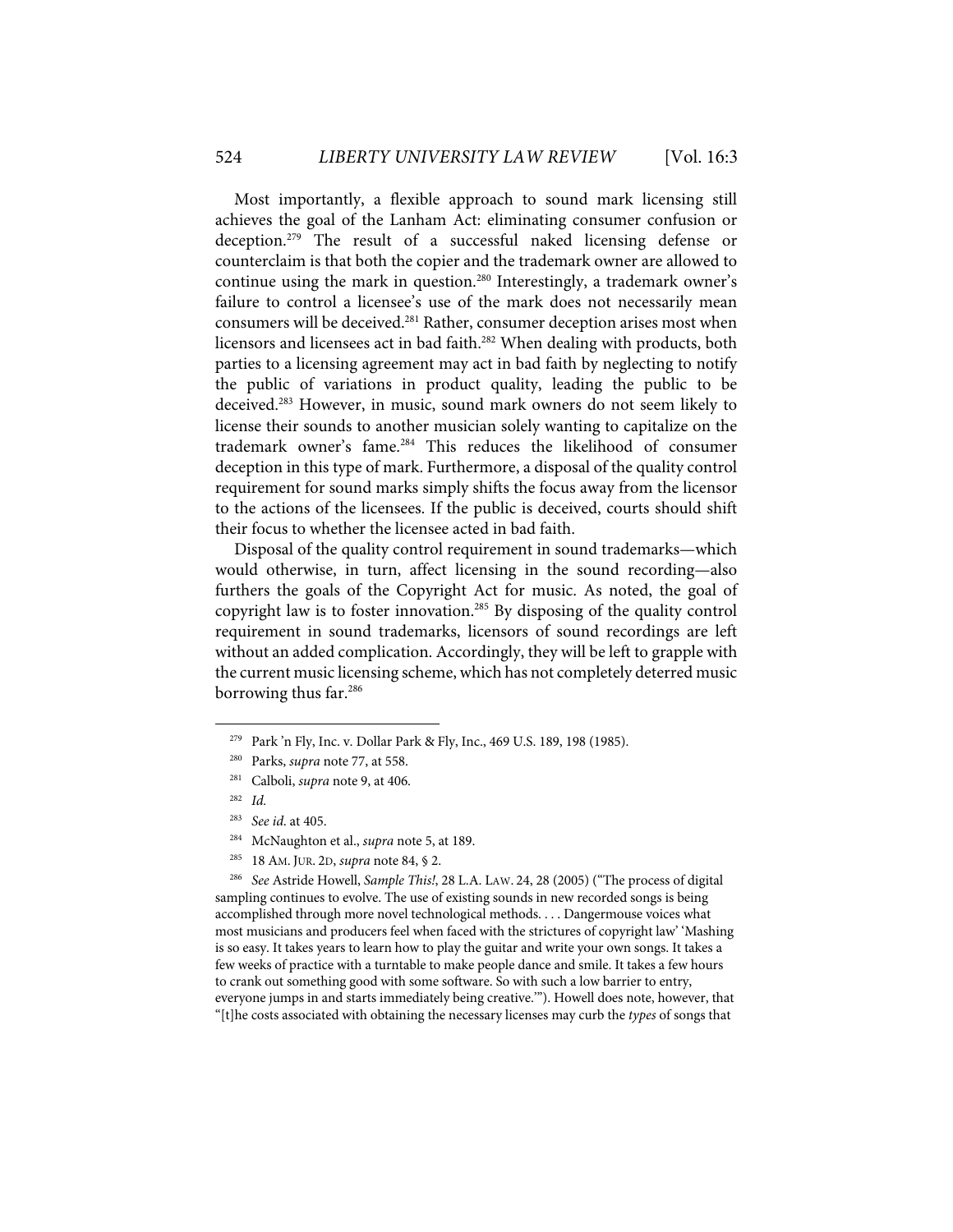Although music licensing is time-consuming and complicated, it has benefits.<sup>287</sup> For centuries, musicians have borrowed others' music.<sup>288</sup> Borrowing is so common that it is recognized as "fundamental" to the music creation process.289 One form of this borrowing, sampling, has become increasingly prominent in the record industry. <sup>290</sup> Though commenters disagree on how copyright law should treat sampling, its effects on the music industry are unquestionable.<sup>291</sup> Sampling has been found to increase innovation in the music industry and increase sales in music.<sup>292</sup> Music artists' income from record sales has decreased in the digital age; $293$  however, an increase due to sampling could increase these artists' income. <sup>294</sup> This use of music licensing, in particular, has been shown to increase sales of the original

will be sampled and used for new works." *Id.* at 30 (emphasis added). Regardless, some artists sample songs without proper clearance. For a discussion of unauthorized sampling and a proposed solution, see Ryan Lloyd, Note**,** *Unauthorized Digital Sampling in the Changing Music Landscape*, 22 J. INTELL. PROP. 143 (2014).

<sup>287</sup> *See generally* Schuster et al., *supra* note 161 (analyzing an increase in music sales due to sampling, whether authorized (licensed) or unauthorized).

<sup>288</sup> *See* Arewa, *supra* note 162, at 550, 601–08. Arewa uses Beethoven and Public Enemy as examples of instances of musical borrowing. *Id.* at 550. While both borrowed from other artists, Beethoven also borrowed from his own prior works. *Id.* at 550 n.3. Further, Arewa discusses the pervasiveness of musical borrowing throughout history. *Id.* at 612–19. While Arewa's article is informative, a look at the website WhoSampled.com further proves how often artists copy from each other. *See* WHOSAMPLED, whosampled.com (last visited Feb. 28, 2022). Significantly, when examining the effects of sampling on music sales, legal commentators used WhoSampled.com to aid their research. Schuster et al., *supra* note 161, at 203. The website provides visitors an opportunity to "[d]ig deeper into music by discovering direct connections among over 830,000 songs and 266,000 artists, from Hip-Hop, Rap and R&B via Electronic / Dance through to Rock, Pop, Soul, Funk, Reggae, Jazz, Classical and beyond." WHOSAMPLED, *supra* note 288. For example, a search of Pitbull reveals over 200 samples, 70 covers, and 270 remixes. *Pitbull*, WHOSAMPLED, https://www.whosampled.com/Pitbull/ (last visited Feb. 28, 2022). In essence, Pitbull has borrowed from previously released songs over 500 times. *See id. Mi Gente*, which prompted Pitbull to protect his yell, displays a specific example of musical borrowing in modern times. The song, by J Balvin and Willy William, samples another Willy William song, *Voodoo Song*. *Mi Gente*, WHOSAMPLED, https://www.whosampled.com/J-Balvin/Mi-Gente/ (last visited Feb. 28, 2022).

<sup>289</sup> Santiago, *supra* note 202, at 306.

<sup>290</sup> Arewa, *supra* note 162, at 550.

<sup>291</sup> Schuster et al., *supra* note 161, at 195–96 (noting that unauthorized sampling can lead to recognition from potential customers).

<sup>292</sup> *Id.* at 196.

<sup>293</sup> Kessler, *supra* note 2, at 543.

<sup>294</sup> Schuster et al., *supra* note 161, at 226.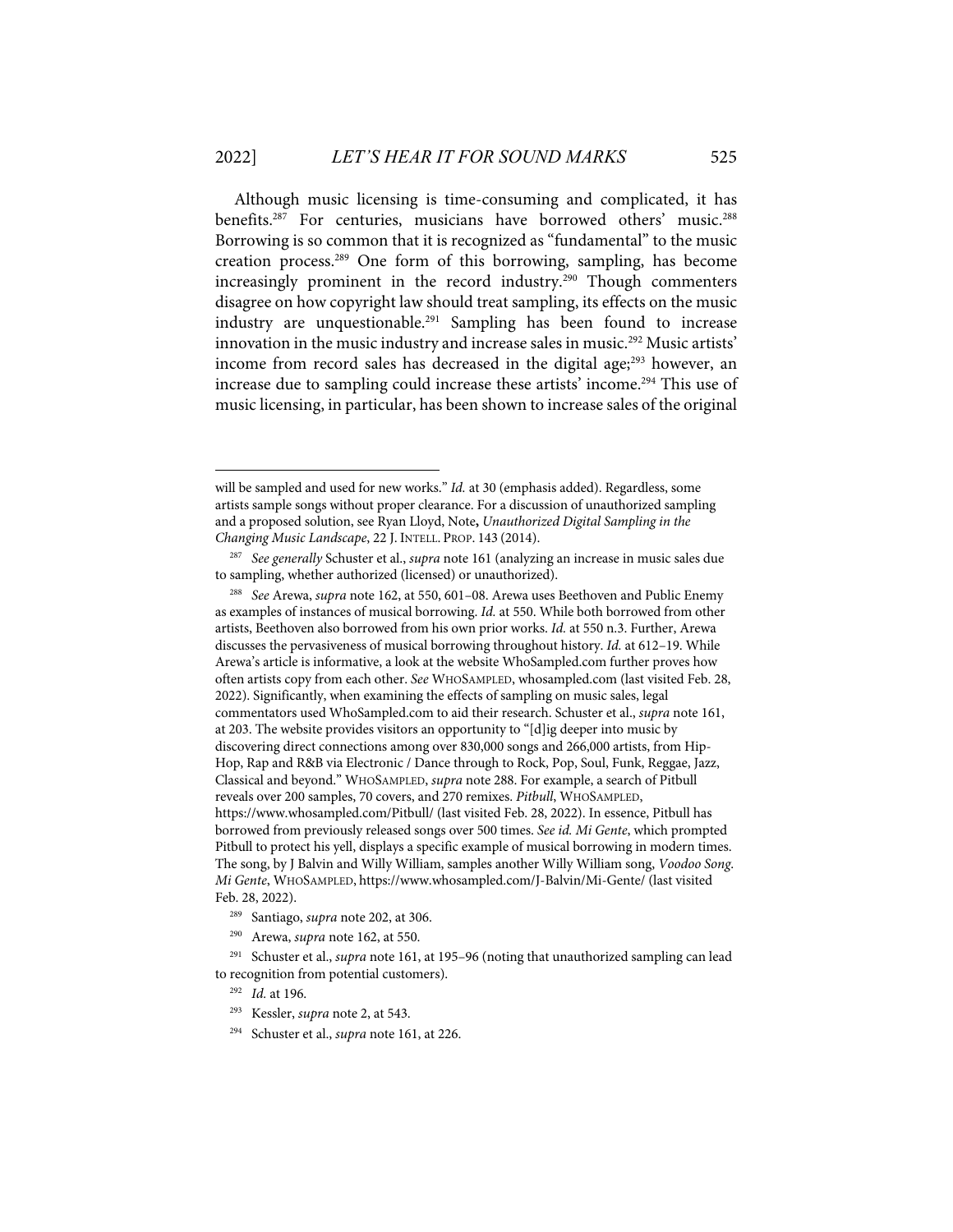work.295 With the quality control requirement disposed of, musicians will receive the benefits of increased sales<sup>296</sup> without the added administrative fees associated with the quality control requirement.

Luckily, consumers will not have music prices increased due to the additional licensing  $cost.^{297}$  Likewise, music platforms whose costs are constantly changing will not see the increased cost from the quality control requirement. This is because the administrative fees associated with trademark licensing quality control requirements would not be added to the cost of licensing music.298 By allowing a more flexible licensing approach and disposing of the quality control requirement for sound marks, musicians are allowed to better protect their trademarks, continue contributing to the advancement of music, and prices remain unchanged to the consumer's benefit.

#### V. CONCLUSION

Sound trademarks in songs are an effective way of communicating with consumers,299 and trademarks play an indispensable role in brand protection for both individuals and companies.<sup>300</sup> With many artists having unique call signs,<sup>301</sup> this type of mark may become prevalent in the music industry.<sup>302</sup> Yet, because both trademark and copyright laws are implicated in this type of mark, problems will undoubtedly arise. When the Supreme Court first

Id. Schuster conducted an empirical study of the effects of sampling on sales of copyrighted works. *Id.* at 178. The study identified songs (the original song or sampled song) sampled by newer songs on the Billboard Charts in the years 2006–2015. *Id.* The study then analyzed the sales of the original song before, during, and after the other song's rise on the Billboard Charts. *Id.* The study showed that three weeks before the new song entered the Billboard Charts, sales in the sampled, original song increased. *Id.* at 206. As the newer song rose in popularity, so did the sales of the original song, with sales of the original song peaking eight weeks after the new song entered the Billboard Charts. Schuster et al., *supra*  note 161, at 206–07. Ultimately, the data showed that "to a 99.99% degree of statistical significance, sales of sampled songs increased after being repurposed in a new work." *Id.* at 178.

<sup>296</sup> *Id.* at 226.

<sup>297</sup> *See id.*

<sup>298</sup> *See* Calboli, *supra* note 9, at 399.

<sup>299</sup> *See* Bumpus, *supra* note 24, at 249.

<sup>300</sup> *See* Elizabeth L. Rosenblatt, *Rethinking the Parameters of Trademark Use in Entertainment*, 61 FLA. L. REV. 1011, 1019 (2009).

<sup>301</sup> *See* Genius, *From Metro Boomin to Zaytoven: Do You Know Your Producer Tags? | Genius News*, YOUTUBE (Apr. 13, 2018), https://www.youtube.com/watch?v=acO8dRRTVhs; janelle, *Jason Derulo singing his name for 1 minute*, YOUTUBE (June 30, 2020), https://www.youtube.com/watch?v=sDEd3Emd4kg.

<sup>302</sup> McNaughton et al., *supra* note 5, at 180.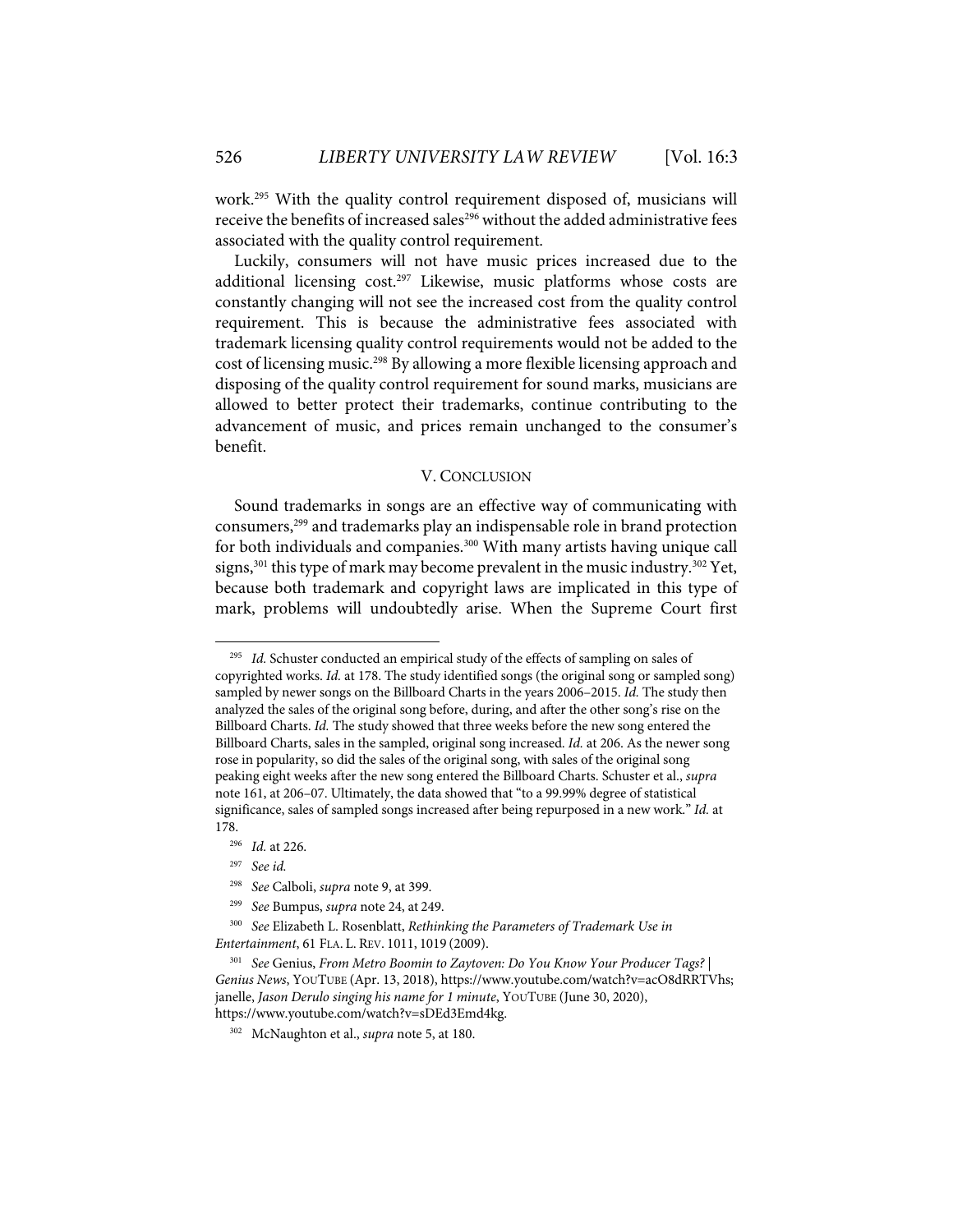decided *Dastar*, the holding was understood to mean that an author could not use the Lanham Act to force copiers to give credit for work in the public domain.303 Yet, as time went on, lower courts began expanding the Court's holding,<sup>304</sup> even to the point of precluding claims of trademark infringement when the Copyright Act provides a remedy.<sup>305</sup> The Supreme Court did not predict such an expansive reading of *Dastar*, <sup>306</sup> and the Court should clarify its holding. The Supreme Court should restate that plaintiffs may bring concurrent claims arising under the Lanham Act and Copyright Act when overlapping protection of the subject matter is available. However, when the copyright has lapsed, or the work is uncopyrightable, a plaintiff may only be barred from bringing a trademark claim when bringing a copyright claim is disguised as a Section 43(a) claim.

This proposed rule provides a solution to the problems with concurrent protection.307 Musician-sound-mark-owners would be able to bring trademark claims against copiers regardless of whether an adequate remedy lies in the Copyright Act. The ability to bring concurrent claims would allow intellectual property rights holders to bring a claim under the Lanham Act even if their record label chooses or fails to bring a claim under the Copyright Act. $308$ 

Furthermore, the quality control requirement for trademark licensing adds difficulty to the already arduous music licensing process. <sup>309</sup> The quality control requirement has been defined on a case-by-case basis, resulting in inconsistent and, at times, contradictory holdings.<sup>310</sup> Therefore, owners of sound marks in music recordings would benefit from an amendment to the Lanham Act disposing of the quality control requirement for sound marks. Disposal of the quality control requirement for sound marks would provide flexibility for licensors and licensees while still protecting against consumer deception. Sound mark owners do not seem likely to license their sounds to another musician solely wanting to capitalize on the trademark owner's fame,

- 307 *See* Moffat *supra* note 116, at 1527.
- 308 *See* Jackson v. Roberts, 972 F.3d 25, 26–27 (2d Cir. 2020).
- 309 Lenard & White, *supra* note 11, at 134**.**

<sup>303</sup> Bell, *supra* note 145, at 207–08.

<sup>304</sup> *Id.* at 208.

<sup>305</sup> *See, e.g.*, Comedy III Prods., Inc. v. New Line Cinema, 200 F.3d 593, 595 (9th Cir. 2000); Conf. Archives, Inc. v. Sound Images, Inc., No. 3:2006-76, 2010 U.S. Dist. LEXIS 46955, at \*37 (W.D. Pa. 2010); Sleep Sci. Partners v. Lieberman, No. 09-04200 CW, 2010 U.S. Dist. LEXIS 45385, at \*12 (N.D. Cal. 2010); Lions Gate Ent. Inc. v. TD Ameritrade Servs. Co., 170 F. Supp. 3d 1249, 1264 (C.D. Cal. 2016).

<sup>306</sup> Bell, *supra* note 145, at 208.

<sup>310</sup> Calboli, *supra* note 9, at 364–65.